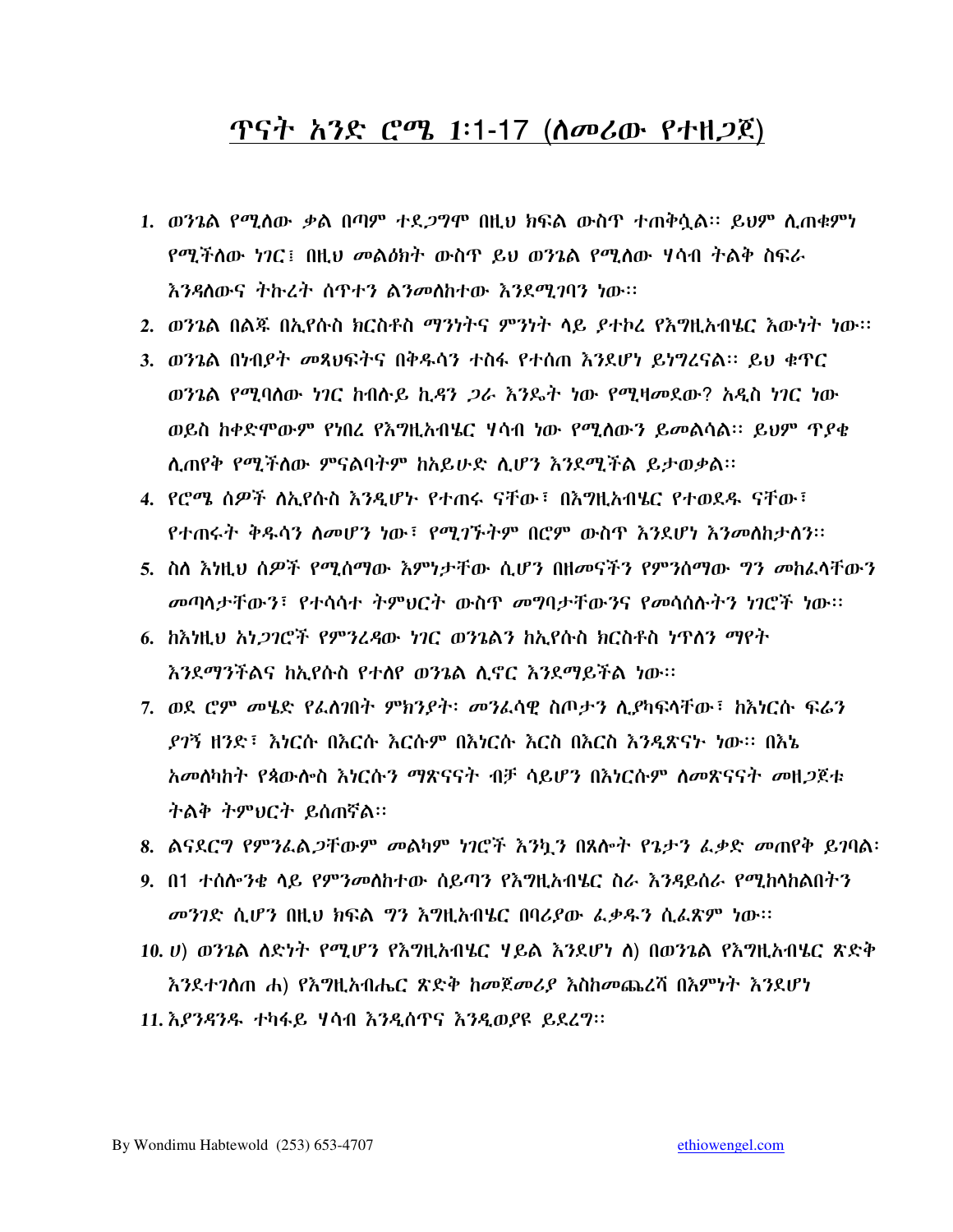#### <u>ጥናት ሁስት ሮሜ 1፡18-32 (ስመሪው የተዘጋጀ)</u>

- 1. በቁ18-20 የምናያቸው ሶስት ባህርያቱ፡ ቁጣ፣ ዘለዓለማዊ ሐይሉና፣ መለኮታዊነቱ ናቸው።
- 2. በዓውደ ንባቡ መሰረት አውነት የሚለው ነገር ስለ እግዚአብሄር ፍጥረቱን ብቻ በማየትና በማስተዋል ሲታወቅ ስለሚችለው እውነት ማስቱ ነው፡፡ ከእኛ አንጻር ደግሞ እግዚአብሄር በቃሱ የገለጸልንን እውነት ሰምተንና ተረድተን ከተረዳን በኋላ ክፋትን ስመተው ካስመፌስግ የተነሳ ህሲናችንን ጸጥ አሰኝተን ያሰብነውን መፌጸም ማስጽ ሲሆን ይችሳል።
- 3. እርሱን አለማክበራቸው ያስከተለባቸው፡ ሃሳባቸው ፍሬቢስ ሆነ፣ ልባቸው ጨለመ፣ ሞኞች ሆኑና የመሳሰሱት ከክፍሱ ብዙ ሲዘረዘር ይችላል፡፡ ሰዎቹ ሞኝ የተባሱበት ዋነኛ ምክንያት የጥበብ *መ*ጀ*መሪያ እግ*ዚ*አ*ብሄርን መፍራት ስለሆነ ያ ስለሌላቸው ሞኞች ናቸው።
- 4. በእነዚህ በሁለት ነገሮች መሃል ሊኖር የሚገባው ግንኙነት እግዚአብሄርን አውቃለሁ ብሎ *የሚናገር ስ*ው *እን*ደ እ*ግ*ዚአብሄርታቱ ሲያከብረውና ሲያ*መ*ሰማነው ይገባል።
- 5. አዎን! ቁ24ት የሚጀምረው ስስዚህ በማስት ቁ26 ደግሞ የሚጀምረው በዚህም ምክንደት በማለት አስቀድሞ ወዳሉት ቁጥሮች ስለሚጠቁሙን እነዚደ ምክንደቶቹ ሲሆኑ፤ ቁ28 ደግሞ በሃሳባቸው እግዚአብሄርን ማወቅ አይጠቅምም በማስታቸው ብሎ በግልጽ ይናገራል። አሳልፎ *መ*ስጠት የሚሰው ሃሳብ በእነርሱ ሳይ የነበረውን ወደ ዋፋት እንዳይሄዱ የሚከሰክውን ጸ*ጋ* ወይም ጥበቃውን ከእነርሱ ላይ አነሳ ማስት ነው።
- 6. ቁ27 ሳይ በግልጽ የማይገባ እያለ ወንዶች ከወንዶች፣ ሴቶች ከሴቶች *ጋራ ግ*ብረስ*ጋ ግንኙነት* እንደሚያደርጉና ይህ ደግሞ ቁጣውን እንዳመጣባቸው ይነግረናል፡፡
- 7. ቀ21 እግዚአብሄርን ያውቁታል ግን አያከብሩትም አያመሰግኮትም፣ ቀ28 ደግሞ እግዚአብሄርን ማወቅ ጥቅም የለውም በማለት ራሳቸውን አሳምነውና እውነቱን በመካድ በራሳቸው መንገድ ስመሄድ ሰበብ መፌስ*ጋ*ቸውን እንመስከታስን፡፡
- 8. ሴሎቹ ሁሉ ሃዋያቶች ሰዎቹ ራሳቸው ወስነውና ፌቅደው በራሳቸው ሳይ የሚፌጽሙት ሲሆን ይህ በቁ32 ሳይ ያስው ግን ከራሳቸው አልፌው ሴሎችን የሚያበረታቱ ናቸው።
- 9. ጥናቱን የተካፌሱት ሁስ ራሳቸውን የሚጠይቁትን ስራሳቸው የሚመልሱት ይሁንሳቸው።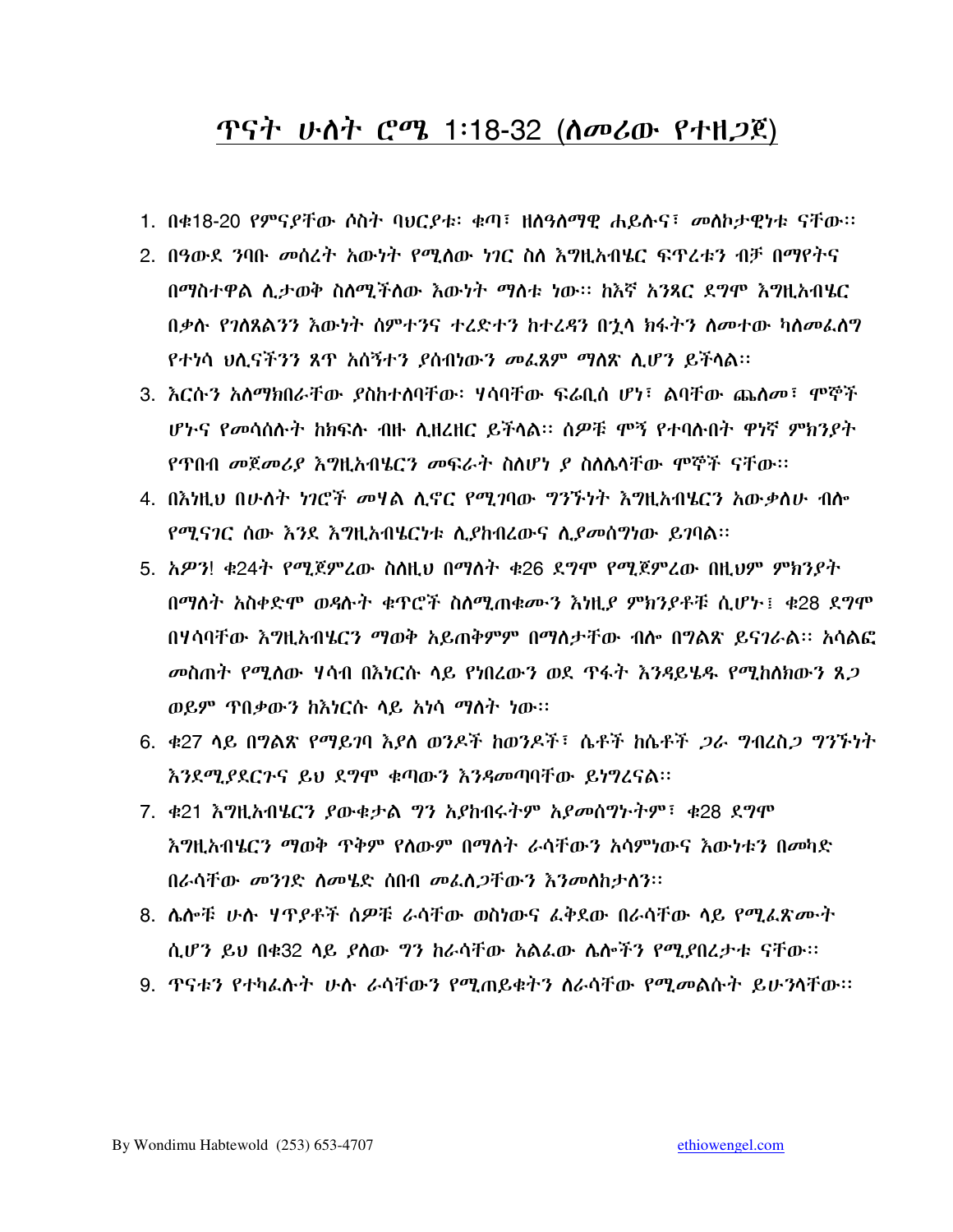#### ጥናት ሶስት ሮሜ 2፡1-29 (ስመሪው የተዘ*ጋ*ጀ)

- 1. በቁ1 መሰረት በሌሎች ላይ የሚፌርደው ይህ ሰው የሚፌርድበትን ነገር ራሱ የሚያደርግ ስስሆነ የሚያመካኘው የስውም።
- 2. የእግዚአብሄር ፍርድ ትክክለኛና የማይቀር እንደሆነ እናያለን። የሰው ፍርድ ሁሉን አጣርቶ ሳያውቅ በትንሽ እውቀቱ ይፌርዳል፣ የሰው ፍርድ አድልዎ አያጣም..አንተ ጨምርበት፡፡
- 3. አይሁዳዊ ምዕራፍ አንድን ብቻ ቢያነብ የሚሰማው፡ እነዚህ ባስጌዎች ልክ ነው ይበሳቸው፣ ይገባቸዋል፣ እንዲያውም ሲያንሳቸው ነው የሚል ይመስለኛል። ምዕ 2 ግን አፉን <u>የሚያሲዘው አልጠራጠርም፤ ምክንያቱም ዋሩ ሰው ነኝ፤ ከሴላው በአካባቢዬ ካሉት ሰዎች</u> <u>ሁሉ እሻሳለሁ የሚልበትን ነገር በሙሉ አስዋሎታልና ነው፡፡</u>
- 4. የእግዚአብሄርን ትዕግሥትና ቸርነት ወደ ንስሃ እንዲመጡ መሆኑን ባስመረዳት ወደ በስጠ እንቢተኛነትና ሃጥያት ውስጥ ራሳቸውን እንዳደፋፈሩ ይታያል።
- 5. እነዚህ ቁጥሮች የሚያስተምሩን እውነት እግዚአብሄር በፌርዱ እንደማያደላ ሲሆን ሃዋርያው የጠቀሰበት ምክንያት፡ አይሁድ ከአህዛብ ይልቅ ስእርሱ ቅርብ እንደሆኑ ስለሚያስቡና የነርሱን ያህል በእኛ አይፌርድም በማስት በተሳሳተ አስተሳሰብ ራሳቸውን እንዳያታልሱ ነው።
- 6. ህግ ሳይኖራቸው ሀጥያት የሰሩ ያስህግ ይፌሬድባቸዋል፣ ህግ እያሳቸው ሀጥያት የሰሩ በህግ ይፌሬድባቸዋል፣ ጻድቅ የሚባሰው ህግን የሚሰማ ሳይሆን ስህን የሚታዘዝ ነው።
- 7. ህሊናቸው ይመሰክርባቸው እንደነበረ፣ ሃሳባቸው ይከሳቸው እንደነበረ፣ ይከለክሳቸው የነበረ የህግ ተዕዛዝ በልባቸው የተጻፌ መሆኑ *ያን* ጊዜ ጌ ታ ሲ*ገ*ሰጥ ግልጽ ይሆናል።
- 8. ይህንን ደሰበት ምክንደት እነዚህ ሰዎች ስም ብቻ እንጂ ምግባራቸው ምንም አይሁዳዊነት እንደማይታይበት ስላወቀ ነው። እነዚህ ሰ*ዎች* በህግ ይተማመናሉ፣ ከእግዚአብሄር *ጋራ* ባላቸው ግንኙነት ይኩራራሉ፣ የእውሮች መሪ፣ በጨለማ ላሉት ብርሃን፣ አላዋቂዎችን መካሪ፣ ስሀጻናትም አስተማሪ ነን ብስው ስስራሳቸው ያስባሉ።
- 9. በአንድ ቃል ይህ ክፍል «ግብዝነት›› ተብሎ ሲጠቃሰል ይችሳል። አንድ እየተናገርን ሴሳ አይነት ህይወት ስንኖር ስእግዚአብሄር ስምና ስቤ/ክ መሰደቢያዎች እንሆናስን፡፡
- 10.*ግር*ዘት በመንፌስ በልብ መንረዝ እንጂ የስ*ጋ ነገር አ*ይደለም፡፡ ይሁ*ዲነ*ት በውስጣዊ ማንነት፣ *ግር*ዛትም በልብ *የሚደረግ* ስለሆነ እኛ የበረከቱ ከካፋዮች ነን፡፡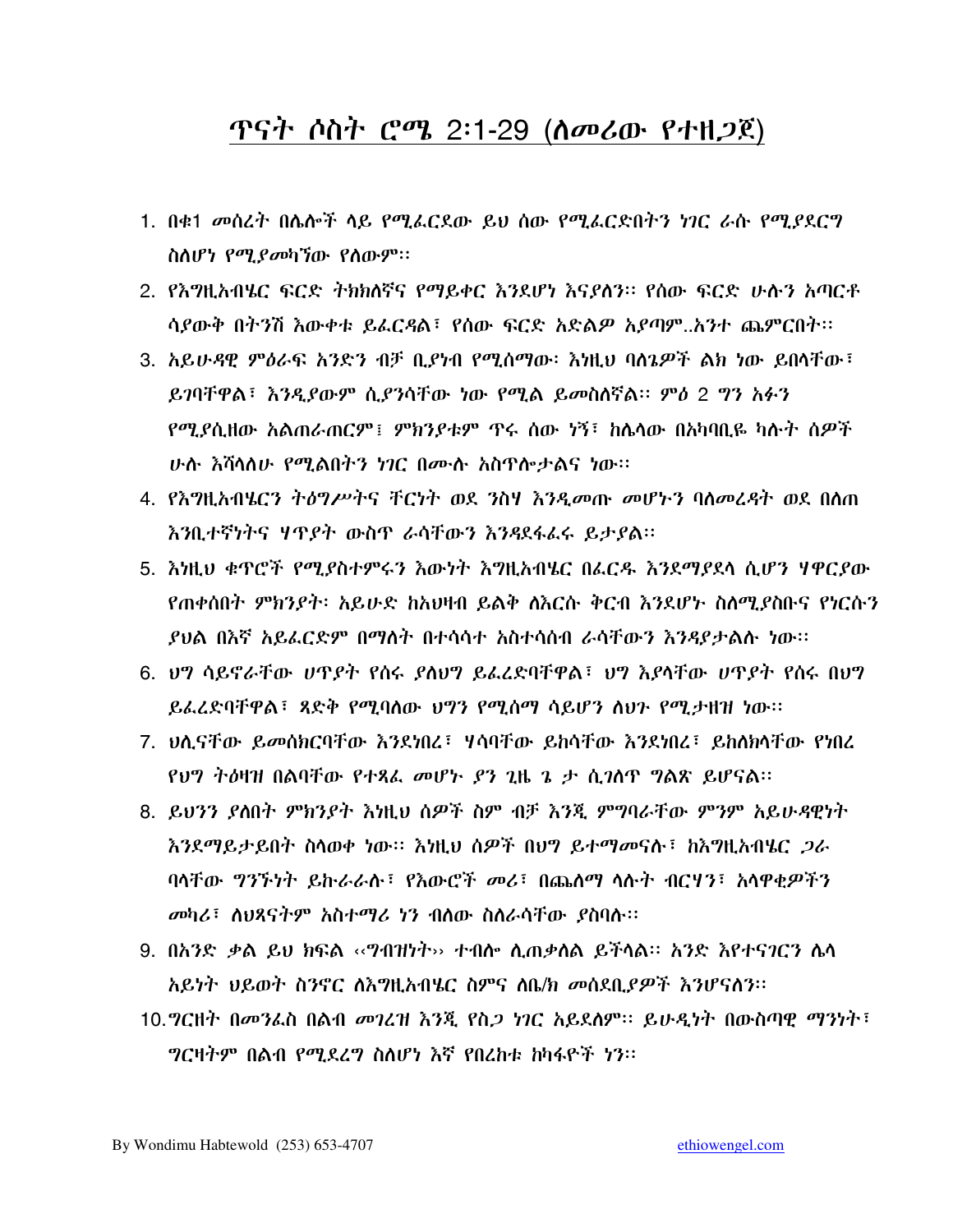#### <u>ጥናት አራት ሮሜ 3፡1-20 (ሰመሪው የተዘጋጀ)</u>

- 1. በዚህ ክፍል እያነ*ጋገ*ረ ያስው አይሁድን ነው። እርሱ የአይሁድ **ዋቅም ብሎ የ**ጠቀሰው የእግዚአብሄር ቃል በአደራ መሰጠትን ነው። በሮሜ 9፡4-5 ደግሞ ልጅ መሆን፣ መስኮታዊ ክብር፣ ኪዳን፣ ህግን መቀበል፣ የቤተ መቅደስ ሥርዓትና ተስፋ በተጨማሪነት ተዘርዝረዋል፡፡
- 2. *ማጠቃስያ አ*ድር*ጎ* በቁ9 ሳይ *ያቀ*ረበው ሃሳብ አይሁድና አህዛብ እንደማይበሳሰጡና ሁሱም ሃጥያተኞች እንደሆኑ ነው። ተቃራኒነት የስውም፤ ምክንያቱም ቁ9 ሃጥያትን በተመስከተ የተሰነዘረ ሃሳብ ሲሆን ቁ1 ንን ከእግዚአብሄር በተሰጣቸው ነገር ላይ ያተኮረ ነው፡፡
- 3. <ላሽኝ›› ሲል አይሁዳዊያትን ሲሆን <‹ሽነርሱ›› ሲል ደግሞ አህዛብን መሆኑ ነው፡፡
- 4. ከሃጥያት በታች መሆን ማስት የሃጥያት ባሪያና ተንዥ መሆን ማስት ነው።
- 5. በመጀመሪያው ምዕራፍ የዘረዘራቸው ዕለት በዕለት በሚፌጸሙትን ክፉ ተግባሮች ላይ ያተኮረ ሲሆን ይህ ክፍል ግን የሰውን ልጅ ሁሉ ማስትም አንዱን ከሌላ ሳይሰይ የአዳም ዘር በመሆናችን ብቻ የወረሰውን ያንን የሃዋያት ባህርይ የተመሰከተ ነው።
- 6. ይልሆኑትን/የስም በመባል የተጠቀሱት ሃሳቦች፡ ጻድቅ የስም፣ አስተዋይ የስም፣ <u> እግዚአብሄርን የሚሻ የለም፣ በጎ የሚደደርግ የለም፣ የሰላም መንገድ አደውቁምና</u> የእግዚአብሄር ፍርሃት የስም፡፡ በተቃራኒው የተነንሩት ደግሞ፡ ንሮሮአቸው የተከራተ መቃብር ነው፣ ሽንንላን ያዘወትራሉ፣ በከንፌሮቻቸው የእባብ *መ*ርዝ አለ፣ አፋቸው ር*ግግ*ንና ም*ሬ*ት ሞልቶበታል፣ እግራቸው ደም ሰማፍሰስ ፌጣን ነው፣ በመንገዳቸው ዋፋትና ንስቁልና ይገኛል የሚሉት ናቸው።
- 7. ይህ ደጠናነው ክፍል ሰዎች ሁሉ በእግዚአብሄር አስተያየት ሲታዩ ሁሉም አንድም እንካን ሳይቀር ሃጥያተኞች እንደሆኑ እንማራሰን። ከዚህም የተነሳ የተንስጠው የእግዚአብሄር ማዳን ስሁሳቸውም እንደሚያስፌል*ጋ*ቸው እንረዳስን፡፡
- 8. እ*ያንዳንዱ የራ*ሱን ሃሳብ *ያ*ካፍል።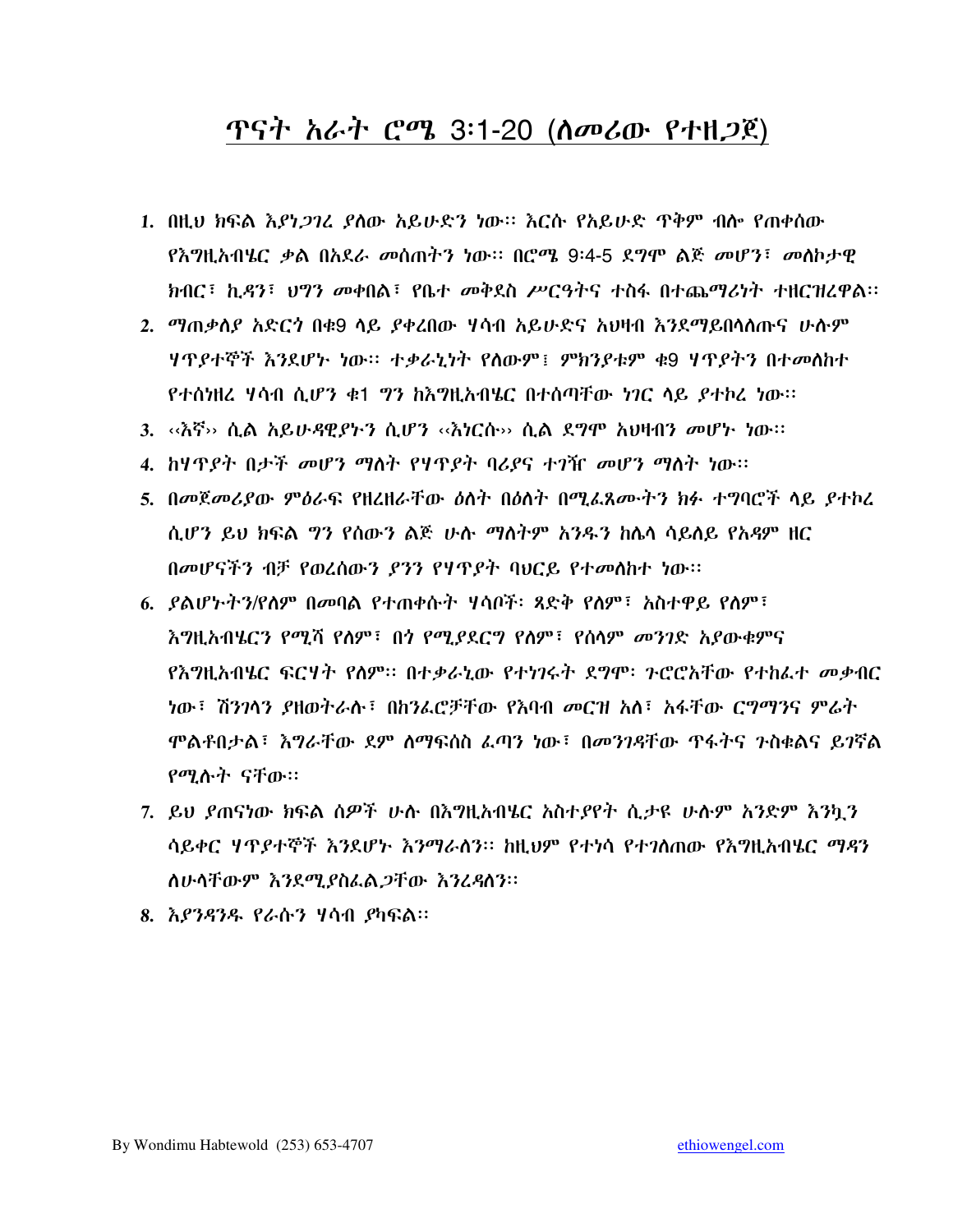#### ጥናት አምስት ሮሜ 3፡21-31 (ስመሪው የተዘ*ጋ*ጀ)

- 1. በሮሜ 3፡21 ሳዋ እንደ ድልድይ ሆነው የስፌሩት ሁስት ቃሳት ‹‹አሁን ግን›› የሚሉት ናቸው፡፡
- 2. በዚህ ቁዋር ሳይ ‹‹ከሀግ ውጭ›› የሚለው አነ*ጋገ*ር በሀግ ሥር ያልሆነ፣ ከሀግ *ጋራ ግኘ*ችነት የሴስውና ከህግ *ጋራ ያ*ልተጣመረ ስማስት ነው። ስስዚህ ጽድቅ ህግና ነብያት መመስከራቸው ይህ ጽድቅ ዛሬ እግዚአብሄር አዲስ የመጣለት ሃሳብ ሳይሆን ቀድሞም ይህ አሰራሩ የተሰመደ አሰራር እንደነበረ ያመለክታል።
- 3. ህግና ነብያት የመሰከሩስት ነው፤ ህግና ነብያት የመሰከሩስት ነው፤ ጽድቁ አሁን ተገልጧል፤ ጽድቁ የእግዚአብሄር ጽድቅ ነው፣ የሚገኘውም ኢየሱስን በማመን ነው፣ ይህ ጽድቅ ልዩነት አያደርግም።
- 4. ቀ22-23 ልዩነት የስም ያስበት ምክንያት ይህ ጽድቅ የማያስፌልገው በራሱ ጻድቅ የሆነ ሰው እንደሴስ እግዚአብሄር ራሱ በ3፡9 ላይ ስለደመደመ ነው፡፡ የሰው ልጅ እግዚአብሄር ካሰበለት የክብር ሥፍራ የወረደውና ዝቅ ያለው በሃዋያት ምክንያት ስለሆነ እነዚህ ሁለቱ ሲንነጣጠሉ ስለማይችሉ ነው።
- 5. የሃዋያት ደመወዝ ሞት ነው እንዳስው ሃዋያትን የሰራችን ነፍስ ሁሉ በሞት መቅጣት አስባት። <u>ከአዳም ጊዜ አንስቶ ሰዎች ሃጥደትን እየሰሩ ነገር ግን በሃጥደታቸው ሳይሞቱ እስከ ክርስቶስ ጊዜ</u> ድረስ በትዕግስት አቆይቶ ለሁሉ የሚሆነውን መስዋዕት ክርስቶስን ስለሁሉ ሃጥያት መስዋዕት አድርጎ በመስጠት እግዚአብሄር ጻድቅነቱንና ምህረቱን በአንዱ በኢየሱስ ሥራ አሳይቷል፡፡
- 6. ሮሜ 3፡27-31 ያለው ክፍል ሰው ሲድን የሚችለው በመገረዝ ወይም ሕግን በመጠበቅ ሳይሆን በእምነት ብቻ እንደሆነ በግልጽ የሚያስተምር ክፍል ነው። ይህም ማስት የተገረዘም የሚድነው በእምነት ነው ያልተገረዘም የሚድነው በአንዱ በዚሁ በእምነት ነው ማለት ነው።
- 7. ሕግ ቦታ ያጣል የሚለው አነ*ጋገ*ር አያስኬድም፤ ምክንያቱም ሕግ ቀድሞውንም ሰው በራሱ *መዳ*ን እንደማይችል ስማሬ*ጋገ*ዋና ወደሚያድነው ስመጠቆም የተሰጠ ነው። ስስዚህ ‹‹ህጉን እናጸናስን›› ዮሐ 5፡46 እንደምናየው ሙሴ የጻፌው ስለ ኢየሱስ መሆኑና እምነትም የሚጠቁመን ወደ ኢየሱስ ስለሆነ እምነት ህግን የሚያጸና እንጂ የሚሽር አይደለም፡፡
- 8. እያንዳንዱ የተማረውን ሃሳብ ሰቡድኑ ያካፍል፡፡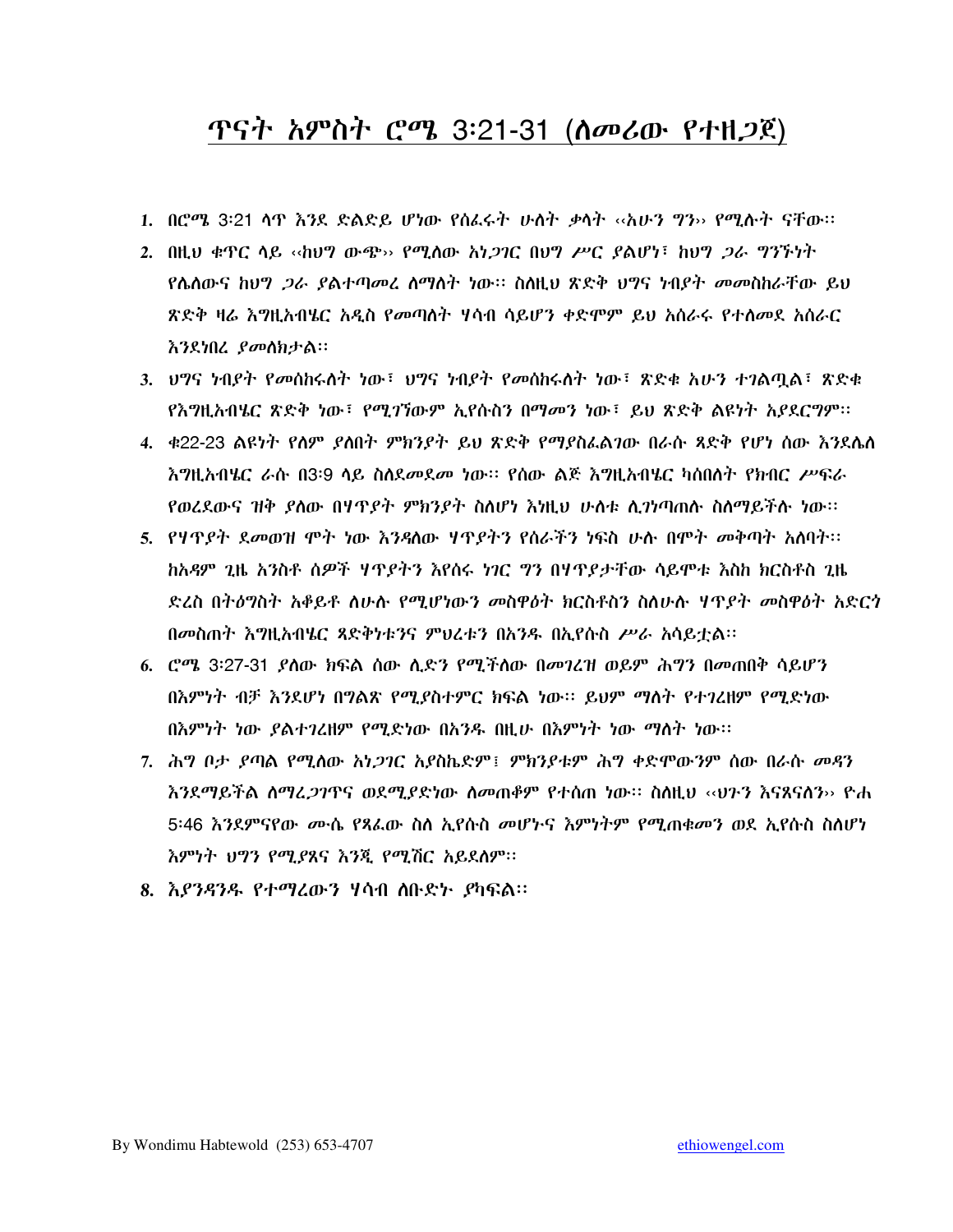#### ጥናት ስድስት ሮሜ 4፡1-25 (ስመሪው የተዘ*ጋ*ጀ)

- 1. ስብርሃም የጸደቀው በእምነት እንጂ በሥራ አለመሆኑ የሚፎክርበት ነገር አይኖረውም፡፡ ከዚህ *የምንማረ*ው *ነገር* ቢኖር እኛም የጸደቅነው በኢየሱስ ክርስቶስ በማመን ስስሆነ ልንፎክር ወይም ልንመካ የምንችልበት ምንም ነገር ሲኖረን እንደማይችል ነው።
- 2. በቁ4 ሳይ ሥራ ተብሎ እየተጠቀሰ ያሰው በንልበት ተሰርቶ ደመወዝ ስለሚያስገኘው የሥራ ዓይነት ሲሆን ቁ5 ደግሞ ስደህንነት ሲሰራ ስስሚሞከረው ሥራ ነው። በ1ኛ -ተስ ሳይ ያስው ክፍል የሚናገረው በሮሜ 4፡4 ላይ ስላየነው ምግባችንን ስማግኘት ስስምንስራው ሥራ ነው። በቁ5 ላይ አስመስራትን የሚያደፋፍረው ሃሳብ ግን ስደህንነታችን የምንስራውን ሥራ ነው።
- 3. አብርሃምና ዳዊት በዚህ ክፍል የመጡበት ምክንያት አይሁዳዊ ሁሉ እነዚህን ሁለት ሰዎች ትልቅ የአክብሮት ሥፍራን የሚሰጣቸው በመሆኑና ተደማጭነታቸውም የጎላ በመሆኑ ነው። በተለይ ዳዊት *ት*ሳልቅ ተብለው የሚ*ታዩትን ዛጥያቶች ያ*ደረ*ገ* ሰው በመሆኑና በእግዚአብሄር ይቅርታ ብቻ እዚህ መድረሱ ስጸሐፊው ሃሳብ ግሩም ድጋፍ ይሆናል።
- 4. የአብርሃም የጸደቀበት ጊዜ ልዩነት የሚያመጣው፣ ከተገረዘ በኀሳ ከሆነ የጸደቀው *ግ*ርዛቱ ጽድቁን እንዳስገኘ ሊደስቡ ስለሚችል የጸደቀው ከመገረዙ በፊት መሆኑ*ን ማሬጋገ*ዋ አስፌስን፡፡
- 5. ምንም ተስፋ በሌለበት ማስት የአብርሃምም ሆነ የሳራ ዕድሜ ልጅ ሲገኝ ይቻሳል ስማስት ከሚያስችለው እድሜ እጅግ ያለፉ በመሆናቸው ተስፋቸው የተሚጠጠ ነው። አብርሃም በሚታየው ተስፋ አስመኖር ሳይሆን ያመነው እግዚአብሔር ልጅ እስዋሃስሁ በማስት የገባስትን የተስፋ ቃል ሳይ ነበረ የቆመው። እኛም የምንቆመው እግዚአብሄር በተናገረው ቃል ሲሆን ይገባል፡፡
- 6. አብርሃም በጭፍን ያሉትን ሁኔታዎች የካደ ሰው ሳይሆን የእርሱ እርጅናና የሳራም ደግሞ የመጸነስ አቅም አሰመኖሩን እያወቀ ነገር ግን ከዚያ በላይ በተሰጠው የተስፋ ቃል ላይ ሰመቆም ቁርጥ ውሳኔ አደረገ ማስት ነው።
- 7. በዚህ ክፍል መሰረት ኢየሱስ ስሃዋያታችን ይቅርታን ስማስገኘት እንደሞተና ከሞት የተነሳው ደግሞ እኛን ጻድቃን አድርጎ በእግዚአብሄር ፊት ስማቅረብ ነው፡፡
- 8. ታመን አሳመመኝም፣ ቸግሮኝ አልተቸገርኩም ማስት እምነት ሳይሆን ክህደት (ተጨባጭ ሁኔታን መካድ) ማስት ነው። አብርሃም ግን አርጅቶ አሳሪጀሁም፣ መውሰድ የማይችል ሆኖ መውሰድ እችላለሁ በሚል ራሱን የሚያታልል ሳይሆን የአምላኩን ታላቅነትና ኤልሻዳይነት በመገንዘብ *ቃ*ልኪ*ዳኑንም ደግሞ* ስዘስዓስም የሚጠብቅ *ታማኝ አ*ምሳክ መሆኑን አምኖ ነበረ፡፡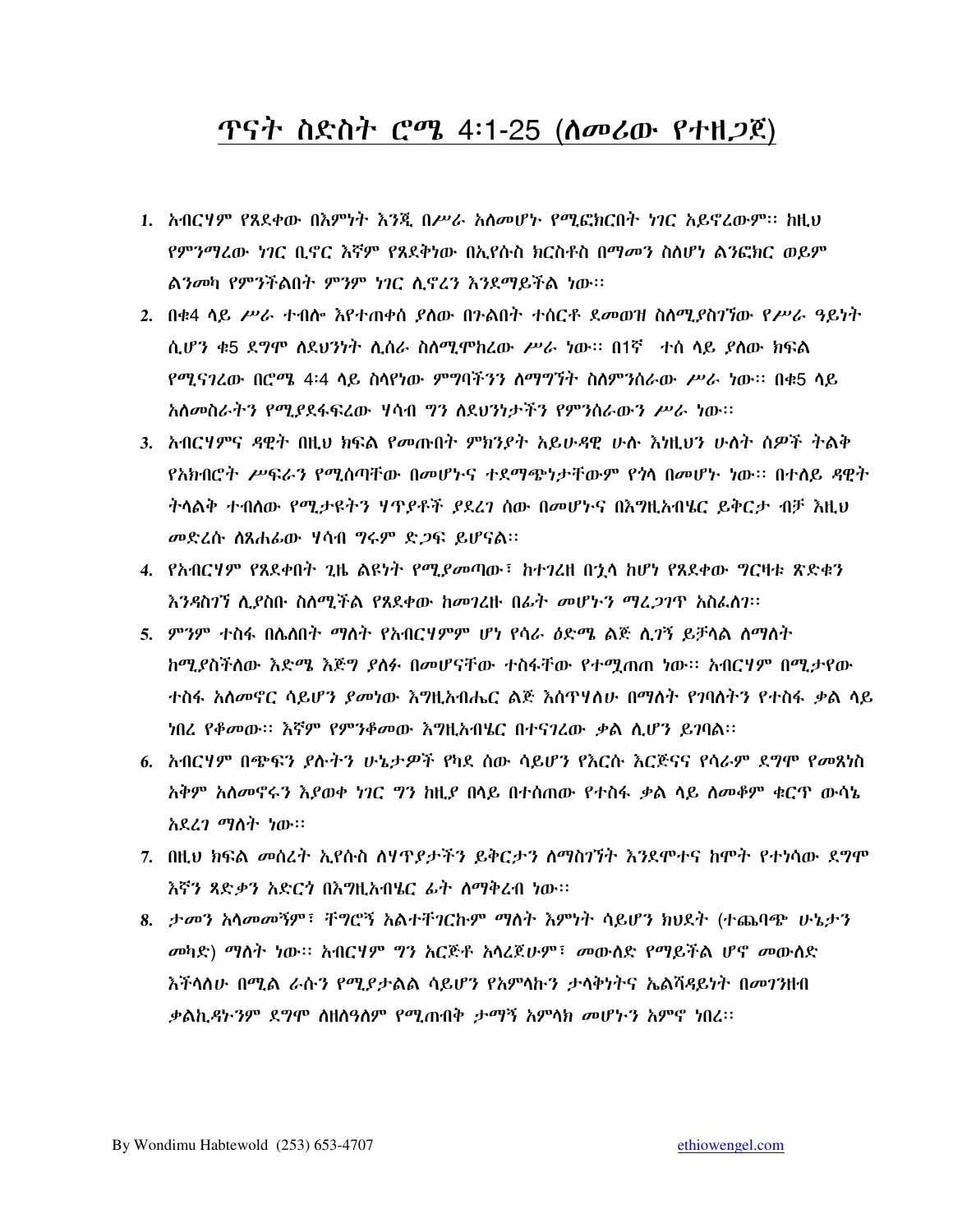#### <u> ጥናት ሰባት ሮሜ 5:1-11 (ስመሪው የተዘጋጀ)</u>

- 1. ሀ) ከእግዚአብሄር *ጋ*ራ ጠሳትነት ቀርቶ ሰሳም ተፌዋሯል። (የሃሳፊ ጊዜ) ለ) አሁን በማናቸውም ጊዜ ወደ እግዚአብሄር መግባት ተሰዋቶናል፡(የአሁን ጊዜ) ሐ) እግዚአብሄር በገባልን ተስፋ ሀሴት እናደር*ጋ*ስን። (የወደፊት)
- 2. *ሀ*) በተ*ገ*ባልን ተስፋ ቁ2 ስ) በመከራችን ቁ3 ሐ) በእግዚአብሄር በራሱ ቁ11
- 3. በመከራ ሐሴት ስማድረግ ስሰው ልጆች በአጠቃላይ አስቸ*ጋሪ* ነገር ነው። ቁ 3 «እናውቃስን» የሚለው ሃሳብ እንደሚደስረዳን መከራ የሚመጣበት ምክንያተ ስገባው ሰው መከራ ሐሴት የሚደረግበት ነው። ይህ ማስት በመከራ ውስጥ ስናልፍ ደስተኞች እንሆናስን ማስት ሳይሆን ይችላል ፤ ዕብ 12:11 ነንር .ግን መከራውን ስናልፌው በውስጣችን የሰራውን ስለምናውቅ ሐሴት ማድረግ እንችላለን:: ዕብ 12:11
- 4. መከራ ወይም መከራን በትዕግስት ማሳሰፍ ብቻውን የተፈተነ ባህርይን አያስከትልም፤ ሁሉም አማኝ ከሚያልፍበት መከራ የተፌተነ ባህርይ ያተርፋል ማስት አይደስም ምክንያቱም ያሳመኑ ሰዎች ስመከራ የሚሰጡት አይነት ምላሽ የሚሰጥ አማኝ ቁጥሩ ብዙ ነው። መከራውን በትዕግስት ጸንቶ በትዕግሥት የሚያሳልፌው ግን ያድግበታል ስስዚህም መከራው አልፎ ሲያየው ሐሴት ያደር*ጋ*ል።
- 5. አንዳንዱ ሰው በንዴት፤ ሴሳው በማጉረምረም፤ በማናቸውም መንገድ መውጫን በመፈሰግ፤ በእግዚአብሄር ላይ በማማረር፤ ለምን በእርሱ ላይ ሲደርስ እንደቻለ በመጠየቅና በመሳሰሱት *መንገዶች ያስተናግዳ*ል። *አማኝ ግን እግ*ዚአብሄር የልጁን መልክ እንድንመስል እኛን ለመስራት የሚጠቀምበት መሳሪያ እንደሆነ ሲያይ ይጠበቅበታል፡፡
- 6. አብዛኛውን ጊዜ በመከራና በሥቃይ ውስጥ ሲያልፉ የከበረውን ተስፋ ያስባሉ፤ ምክንያቱም ከዚህ ከስብት ሁኔታ የመሳቀቅን ነገር ሲያስቡና ተስፋ የሚሆን ነገር ሲፌልጉ መንፌስ ቅዱስ ልጆቹን ለማጽናናት ከዚህ ህይወት ባሻገር ያላቸውን የክብር ተስፋ በማስታወስ ልባቸውን ያሳርፋል።
- 7. የእግዚአብሄር ጠሳቶቹ ሳስን አንድ ልጁን በመስጠት ፍቅሩን ከገስጠልን (ቁ6፤ቁ10) ይልቁን አሁን ጠሳትነታችን ቀርቶ ወዳጆቹ ወይም ልጆቹ ከተባልን በኃሳ (ቁ9፤10)ቁጣን በእኛ ሳይ *ያመ*ጣል የሚሰው አስተሳሰብ ስአ*ዕ*ምሮ የማይ*መች* አመስከት መሆኑን ይጠቁመናል::
- 8. የእያንዳንዱ የየራሱን መልስ ይስጥ።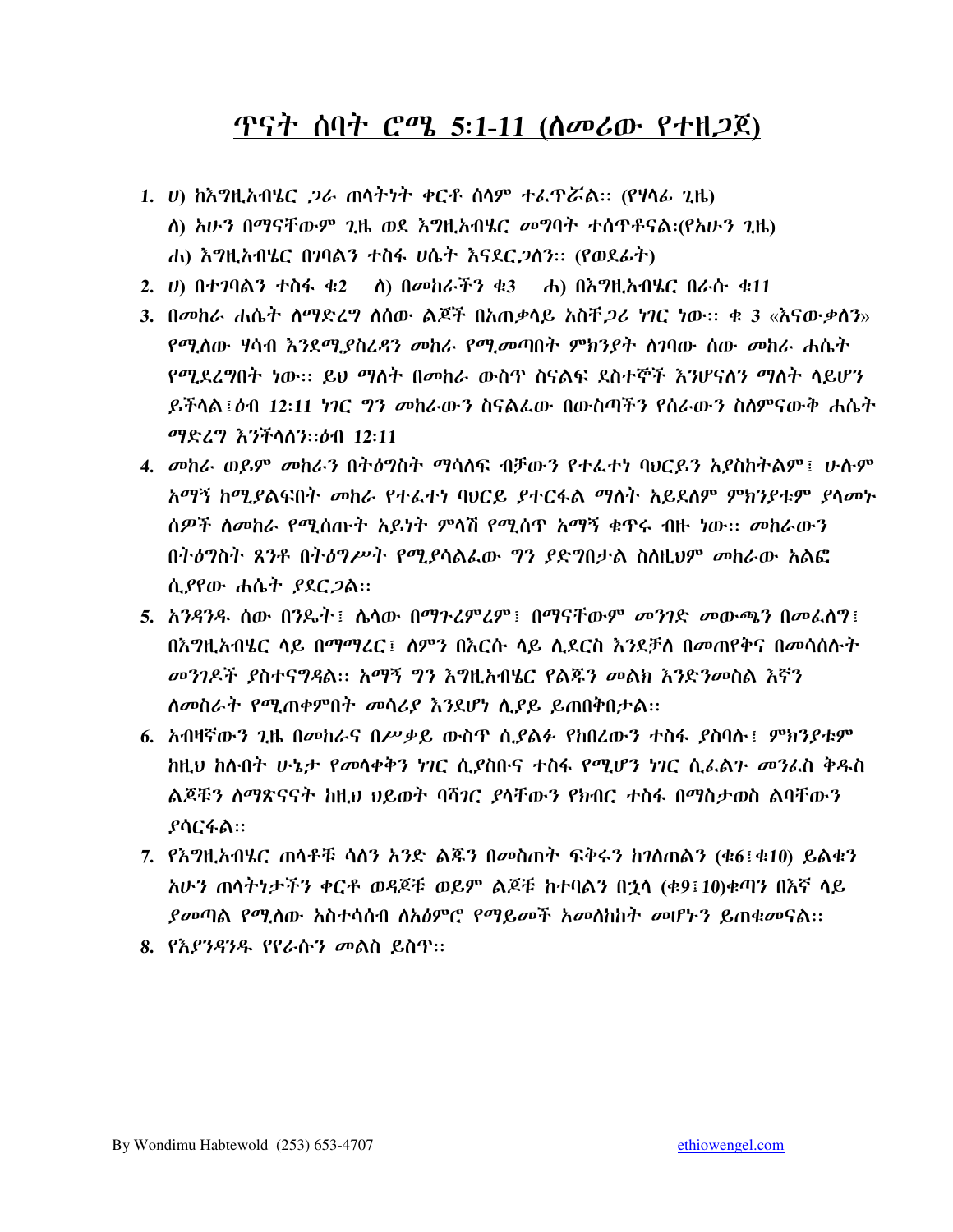#### <u> ዋናት ስምንት ሮሜ 5:12-21 (ስመሪው የተዘጋጀ)</u>

- 1. ሐዋ*ያት* በአንድ ሰው በኩል ወደ ዓለም *ገ*ባ፤ ሞት በሐዋያት በኩል ወደ ዓለም ገባ፤ ሞት ወደ ሰዎች ሁሉ በዚህ መንገድ ገባ፤ ከህግ በፊት ሐጥያት ነበረ፤ ህግ ከሴስ ሀጥያት አይቆጠርም፤ ህግን ባልጣሱትም ላይ ሞት  $h2h$ ::
- 2. ይህ ክፍል በየግላቸው ስዎች ስለሚሰሯቸው ሃዋደቶች እንደማይናገር ልናውቅ የምንችለው በቂ 14 ላይ ክህግ በፊት የነበሩና ህግን ደልተላለፉ ሰዎች ላይ ጭምር ሞት በመንገሱ ነው። ይህ ክፍል የሚናገረው በአዳም ወደ ሰው ልጆች ሁሱ ስስተሳሰፌው ሃጥያት ነው፡፡
- 3. ኩነኔ(ሞት) የአንድ ሰው የሃዋያት ውጤት ነው። ስጦታው ሲመጣ ግን የአዳምን ሆዋያት ከመ*ጋ*ራታችንም አልፎ እ*ያንዳ*ንዱ ሰው ቁጥር ስፍር የሴስው አስመታዘዝን የጨመረበት ስለሆነ ስዚህ ሁሉ የሚያስፌልገው የፀ*ጋ* ስፋት መጠን የሚጠቁመን ነው።
- 4. ሰዎች ሁሉ አልነገሱም ምክንያቱም የአዳም ሐጥያት መቀበል የሚጠይቅ ስላልሆነ ሰው የሆነ ሁሉ ያገኝዋል። ስጦታውን በተመሰከተ ግን ቁ 17 እንደሚናገረው በእምነት መቀበል ስለሚጠይቅ የተቀበሉት ብቻ ናቸው በህይወት የሚነግሱት፡፡
- 5. ወሬድ ብሎ በቁ 19 ላይ ተጠቅሶ የሚ*ገኘ*ውን የክርስቶስን ፍጹም *መታ*ዘዝ እንደሆነ *እንመ*ለከታለን።
- 6. ለእኛም ትምህርት አለው፡፡ በአንደኛ ደረጃ በእኛ መታዘዝ ብዙዎች ሊባረኩ እንደሚችሉና ባለመታዘዛችንም ደግሞ ክእኛ አልፎ ሌሎች ሊጎዱበት እንደሚችሉ ደሳየናል። በሌላ በኩል ደግሞ እግዚአብሄር ምን ያህል አለመታዘዝን እንደሚጠሳና መታዘዝን እንደሚያከብር እናያለን።
- 7. ህግ በሌለበት ሆኖያት ሆኖያት መሆኑ ስለማይታወቅና(ቁ13) ህግ ሲመጣ ግን የሰውን ሃዋያተኛነት ስለሚገልዋ ነው። ሃዋያት በሞት እንደነገስ ጸ*ጋ* ደግሞ በጽድቅ እንዲነግስ ነው።  $421.$
- 8. የተደ*ጋገሙት ቃ*ሳት: ጸ*ጋ*፤ አብልጦ፤ በኢየሱስ ክርስቶስ፤ መትረፍረፍ የሚሱት ሲሆኑ የተትረፌረፉት ደግሞ: ስጦታ ፣ ፀጋና የጽድቅ ስጦታ ፣ ፀጋ ናቸው።
- 9. እያንዳንዱ የሚሰማውን የደስታ ሁኒታ የመናገር ዕድል ይስጠው።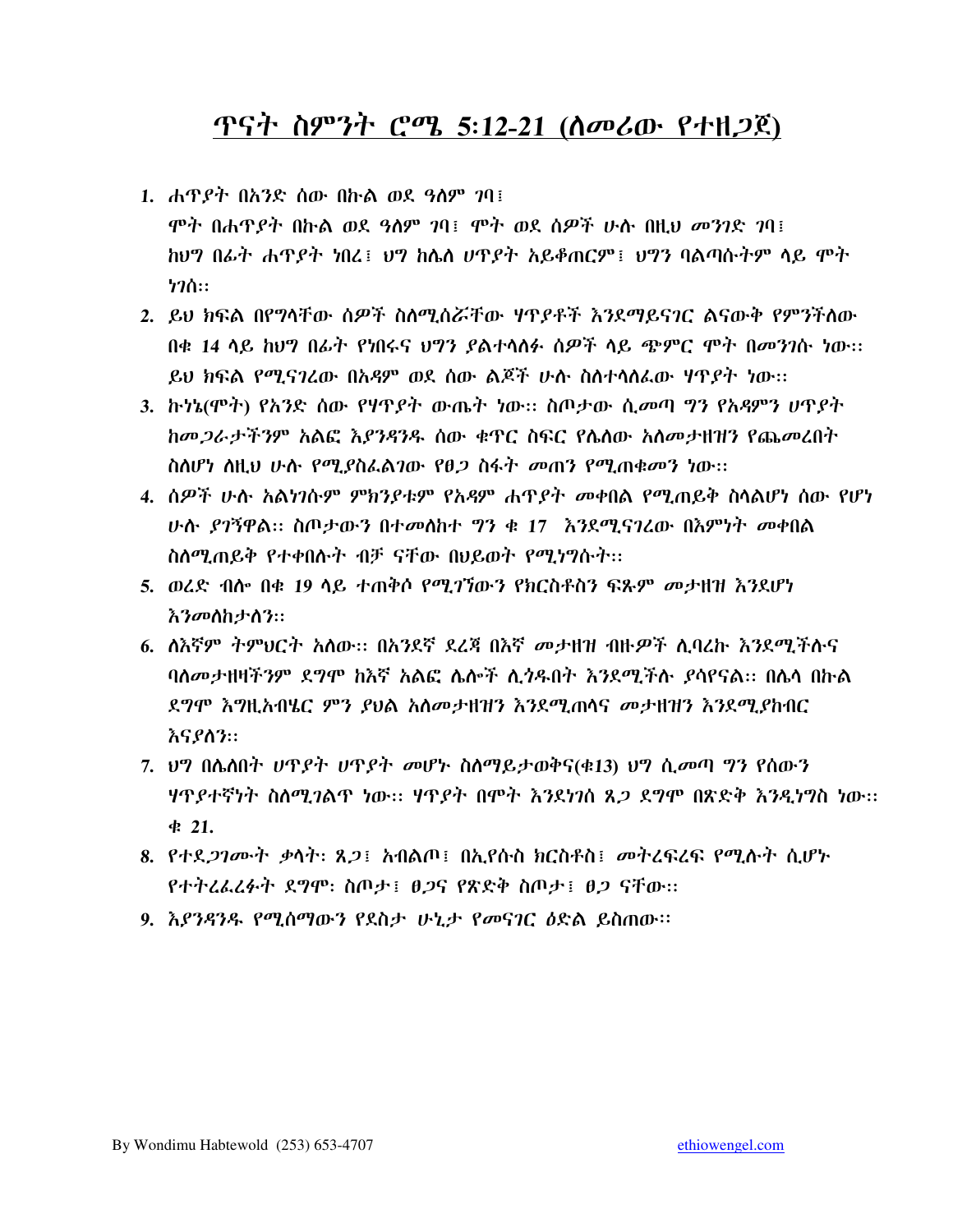#### <u> ዋናት ዘጠኝ ሮሜ 6:1-14 (ስመሪው የተዘጋጀ)</u>

- 1. አስቀድሞ ባለው ምዕራፍ 5፡20 ላይ ሐዋርያው የሰነዘረውን እውነት አስመልክቶ ሲነሳ <u>የሚችል ዋደቄ ነው። የሐዋርደው መልስ በቁ 2 ላይ ይገኛል ይኸውም «ለዛዋደት ሞተናል</u> ታዲያ እንዴት አድርገን በእርሱ እንኖራሰን?»
- ይህንን እውነት አስመረዳት ሃዋያት በእኛ ላይ እንደቀድሞው የበላይነት እንዳለው በመቁጠር የመገዛት ኑሮን እንዳይኖር ይህንን እውነት መረዳት እጅግ አስፈላጊ ነው፡፡
- 3. የተጠመቅነው በመጀመሪያ ደረጃ ከክርስቶስ ኢየሱስ *ጋ*ራ አንድ እንድንሆንና ደግሞም በአዲስ <u>ሁሉ እኛም በእርሱ ውስዋ ሆነን በሞቱና በትንሳኤው የመሳተፋችንን መሳደ ሲሆን በሴሳ</u> በኩል ደግሞ ይህንን እውነት የምንመሰክርበት የውሃ ጥምቀትን የሚያሳይ ሲሆን ይችላል።
- 4. በምድራዊ ፍርድ ቤት ተከሶ በሞት የተቀጣ ሰው ምውት ስስሆነና እዳውን ስስከፌስ ፍርድ ቤት ዳግመኛ እንደማይፌልገው እንዲሁም ስሆዋያት የሞተ ሰው ከሆዋያት ባርነት ነጻ ወዋቷል ማስት ነው።
- 5. ቀ 5 ላይ «ከእንግዲህ» በማለት የሚናገረው ከኢየሱስ *ጋ*ራ በምቱና በትንሳኤው ከተባበርን በኋላ ያስውን ጊዜ ነው የሚያመስክተን።
- 6. «እንዲሁም» የሚለው ቃል በቁጥር 10 ላይ በኢየሱስ ክርስቶስ ህይወት የሆነውንና እየሆነ ያለውን ነገር በመንፌስ ቁዱስ አማከኝነት በአማኝ ህይወትም ተፌጻሚነት ሲኖር እንደሚገባ መናገሩ ነው። የተሰጣቸው መመሪያ ስሃዋያት እንደሞቱና ስእግዚአብሄር ህያዋን እንደሆኑ እንዲቆዋሩ ነው።
- 7. ሀ) በስ*ጋ*ቸው ሃዋ*ያት እንዳ*ይነግስ ስ) ብልቶቸውን የሃዋ*ያት መ*ሳሪያ አድርገው እንዳያቀርቡ ሐ) ራሳቸውን ለእግዚአብሄር እንዲያቀርቡ መ) ብልቶቻቸውን የጽድቅ መሳሪያ አድርገው ለእግዚአብሄር እንዲያቀርቡ:
- 8. ፡እነዚህ ሁለት ቃላት በሥልጣን ላይ ያተኮሩ ናቸው፡፡ አማኝ ሃጥያት አይሰራም ማለት ሳይሆን (1ኛ ዮሐ 1:8) ከላይ የተጠቀሱት ሁለት ቃላት እንደሚጠቁሙን ሃዋያት በአማኝ ላይ እንደቀድሞው የገዢና የተገዢነት ግንኙነት ሊኖረው አይችልም ማስት ነው፡፡
- 9. የእያንዳንዱን የጥናት ተንፋይ የግል መልስ የሚስተናገድበት ጊዜ ይሆናል::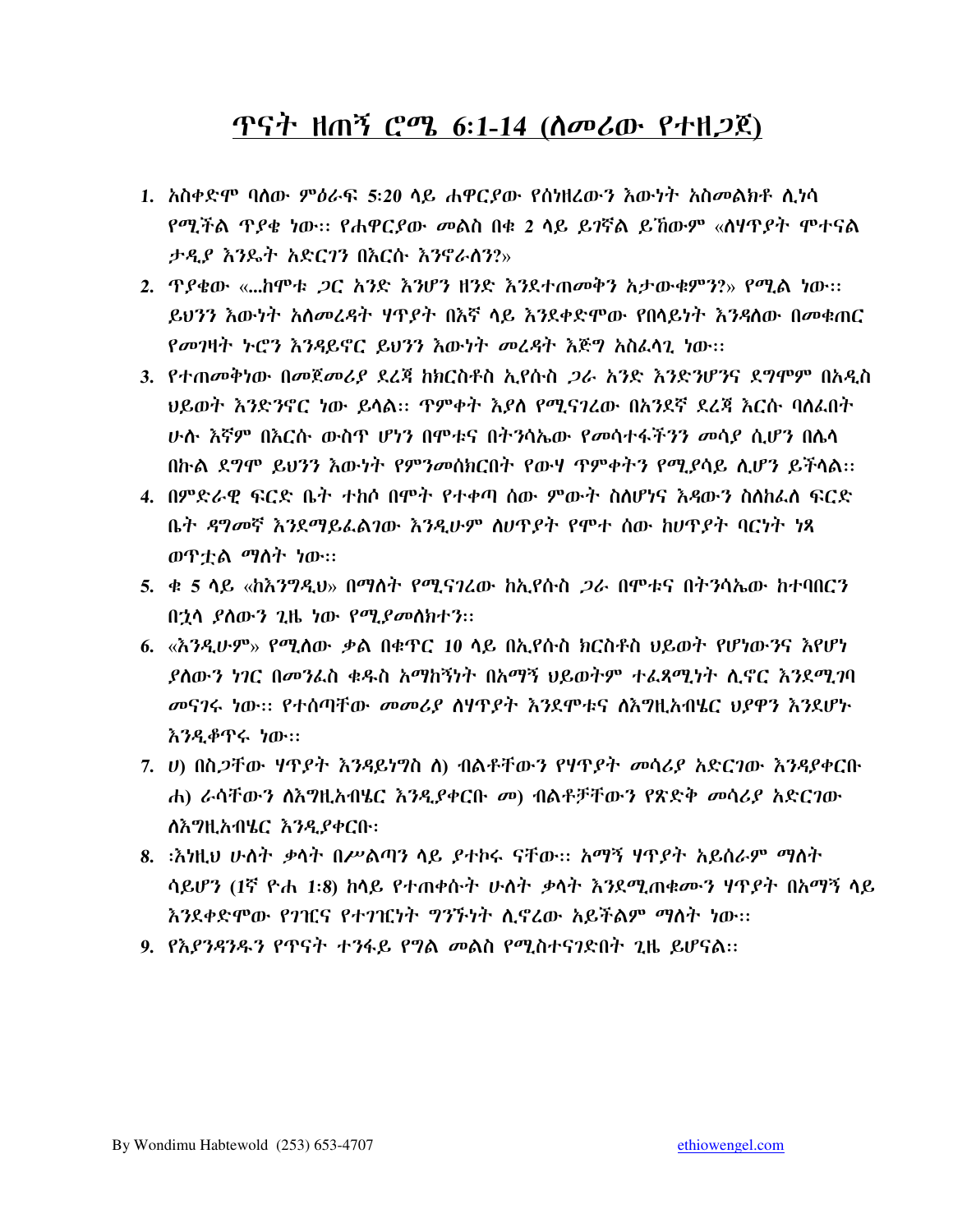#### <u> ዋናት አስር ሮሜ 6:15-23 (ለመሪው የተዘጋጀ)</u>

- 1. የመጀመሪያው ማስት በ6:1 ላይ ያስው ጥያቄ ያተኮረው ሃጥያትን በመጨምርና *እያ*በዙ በመሄድ ሳይ ሲሆን፤ በቁ15 ሳይ የተጠየቀው ጥያቄ ግን *ያ*ተኮረ የሚ*መ*ስሰው *ዛ*ዋ*ያትን እን*ስራ ወይ የሚል ሃሳብ አለው።
- 2. ሐዋርያው እንደገለጸው ሆኖያት የሚሸነፌው በሞት እንጂ በህይወት በመኖር ስላልሆነ *ከዛጥያት ጋራ ትግል መያያዝ መ*ልስ *እን*ደማይሆን ለመሳወቅ ሲሆን በሌላ በኩል ደግሞ ሐጥደትን እደወቁ መስራት ተመልሰን በባርነት ቀንበር ውስጥ መደዝ እንደሆነ ማስረዳቱ ስጥቅማችን ስስሆነ ነው፡፡ ገሳ 5፡1
- በሚል ማወቅ የሚገባቸው ነገር እንዳስ በማስገንዘብ ነው የመስሰው፡፡
- 4. ሮሜ 6፡15 ላይ ስተጠየቀው ጥያቄ መልስ የሰጠው የአማኝን ከሃዋያት ባርነት ተላቆ የመታዘዝ ባሪያ እንደሆነ በማስገንዘብ ነው፡፡
- 5. በክፍሱ መሰረት ሰው ነጻ የሚወጣው ለሰማው ትምህርት በሙሉ ልብ በመታዘዝ ነው፡፡ በዚህ ክፍል ትምህርት የሚለው ሃሳብ ከምዕራፍ 1 ጀምሮ የተነገረው የወንጌል እው*ነት ማ*ስት ነው።
- 6. አማኝ በክርስቶስ ሲያምን ከዛጥያት *ጋ*ራ የነበረው የባርነትና የጌትነት ግንኙነት ቀርቶ ለጽድቅ ባሪያና ተንዥ አድርጎ ራሱን በውዴታ ስመስጠት ውሳኔ አድርጓል።
- 7. ይህ ክፍል ሲናገር የፌስገው በሆኖደታችን ዕለት በእስት እየጨመርንና እየባስን እንሄድ እንደነበረ፤ አሁንም በጽድቅ እስት በእስት እየጨመርንና እያደግን እንድንሄድ የሚያበረታታን ሃሳብ ነው።
- 8. በቁ16-19 ሐጥያት ባሪያ የማድረግ ችሎታ እንዳስው ይነግረናል(ገሳ 5:1 ዮሐ 8:34):: ቁ20-21 ደግሞ ሐጥያት ከደረግነው በኃላ የሚያሳፍር ነገር እንደሆነ ስናይ በቁ21-23 ደግሞ ሀዋያት መጨረሻው ሞት እንደሚያስከትል እናነባለን፡፡
- 9. *እያንዳንዱ የ*ጥናት ተከፋይ ሃሳቡ*ን የሚገ*ልጥበት ወቅት ይሆናል።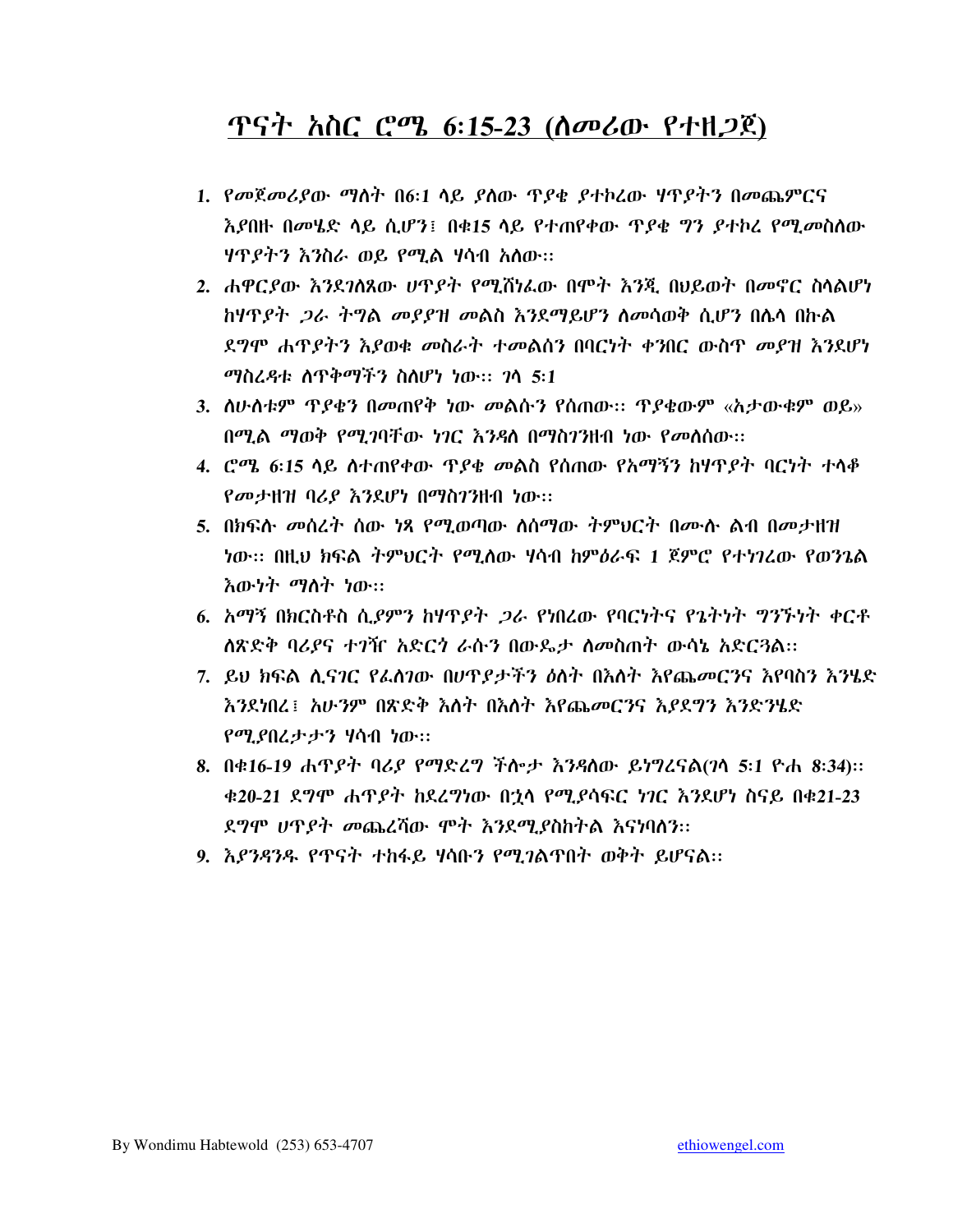#### ጥናት አስራ አንድ (<u>ሮሜ 7:1-6)</u>

- 1. በትዳር ውስጥ ያለ ማንኛውም ሰው ከዚያ ከትዳር ህግ ነጻ ሲወጣ የሚችለው ባል ወይም ሚስት ሲሞት መሆኑን ያስረዳናል፡፡
- 2. ሐዋያተኛ ነህ ወይም ህግን ተላልፌሃል በማለት ሊኮንነውና ሊፌርድበት ይችላል ማስት ነው።
- 3. በሁስቱ ዋቅሶች መሃል ያስው ልዩነት አማኝ የሞተው በ6:11 መሰረት ስሆዋያት ሲሆን በ7:4 መስረት ደግሞ የሞተው ስሕግ ነው። በሌላ በኩል ግን የእነዚህ ጥቅሶች ተመሳሳይነት ከሆኖያትም ሆነ ከሕግ ነጻ መውጣት የሚቻለው በመሞት ብቻ መሆኑን ሁስቱም ጥቅሶች በግልጽ ያረ*ጋግ*ጡልናል።
- 4. እንደ መጀመሪያ ባል ሆኖ የቀረበው በቁጥር 4 መስረት ሕግ ሲሆን ነጻ ስመውጣት ደግሞ ከሁለቱ የአንዱ መሞት ግድ ስለሆነ እኛ ስሕግ ሞተናል። በሁለተኛ ባልነት በዚሁ ቁዋር ውስዋ ከሙታን ተነሳ የሚባለው ኢየሱስ ክርስቶስ ነው፡፡
- 5. በዩሐ 4:23 እና በ2ኛ ቆሮ 3:6 እንደምናነበው በክርስቶስ ስናምንና *መን*ፈስ ቅዱስ በእኛ ውስጥ ከደረ በኋላ እግዚአብሄርን የምናመልከውና የምናንስግለው ህግ ስለሚያዘን ሳይሆን ፍቅሩ ግድ ስለሚለን የፍቅር ምላሻችን መሆን ይኖርበታል፡፡
- 6. የሞትነው ስእግዚአብሄር ፍሬ እንድናፌራ ነው ይሳል። ፍሬ መፍራት ስላለበት ጊዜ ሲና*ገ*ር ደግሞ ከህግ ሥርዓት ውስጥ ወጥተን «ስእርሱ ስሴሳው ሆናችሁ...» እንደሚል የክርስቶስ ከሆንን በኋላ እንጂ በሀግ ውስጥ እያስን የምናፌራው ፍሬ አያስደስተውም፡፡
- 7. እነዚህን ሁለት ቁጥሮች በማቀናጀት ስንመለከት እግዚአብሄር ከአማኝ ፍሬአማ የሆነ አንልግሎትን እንደሚጠብቅ እንመለከታለን:: እነዚህ ቁጥሮች አንልግሎትን አስመልክቶ የሚጠቁሙን ሁለት ዋና ዋና መመሪያዎች የሚከተሱት ናቸው። በመጀመሪያ ደረጃ ስህግ መሞትን ሲጠይቅ በተጨማሪ ደግሞ አገልግሎቱ በአዲሱ መንገድ መሆን *እንደሚኖርበት ይጠቁሙናል*፡፡
- 8. እ*ያንዳንዱ ስ*የግሱ ይመልሳል ውይይት የሚያስፈልገው ከሆነ ተወያዩበታሳችሁ፡፡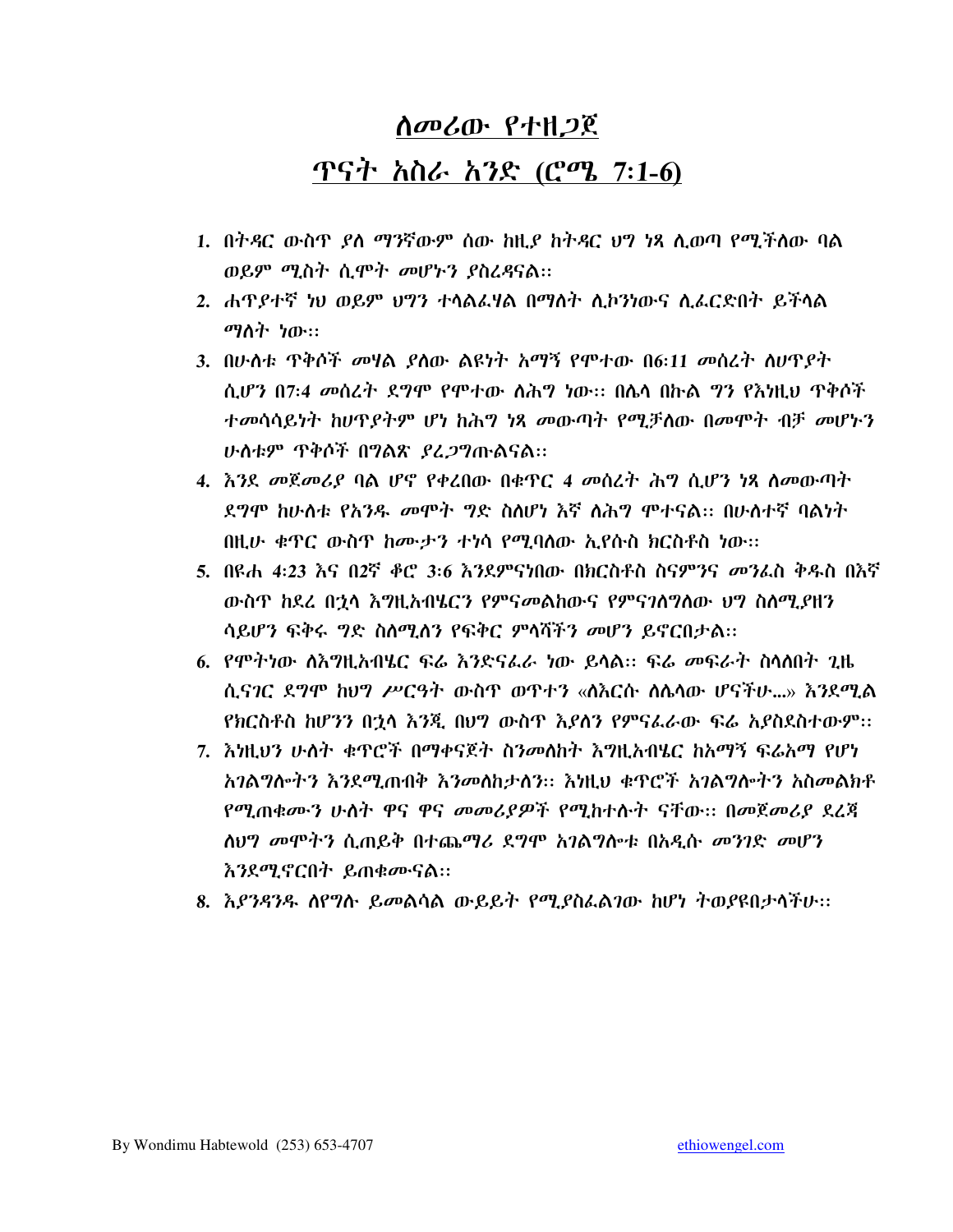# ሰመሪው የተዘጋጀ ጥናት *አስራ ሁለት (ሮሜ 7:7-25*)

- 1. ቁ7 ሳይ «ሕግ በራሱ ሐጥያት ነውን?» ቁ13 ሳይ «ታ*ዲ*ያ በ*ጎ* የሆነው ነገር ሞት ሆነብኝን?» ቀ24 ላይ ደግሞ «ከዚህ ስሞት ከተሰጠ ሰውነት *ማን* ሊያድነኝ ይችላል?»
- 2. እንደ መስረቅ፤ መግደልና ሌሳ አማልክት ማምለክ የመሳሰሱት ሰው ሁሱ ሲያያቸው የሚችላቸው ደግሞም በህብረተሰቡና በመንግስት ህግም ሳይቀር ተቀባይነት የሌላቸው ሲሆኑ ምኞት ግን የውስጥ ነገር ስለሆነ ከእግዚአብሄርና ከሰውየው በስተቀር ሰውም ሆነ ህብረተሰቡ ምንም ዓይነት ተቃውሞ ሲያሳይበት የማይችለው ትዕዛዝ ነው፡፡
- 3. «ቅዱስ» የተባለው ህግን ሰጪው እግዚአብሄር ቅዱስ ስለሆነ ነው። «ጻድቅ» የተባለው ስሁሱም ሐዋ*ያት* ላይ ሲፈርድ *ያ*ለ አድል*ዎ* በጽድቅ ስለሆነና «መልከም» የተባለው ደግሞ ሰዎች ደህንነት እንደሚያስፌል*ጋ*ቸው እንዲረዱ በማድረግ ወደ መሲሁ ስስሚመራቸው ነው።
- 4. «በጎ የሆነው*ን የማድረግ ምኞት አ*ለኝ፤ *ነገር ግን ል*ፌጽ*መ*ው አልችልም።» የሚለው መጠቅስያ ሃሳብ ሆኖ ሲጠቀስ ይችሳል፡፡
- 5. ሮሜ 7፡15-17 ያስው ጳውስ ስ.ይደርግ የሚፌልገው ነገር እያስ የሚያደርገው ግን የማይፌልገውን ነው፤ ስስዚህም በገሳቲያ ሳይ የሰፌረውን ዛሳብ የሚያረ*ጋ*ግጥ ልምምድን ነው ክፍሉ በግልጽ የሚያሳየን::
- 6. «ከዚህ ስሞት ከተሰጠ ሰውነት *ማን ሊያ*ድነኝ ይችላል?» የሚለው ጥ*ያ*ቄ የምዕራፍ ሰባትን ዋነኛ ሃሳብ የሚ*ገ*ልጽ ዋነኛ ጥያቂ ነው::
- 7. በመጀመሪያ ደረጃ ከዚህ ክፍል እንደምንረዳው አሮጌው ሰዋችን ከእኛ *ጋ*ራ እንዳለ እንዳጋነዘብ ማድረግ፤ በሁለተኛ ደረጃ ደግሞ በ7:4 መስረት ስህግ እንደሞትን ማሳየት ሰለዚህም ጸሃፊው በምስ*ጋ*ና እንደጨረሰና ወደ አዲሱ የድል ምዕራፍ (8) እንደተሻገረ ለችግሩ እግዚአብሄር የሰጠውን መፍትሄ ከ8:1-4 በማሳየት ማስረዳት፡፡
- 8. እያንዳንዱ የራሱን አስተያየት ይናገር፡፡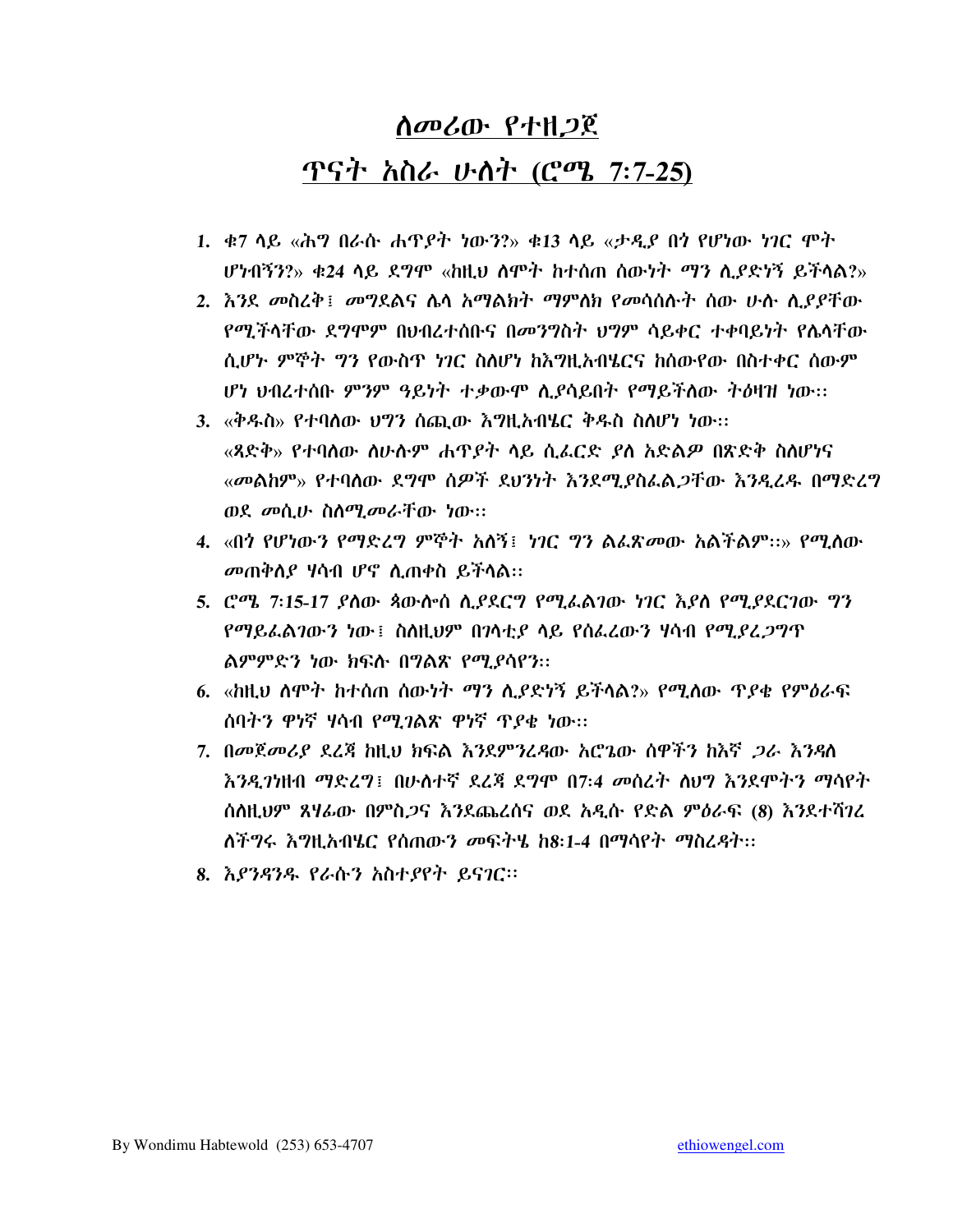# ሰመሪው የተዘጋጀ <u>ጥናት አስራ ሶስት (ሮሜ 8:1-11)</u>

- 1. ስለኩነኔ ይህ ክፍል የሚመልሳቸው ነገሮቸ፡ ክርስቶስን ያመነ ኩነኔ እንደሴለበት፤ ከሃጥያትና ከሞት ህግ ነጻ ወጥተዋል፡፡ ለነጻነታቸው ዋነኛ ምክንያት የህይወት መንፌስ በውስጣቸው ስስገባ ነው።
- 2. ሀ) አማኝ ከሞት ህግ ነጻ ወጥቷል ለ) በህግ ለመመሳለስ እስከሞከረ ጊዜ ድረስ መወደቁ አይቀሬ ነው ሐ) በመንፌስ እስከተመሳሰሰ ድረስ ሀንን ስመፌጸም ንልበተ አሰው፡፡
- 3. ቀ4 እንደሚናገረው ህን ሁሉ ሲፌጸም የሚችለው ክርስቶስን ባመነው በእኛ ውስጥ ብቻ *ነ*ው። በ*ሥጋ መመ*ሳለስ ማለት ልብን በምድራዊ ነገር ላይ ብቻ ባተኮፈ *መንገ*ድ የ*መመ*ሳለስ ህይወት ሲኖን በሴሳ በኩል ደግሞ በመንፌስ መመሳሰስ ማስት መንፌሳዊ ነገርን ቅድሚያ በመስጠት ልብን በሰማያዊ ነገር በመሙሳት መመሳሰስ ማስት ነው።
- 4. በሥ*ጋ* ፍላጎትና በመንፌስ ፍላጎት ላይ ልብን የማድረግ ነገር ነው። የስ*ጋ*ን ነገር ማሰብ ሞት ሲሆን የመንፌስን ነገር ማስብ ደግሞ ህይወት ነው።
- 5. ከ5-8 ያለው ክፍል የሚያወዳድረው ያሳመነንና ያመነን ሰው መሆን አለበት፤ ምክንያቱም ቁ7 ‹‹ክእግዚአብሄር *ጋ*ር ጠበኛ ነው›› የሚለው በሮሜ 5፡1 ካለው ሃሳብ *ጋራ ይቃ*ረናል፡፡ ከዚህም በተጨማሪ 8፡9 ‹‹እናንተ ግን›› በማለተ ለአማኞች ማነገሩም ተጨማሪ መልስ ነው፡፡
- 6. ከእግዚአብሄር *ጋራ* ጠበኛ ነው፤ ለእግዚአብሄር አይገዛም፤ እግዚአብሄርን ማስደሰት አይችልም።
- 7. በዚህ ክፍል ‹‹እናንተ›› የሚለው አማኞችን ሲሆን፤ ሳሳመነ ሰው ዋነኛ ምልክት ሆኖ የተጻፈው ነገር ደግሞ የእግዚአብሄር መንፌስ በውስጡ መኖርና ያስመኖር ጉዳይ ነው።
- 8. ክርስቶስ በውስጣችሁ እስካለ ድረስ የእግዚአብሄር አይደለሁም ብሎ ማሰብ እንደማይቻልና መነፌሱ በውስጣችሁ እስከሌለ ድረስ ደግሞ ምንም ዓይነት ሰዎች ቢሆኑ የእግዚአብሄር ነኝ *ማ*ስት እንደማይችሉ ስማፈ*ጋ*ገጥ ነው።
- 9. እ*ያንዳንዱ የ*ጥናት ተካፋይ የራሱን ሃሳብ *ያ*ካፍል፡፡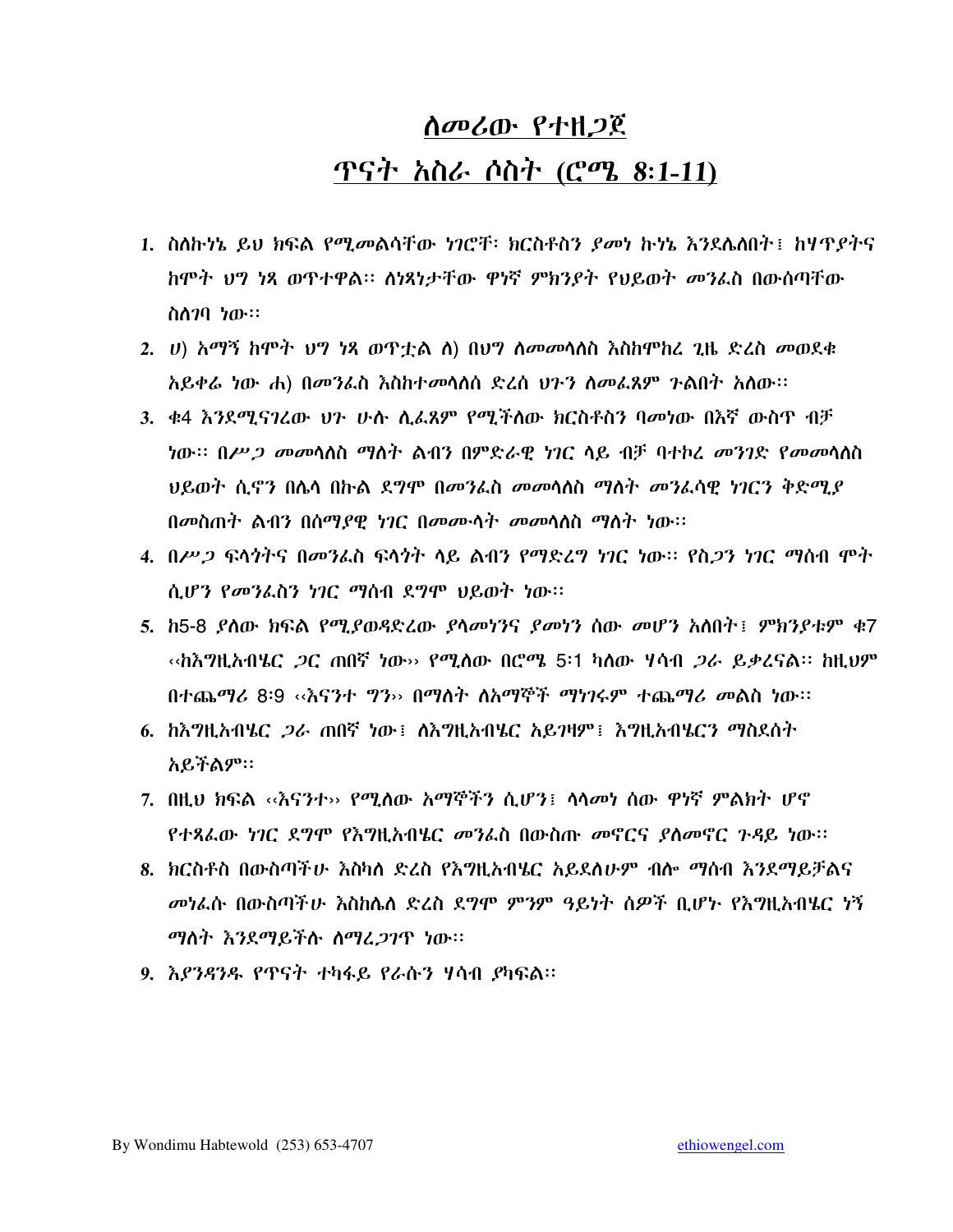# *ስመሪ*ው የተዘ*ጋ*ጀ ጥናት *አስራ አራት (*ሮሜ 8:12-27)

- 1. ሀ) የስ*ጋ*ን ስራ ስመግደል እንዲችል ሃይል ይሆነዋል:: .ሐ) አባ አባት *ስማስት ያ*ስችስዋል:: ስ) ይመራዋል። መ) ልጅነቱን ከመንፌሱ *ጋ*ራ ይመሰክርስታል
- 2. አማኞች ከሞት ፍርድ ያመስጡ ስስሆነ ይህ ክፍል የሚናገረው ሞት ስዘስዓስም ከእግዚአብሄር የሚለየንን ሞት እንዳልሆነ ግልጽ ነው፡፡ የመንፈሳዊ እድገት መሞት፤ በውስጣችን እግዚአብሄር ያኖረው ራዕይ የመሞትና የመሳሰሱት ሲሆን ይችላል፡፡
- 3. ቀ9፤ 10 እና 11 ላይ መንፌሱ በውስጣችን እንዳለ ያሳስበናል ስስዚህም ይህ ከሆነ በመንፌስ ፌቃድ መሄድን፤ በመንፌስ መመራትንና በመንፌስ የስጋን ስራ መግደልን የየእስት ተግባሩ አድር*ጎ* አማኝ መመሳሰስ ይኖርበታል።
- 4. ይህ ቃል የሚያመለክተው ቀድሞ የነበርንበትን ሁኔታ ሲሆን ይህም የፍርሃት ባሪያዎች እንደነበርን ነው።
- 5. የክብሩ ተከፋይ የሆነ የመከራውም ተከፋይ ስመሆን ዝግጁ መሆን አሁን ባሰንበት ህይወት መከራና ሥቃይ እንደሚኖርብን ከመከራ በኋላ ክብር እንዳለ መከራችንንና የሚጠብቀንን ክብር ማነጻጸር እንደሚጠቅም
- 6. መቃተት ማስት ከውስጥ የሆነ ከጭንቀትንና ከስቃይ ስመገሳገል የሚደረግ ሲቃ የተሞሳ ጪኸት ነው። በዚህ ምንባብ ውስጥ ፍጥረት ይቃትታል(22) አማኝ ይቃትታል(23) መንፌስ ቅዱስ ይቃትታል(26)
- 7. ዛሬ ልጅ አይደለንም ወይም ልጅ የምንሆነው ወደፊት ነው ማስት እንዳልሆነ ቁ14 ያፈጋግጥልናል። ቁ23 የሚናገረው ይህ ሟች የሆነው ሰውነታችንም ሙሱ ስሙሱ ክሽታ ፤ ከመበስበስና ከመሳሰሱት ነገሮች ነጻ ሆኖ ሙሉ የሆነውን ተስፋ የተገባልንን ቤዛነት የምንቀበልበትን ናፍቆት የሚያስረዳ ክፍል ነው፡፡
- 8. በድከማችን ያግዘናል(26) እንዲሁም ሰቅዱሳን ይማልዳል(26፤27):: መንፌስ ቅዱስ በአማኝ ህይወት የሚያከናውናቸው ነገሮች፡-ሀ) የሥ*ጋ*ን ስራ ስመግደል *ያ*ስችስዋል(13) መ) የእግዚአብሄር ልጅ መሆኑን ከመንፌሱ *ጋራ ያፈጋግ*ጥለታል(16) *Ψ*) በድከሙ *ያግ*ዘዋል(26) ሬ) ሲገለዋ በማይቻል መቃተት ይማልድስታል(27)
- 9. የእያንዳንዱ የየራሱን መልስ መስጠዋ እንዲችል ማበረታታት፡፡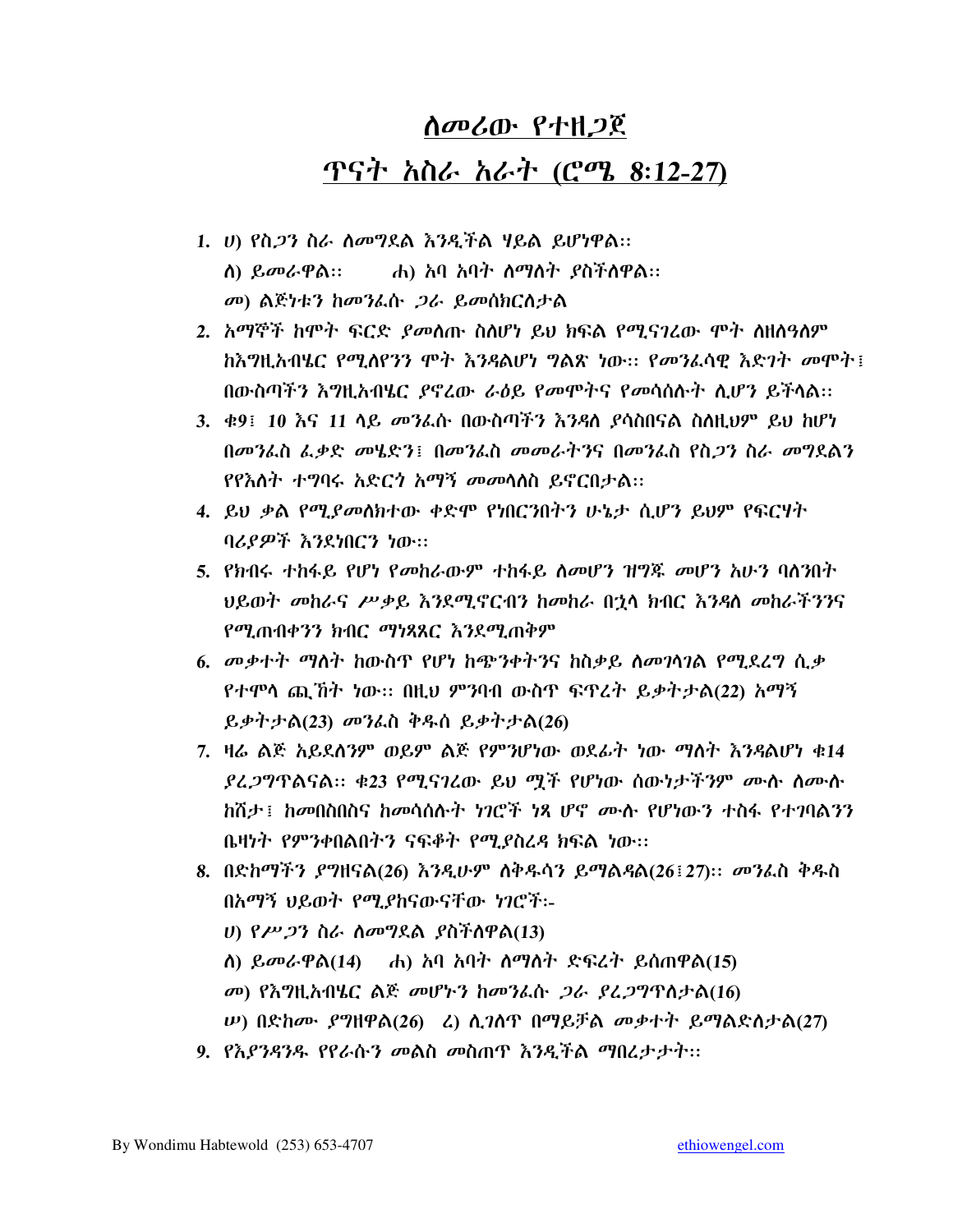## ሰመሪው የተዘጋጀ ጥናት አስራ አምስት (ሮሜ 8:28-39)

- 1. ስበጎ ይደረ*ጋ*ል የሚለው የሚያጠቃልሳቸው፡ ሀ) እግዚአብሄርን የሚወዱትን ስ) እንደ ሃሳቡ የተጠሩትን ነው። «ነገር ሁስ» ሲል የማይጨምረው ነገር አይኖርም።
- 2. እግዚአብሄር ስስ አማኞች የወሰነው ውሳኔ የልጁን መልክ እንዲመስሱ ነው። ስዚህም የወሰዳቸው እርምጃዎች፡- ጠራቸው፤ አጸደቃቸው እንዲሁም አከበራቸው፡፡
- 3. አማኝ ገና የሚከብር ሳይሆን በእግዚአብሄር አይን ከብሮ ያስቀስት ነገር ነው፡፡ በተግባር ስናየው *ገ*ና *መክ*በራችንን እንጠባበቃስን ይሁን እንጂ እግዚአብሄር ወስነ ማስት ሆነ ማስት እንደሆነ ልንረዳ ያስፌልገናል።
- 4.  $\pi$ ር ዝራቸው *ግ*ልጽ ስለሆነ እዚህ መዘርዘር አሳስፌስንም፡፡ «ስዚህ» የሚለው ቃል *የሚያመስክተ*ው ከሳይ የተዘረዘሩትን ራሱ አውቶ፤ ራሱ ወስኖ፤ ጠርቶ፤ አጽድቶ ለክብር የማብቃቱን ታሳቅ ሥራ በማሰብ የመገረም ጥያቄ ነው።
- 5. ተቃዋሚ ወይም ከሳሽ የሰንም ስማስት አይደስም፤ ምክንያቱም የወንድሞቻችን ከሳሽ የሚለው ዲያቢሎስና መላዕክቱ አሉ፡፡ ነገር ግን ከሳሽ ቢመጣም ዳኛውና ፌራጁ እርሱ ራሱ ያጸደቀን ስለሆን ክሱ ውድቅ ነው ስማስት ነው፡፡
- 6. መንፌስ ቅዱስም ሆነ ኢየሱስ የሚማልዱልን ከአለም እንድንወጣ ሳይሆን በአለም ሳለን እንድንጠበቅ ነው። በአለም ሳሳችሁ መከራ አለባችሁ ነገር ግን አይዟችሁ እኔ አለምን አሽንፌዋስሁ ነው ያስው ኢየሱስ ሲናገር።
- 7. ዋነኛው ጥያቄ «ከክርስቶስ ፍቅር የሚሰየን ማን ነው?» ቁ35 የሚሰው ሲሆን መልሱ ደ*ግም* በቁ37 ሳይ «ምንም አይስየንም» የሚሰው ነው።
- 8. ተረዳሁ የሚለው እውነት አማኝን ከእግዚአብሄር ፍቅር ሊለየው የሚችል አንዳችም *ነገር እን*ደሌለ ነው። በቁ37-38 የተዘረዘሩት በአማኝ ዕለታዊ ህይወት ሊ*ገ*ዋሙት የሚችሱ ሲሆኑ በቁ38-39 የተዘረዘሩት ደግሞ ከዚያ ያስፉና እሳይ ከተጠቀሱት የጠነከሩ የሚመስሉ ነገሮች ናቸው።
- 9. *እያንዳንዱ የራ*ሱ*ን ነ*ሳብ በመስጠት *ተነጋገ*ሩበት፡፡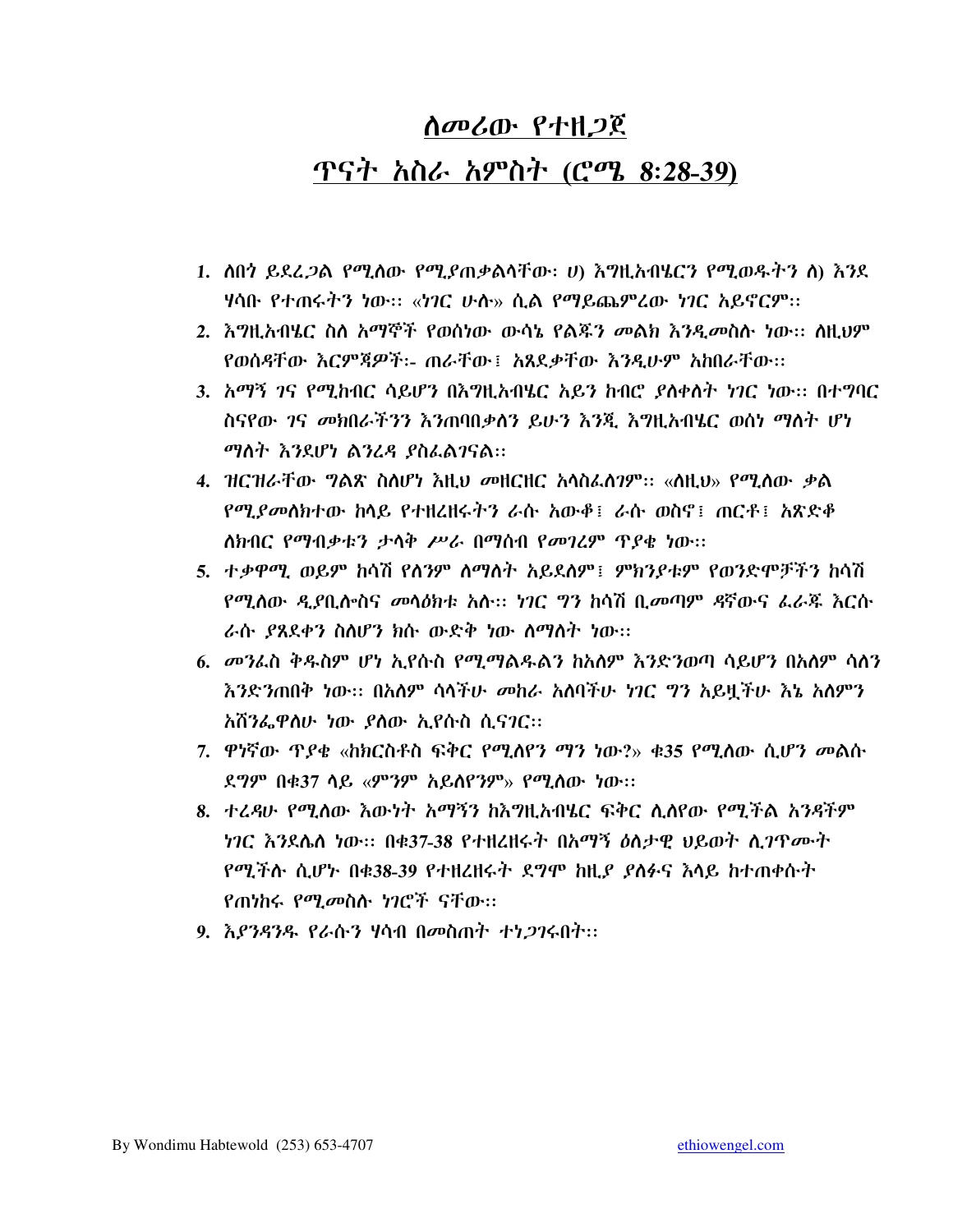# ሰመሪው የተዘጋጀ ጥናት አስራ ስድስት (ሮሜ 1:1-8:39)

- 1. ጽድቅ ማን እንደሚያስፌልገው፤ የመጽደቂያው መንገድ ምን እንደሆነ፤ የጸደቀ ሰው <u>የሚለማመዳቸው *ነገሮች*ና የመሳሰሉት*ን* የሚመልስ ሲሆን የጸደቀ ሰው ሊኖረው</u> የሚገባውንም የህይወት አይነት ይህ መጽሀፍ በሰፊው ይነግረናል። ከላይ የተዘረዘሩት *ማ*ስትም ጽድቅ የሚ*ገኘ*ውም ሆነ በጽድቅ *መንገ*ድ *መመ*ሳለስ የሚቻለው ደግሞ በእምነት ብቻ እንደሆነ ስለሚያስተምር ሶስቱንም ዘርፎች ይጠቀልሳል፡፡ « ጻድቅ በእምነት ይኖራል፡፡»
- 2. እግዚአብሄር ጻድቅነቱን ስመጠበቅ ሐጥያትን መቅጣት ነበረበተ፡፡ የሰው ልጆች ደግሞ በሃዋያታቸው እንዲጠፉ አልፌስገምና ስስዚህ እነዚህን ሁስት ነገሮች ስማድረግ ሃዋያት ሳይቀጣ እንዳይቀርና የሰው ልጆች ደግሞ ከሞት እንዲያመልጡ ልጁን መስጠት ነበረበት፡፡
- 3. ጽድቅ በእምነት ብቻ መሆኑ ዘሬ እግዚአብሄር አዲስ የፌጠረው ነገር ሳይሆን ቀድሞም በብሱይ ኪዳን ዘመንም ቢሆን ጽድቅ በእምነት ብቻ እንደነበረ ስማረ*ጋገ*ጥ ነው፡፡
- 4. ሀ) ከእግዚአብሄር *ጋ*ራ ጠሳትነት ቀርቶ ሰሳም ተፌዋሯል። (የሃሳፊ ጊዜ) ለ) አሁን በማናቸውም ጊዜ ወደ እግዚአብሄር መግባት ተሰዋቶናል፡(የአሁን ጊዜ) ሐ) እግዚአብሄር በገባልን ተስፋ ሀሴት እናደር*ጋ*ለን። (የወደፊት)
- 5. ሀ) ክርስቶስ ሲሞት እርሱም ከክርስቶስ *ጋ*ራ አብሮ መሞቱን ሲያውቅ ያስፌል*ጋ*ል(ቁ3):: ስ) ስዛጥያት መሞት ብቻ ሳይሆን ራሱን ስእግዚአብሄር ህያው እንደሆነ መቁጠር (ቁ11)፤ ሐ) ስእግዚአብሄር ህያው መሆኑን መቁጠር ብቻ ሳይሆን ስጽድቅ መሳሪያ አድርጎ ራሱን እንዲያቀርብ ይጠበቅበታል።
- 6. በ6:15 ሳይ የሚታየው ሰው ከህግ ነጻ መሆንን የሚያየው በሆዋያት ስመኖር ምቹ መንገድ እንደተገኘ አድርጎ ሲሆን፤ በ7፡18 የሚ.ታየው ሰው ደግሞ በሃዋደት ሳስመኖር የሚችስውን ሁሉ ዋረት በራሱ የሚሞክር ነው። የመጀመሪያው ሰው ችግር ሆዋያት ባሪያ የማድረግ ችሎታ እንዳለው አልተገነዘበም፤ ሌላው ሰው ደግሞ *መ*ልከም ማድረግም ሆነ **ሃ**ጥያትን ድል ማድረግ በራስ የማይቻል ነገር እንዳልሆነ ያልተረዳ ሰው ነው፡፡
- 7. ምዕራፍ ሰባት በራስ ዋረት የሚሞከር ሙከራ ሁሉ ትርፉ ድክምና ተስፋ መቁረጥ እንደሆን ሲያሳይ ምዕራፍ ስምንት ደግሞ እግዚአብሄር መስቀሱን የመጽደቃችን መንገድ አድርጎ እንደሰጠን ቅድስናችንን አስጀምሮ የሚደስጨርስንን መንፈስ ቅዱስን እንደሰጠን ያስተምረናል።
- 8. እግዚአብሄር ጽድቃችንን የጀመረ፤ ቅድስናችንን ከግብ የሚያደርስና ስመጨረሻ ክብር የሚያበቃን ብቻ ሳይሆን ከወደደን ከዚህ ከፍቅሩ እኛን መስየት የሚችል አንዳች ፍጥረት ስለሌለ ተደሳድለን ያለፍርሃት በሰፊው በፍቅሩ ውስጥ ለመኖር ያስችለናል::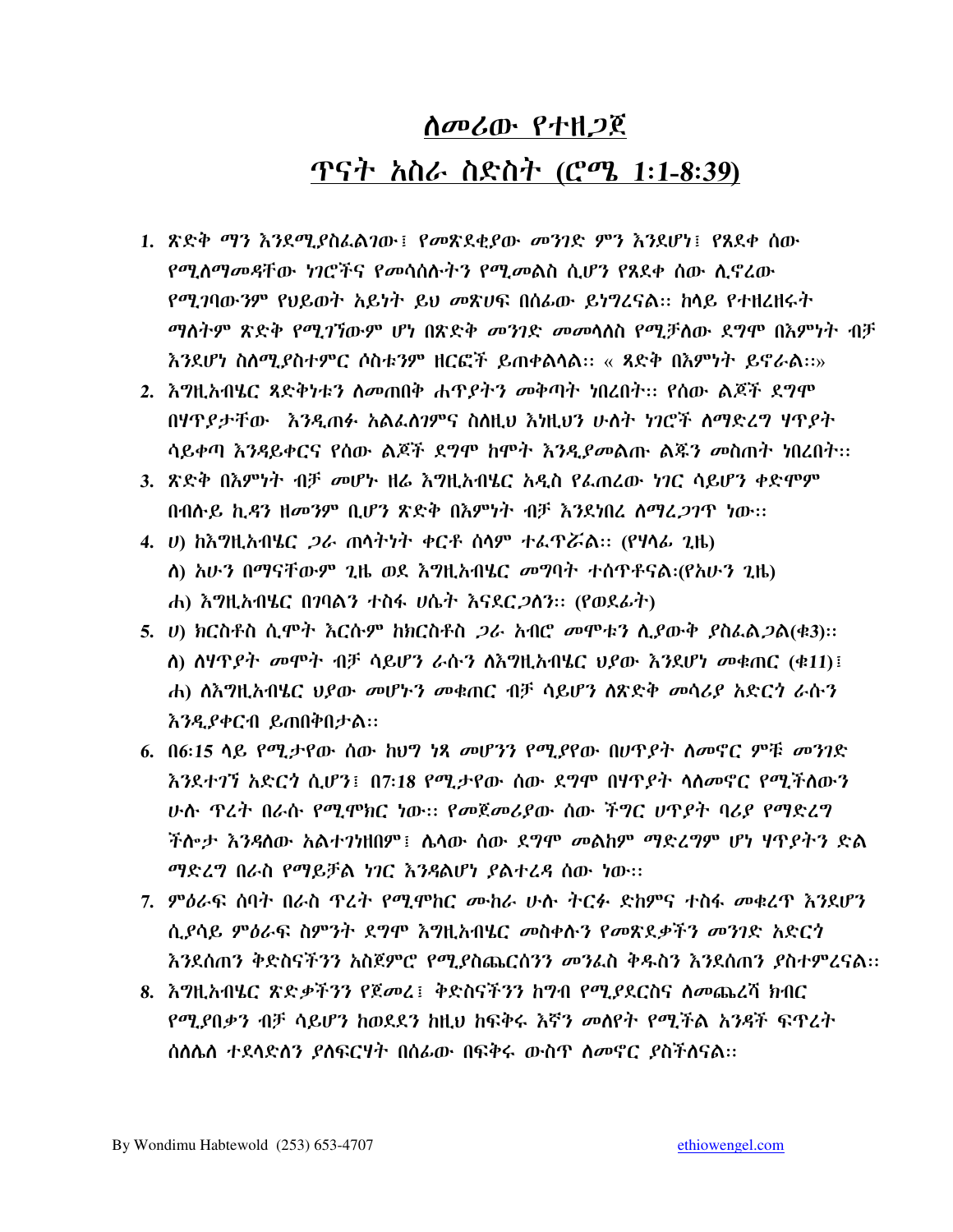#### <u>ጥናት አስራ ሰባት(ሮሜ 9፡1-13)</u>

- 1. ጳውሎስ ም8ትን ሲጨርስ በሞቀ ስሜት ማለትም ከክርስቶሰ ፍቅር ማንም ወይም ምንም ሲሰየው እንደማይችል በማፈ*ጋገ*ዋ ጨርሶ ም9ኝን ሲጀምር በሥ*ጋ ወገ*ኖቹ ስለሆኑት ልቡ በሀዘን እንደቆሰለ በመናገር በሀዘን ስሜት ነው ምዕራፉን የከፌተው፡፡
- 2. በዚህ ክፍል በሐዋርያው ህይወት ውስጥ የሚታየው ትልቅ እውነት ሴሎች ወደ ዘስዓስም ህይወት እንዲመጡ ያስው ከልብ የሆነ ፍላጎት ግልጽ ሆኖ የሚታይ ሲሆን፣ የሰዎች መዋፋትም ልቡን ምን  $32:32$
- 3. U) ልጅነት ዘጸ 4፡22 ለ) መለኮታዊ ክብር ዘጸ16፡10 ሐ) ኪ*ዳ*ን ዘፍ15፡18 መ) ህግን መቀበል ዘዳ 5:1-22  $\nu$ ) ቤተመቅደስና ተስፋ (ፈ) አባቶች ሰ) የክርስቶስ የስ*ጋ* ሐረግ ሮሜ1፡3
- 4. የእግዚአብሄር ቃል ላስመሻሩ የሰጠው ምክንያት ‹ከእስራኤል የተወሰደ ሁስ እስራኤሳዊ አይደለም› <u>ከአብርሃም ዘር የሆነ ሁሉ ልጁ አይደለም፡፡ ማስትም ሮሜ2፡28-29 እንደሚናገረው እስራኤሳዊነትና</u> የአብርሃም ልጅነት የውስጥ ነገር ነው።
- 5. በቁ6-13 ከሌሎቹ የአብርሃም ልጆች በተለይም ከእስማኤል ይልቅ ለይስሃቅ የተስፋ ቃል እንደገባ እንዲሁም ከኤሳው ይልቅ ያዕቆብን እንደወደደ በመናገር እግዚአብሄር ቃሉን የማጠፍ ነገር እንዳልሆነ *ያመ*ለክተናል። በሁለቱም ምሳሌ*ዎ*ች ውስዋ የ*ጋ*ራ ሆኖ የሚገኘው ሃሳብ ድርጊቱ የምርጫ ንዳይ እንደሆነና ከሰው የሆነ ነገር እንደሴስ ማየት ይቻሳል።
- 6. እስማኤልና ይስሃቅ ምንም እንኳን የአብርሃም ልጆች ይሁኑ እንጂ በእናት የተለያዩ ናቸው። የኤሳውንና *ያዕቆ*ብን ሁኔታ ስንመለከት **ግን ከአንድ እናት ሲሆ**ኑ ከዚያም አልፎ *መን*ትያ መሆናቸው፣ ገና ሳይወሰዱ መሆኑና መልካምም ሆነ ክፉ ሳይሰሩ መሆኑ ነው።
- 7. ይህ አነ*ጋገ*ር የማበሳለጥን ሃሳብ እንጂ የጥላቻን ነገር የሚያስተምር አይደለም። ይህንን ሃሳብ ለመረዳት የሚከተሉትን የመጽሃፍ ቅዱስ ክፍሎች ማጥናት ጠቃሚ ይሆናል። ማቴ 6፡24፣ ሉቃ 14:26 ፣ ዮሐ 12:25
- 8. የእግዚአብሄርን ቃልኪዳን ያለመረዳታችን ጉዳይ እንጂ የተስፋ ቃሉ መሻር እንዳልሆነ ሲያስረዳቸው ነው፡፡ እኛ ደግሞ በሮሜ 8 መጨረሻ ከእግዚአብሄር ፍቅር የሚሰየን የሰም የተባሰውን እውነት እስራኤል የተስፋ ቃል ኖሮት ከተጣስ የእኛም አስተማማኝ ሊሆን አይችልም የሚለውን ጥያቂ ይመልስልናል።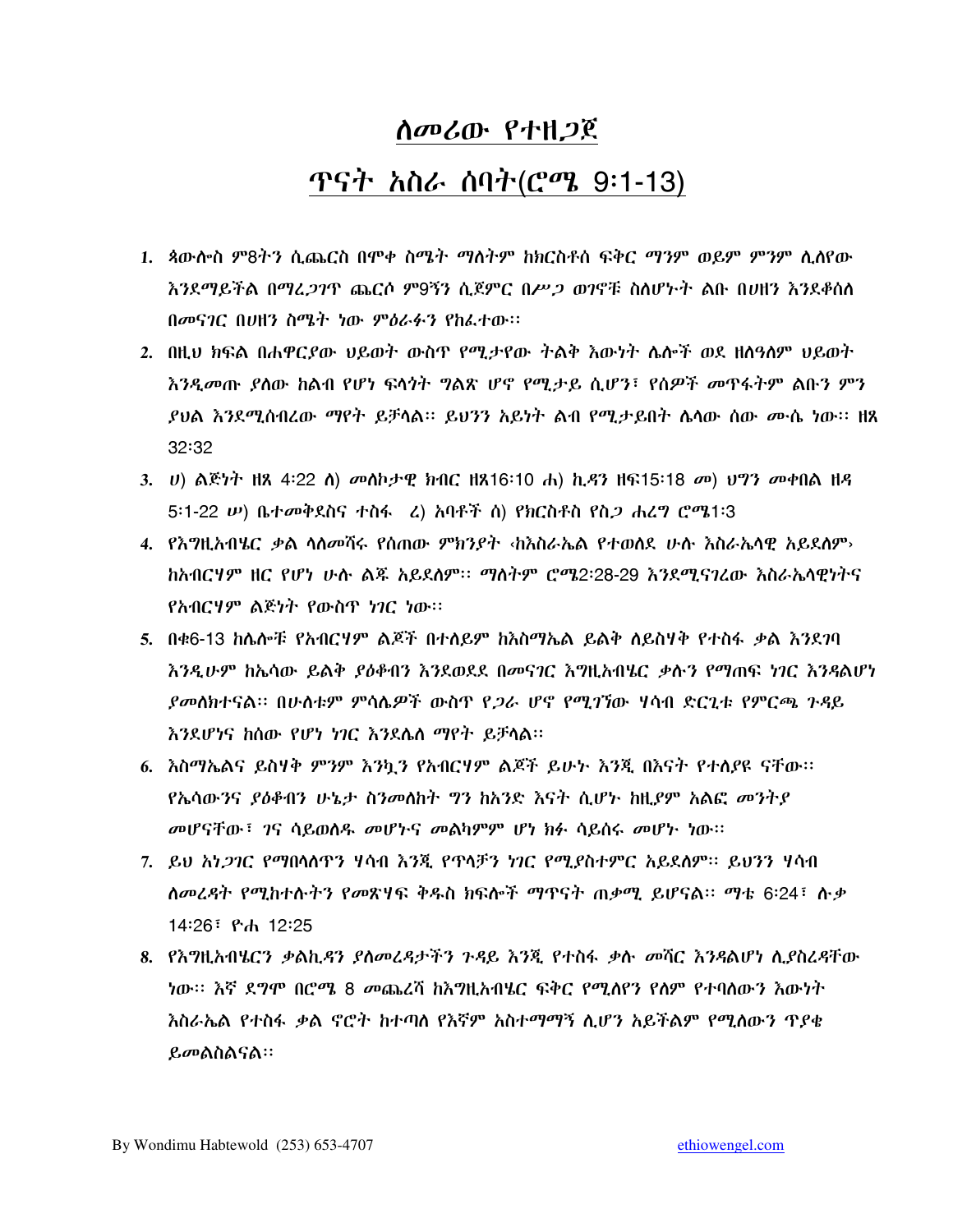#### <u>ጥናት አስራ ስምንት (ሮሜ 9፡14-23)</u>

- 1. እ*ያንዳንዱ ያ*ሰበው*ን ጥያቄ እንዲናገ*ርና በቁ14 እና 19 ከተጠየቁ*ት ጋራ* አወዳድሩት።
- 2. ምህረቱ ቁ15፣ ርህራሄው ቁ15፤ ቁጣ ቁ22፤ ትዕግስት ቁ22፤ ባስጠግነቱ ቁ23 ሲሆን ከሁስ *ጎ*ልቶ የሚታይ የምህረቱ ጉዳይ ነው። ቁ15! 16! 18! 23
- 3. የቁ14ት ጠያቂ ራሱንም ጨምሮ የሚጠይቅ ይመስሳል ስስዚህ አማኞች በትክክለኛ መንፌስ የሚጠይቁት ጥያቄ ከመምሰል ሴሳ በደንብ መልስ ተሰጥቶበታል። በሴሳ በኩል ቁ19ን የጠየቀው ደግሞ ትህትና የጎደለው አይነት ሲመስል መልሱም ሳይመለስለት ዘለፋ ነው  $9770...$
- 4. የፌርዖንን ልብ እንዲያደነድን በማድረግ የሃይሉ ማሳያና የስሙ መነገርያ አድርጎ ሲጠቀምበት ሙሴን ደግሞ በምህረት በመሸከም ስራሱና ስህዝቡ መዳን ምክንያት አድርጎታል፡፡ በሁስቱም እግዚአብሄር ክብሩን ለመግለጥ ተጠቅሞባቸዋል፡፡
- 5. እሱ ራሱ ከሆነ ወሳኝ ስምን በእኛ ላይ ያሳክካል? ሰጥያቄው እርሱ የጠበቀው ዓይነት መልስ የተሰጠው አይ*መ*ስለኝም እንዴያውም ተ**ግሳጽ እንጂ መልስ ሆኖ አ**ሳየውም። በአጭሩ *ንግግ*ር ‹‹ልክህን እወቅ›› ነው የተባለው።
- 6. እግዚአብሄር የወደደውን ማድረግ ችሎታ ብቻ ሳይሆን መብትም እንዳለው ያስተምረናል፡፡
- 7. እያንዳንዱ የራሱን ሃሳብ እንዲሰነዝር እድል ይሰጠው።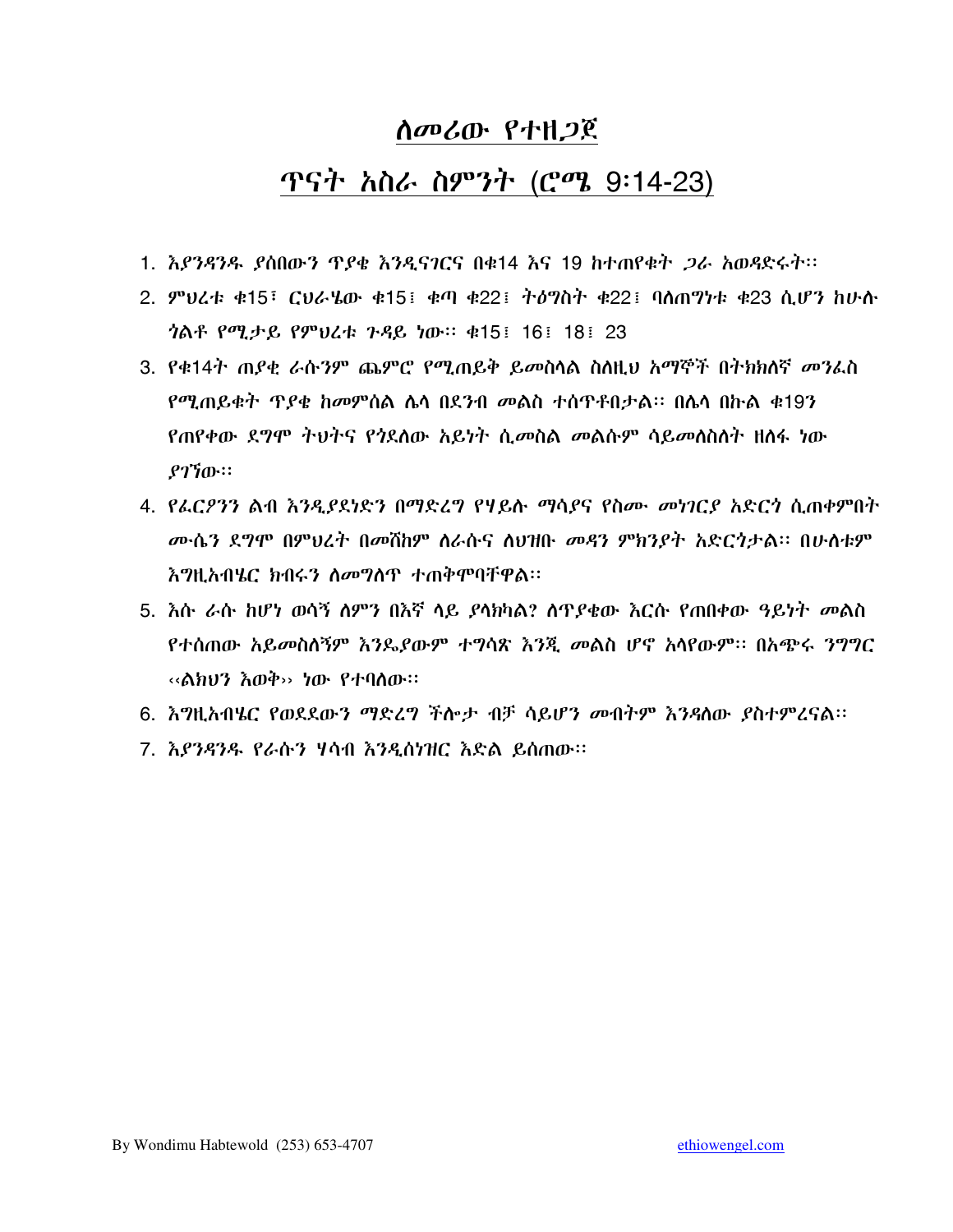#### <u>ሰመሪው የ</u>ተዘ*ጋ*ጀ

## ጥናት አስራ ዘ<u>ጠኝ</u> (ሮሜ 9:23-33)

- 1. ከአህዛብ የተወሰኮና ከአይሁድም እንደዚሁ የተወሰኮ ሲሆን የተጠሩበት ምክንያት ደግሞ የክብሩ ባለጠግነት እንዲታወቅ ነው ይሳል፡፡
- 2. ቀ25-26 የሚናገረው ስስ አህዛብና ስስ አይሁድ ነው (ኤፌ 2፡12)፡፡ ክፍሱ ሲናገር የሚፌልገው ሃሳብ እግዚአብሄር ምንጊዜም ቢሆን የመረጣቸው ቅሬታዎች እንደሚኖሩት የሚጠቁመን ነው።
- የሚናገረው ማስትም እግዚአብሄር እስራኤል በቁዋር ብዙ ቢሆንም ሁሱም ቅሬታ አይደሱም፡፡ እግዚአብሄር ደግሞ በራሱ ምርጫ ቅሬታን ይጠቀማል ነው ሃሳቡ፡፡
- 4. ምህረት ስሮጠ ወይም ስወደደ አይደስም ከሚምር ከእግዚአብሄር ነው እንጂ የሚስወን የሚደጠናክር ሲሆን ጽድቅን በእምነት እንድንከተል የሚደደርገን እንኳን የእርሱ ቸርነት እንደሆነ እንማራስን።
- 5. ሁለቱ ዓይነት ሰዎች አህዛብና አይሁድ ናቸው፡፡ ልዩነታቸው ደግሞ አህዛብ ጽድቅን አልፌስንም፤ አይሁድ ፌልንዋል፤ አህዛብ ሳይፌልን አግኝተዋል፤ አይሁድ ፌልንው አሳንኙም።
- 6. የእግዚአብሄር ምርጫ *ጎ*ልቶ የሚታይ ቢሆንም አዚህ ክፍል ውስጥ የእግዚአብሄርን ጽድቅ ለማግኘት በእምነት መከታተል እንጂ በሥራ ሲሆን የማይችል ነገር እንደሆነና አለቱ የሆነውን የሚያምን አይሁድም ሆነ አህዛብ እንደማያፍር ይነግረናል፡፡
- 7. ምዕ 9 በሙሉ እግዚአብሄር የገባውን ቃል ኪዳን የማደጥፍ አምላክ መሆኑንና በፍጥረቱ ላይ ደግሞ ሙሉ መብት ያለው መሆኑን የሚናገር ሲሆን ይህ ክፍል ደግሞ ቅሬታን በማስቀረት ፌቃዱን ማከናወኮ አስቀድሞ በነብያቱ ያወጀው ነገር እንጂ አዲስ ነገር እንዳልሆነ ያሳያል፡፡
- 8. እያንዳንዱ የራሱን ሃሳብ ይግለጥ።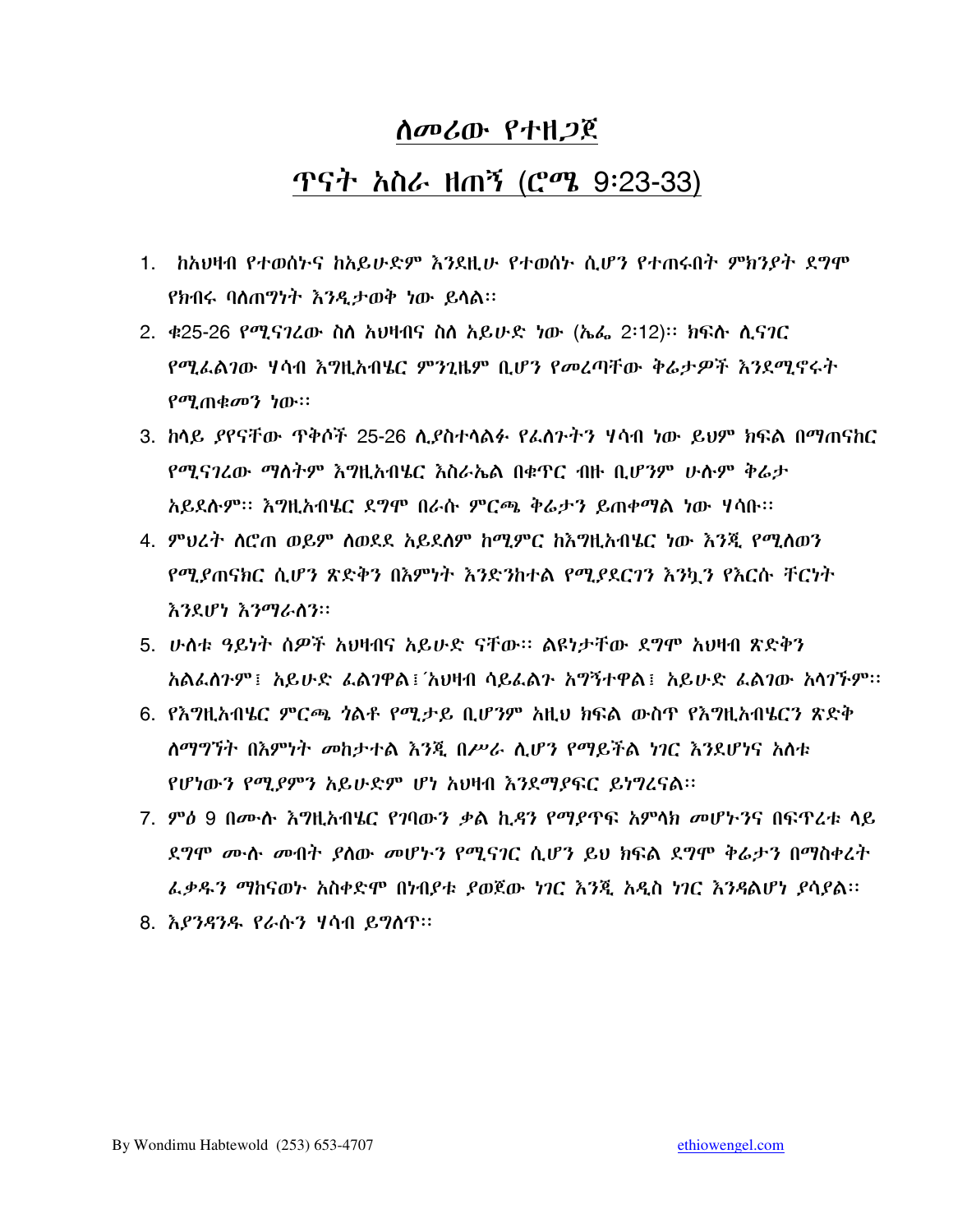#### <u>ጥናት ሃይ (ሮሜ 10:1-8)</u>

- 1. ስስ ህዝቡ አንድ ምኞት እንዳስው ይህም ምኞቱ ደህንነታቸው እንደሆነና ስዚህም በጸሎት በእግዚአብሄር ፊት እንደሚደቀርብ ይናገራል። ለህዝባችን ከስ*ጋ*ዊ ችግር በፊት ለደህንነታቸው ማልቀስ እንደሚኖርብን ያስተምረናል፡፡(እስራአሳዊያን ስጋዊ ጥያቄ ስሳልነበራቸው አልነበረም)
- 2. የሚያድነውን መምረጥ የእግዚአብሄር ፌንታ ሲሆን ከልብ የሆነ ጸሎት ማድረግና የወንጌልን *እ*ውነት መናገር ግን የእኛ ዛላፊነት መሆኑን መማር እንችላለን። 2ኛ ጢሞ 2፡10
- 3. ጳውሎስ በአንልግሎቱ በተለማመደውና በተመለከተው ስለ እነዚህ ሰዎች መናንር የሚችል ሲሆን ከዚህ በሳይ ግን እርሱ ራሱ ለእግዚአብሄር ከነበረው ቅንዓት የተነሳ ቤ/ክ አሳዳጅ መሆኑ ስዚህ ራሱ ተጨባጭ ምስክር ነው።
- 4. ቅንዓታቸው እውቀት የጎደለው ስለሆነ ሲጠቅማቸው አልቻለም፡፡ እውቀት አጡ ማለት <u>የእግዚአብሄር «ጽድቅ የሚገኝበትን ትክክለኛ መንገድ እንጂ በህግ ውስጥ የስፌረውን ህግጋት</u> *ጣ*ወቅ ማለት አይደለም፤ የአርቶክክስን ሃይማኖት ስናይ ከዚህ *ጋ*ር ይ*መ*ሳሰላል።
- 5. ከእግዚአብሄር የሆነውን ጽድቅ አሳወቁም እንዲሁም የራሳቸውን ጽድቅ ስመመስረት ፈስን።
- ሁለት አይነት ሲሆኑ እነዚህም በህግ የሚገኝና በእምነት የሚገኝ ተብለው ተጠቅሰዋል፡፡ 6. -
- 7. በህግ የሚገኘው ጽድቅ ህጉን ሁስ መፌጸም የቻስ በሀይወት ይኖራል(ይጸድቃል) ሲስን በእምነት የሚገኘው ግን ሰማይ መውጣት ምድር መውረድ ወይም ምንም ዓይነት ስራ ሳይሆን በእምነት እግዝአብሄር የሚሰጠውን ጽድቅ መቀበል እንደሆነ ያስተምረናል፡፡ ቁ6-7 ክርስቶስ ከሰማይ እንዲወርድ ወይም ከሞት እንዲነሳ ያደረግነው ነገር የስም ሁሱ ያስቀስትና እንዘ አብሄር ራሱ የሰራው ስለሆነ የእኛ ድርሽ በእምነት መቀበል ብቻ ነው።
- 8. ሁስም የግስን መልስ ይሰጣል።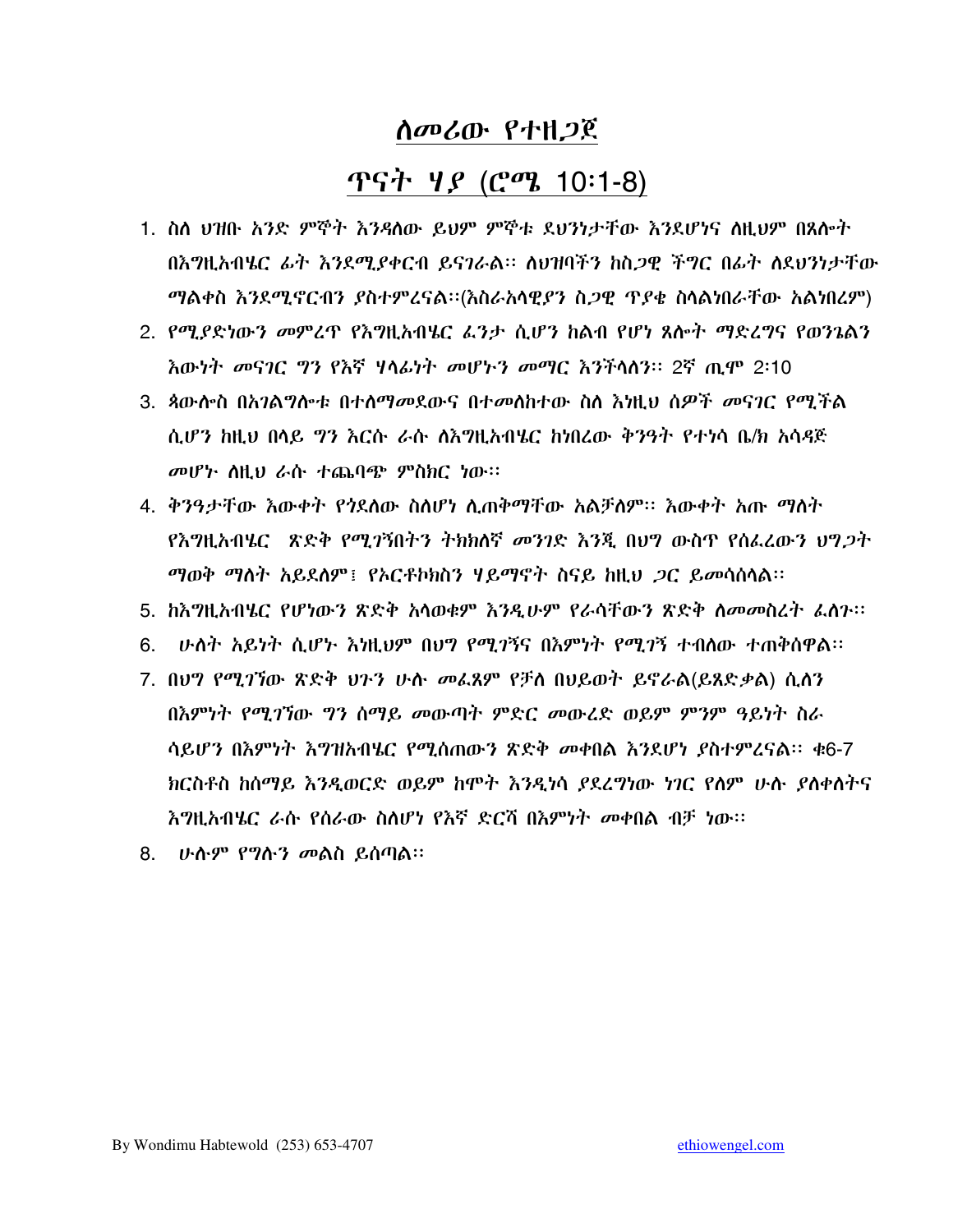# <u>ሰመሪው የ</u>ተዘ*ጋ*ጀ <u>ጥናት ሃይ አንድ (ሮሜ 10:9-21)</u>

- 1. ኢየሱስ ጌታ ነው ብሎ በአፍ መመስከርና እግዚአብሄር ኢየሱስን ከሙታን እንዳስነሳው *ማመን ያ*ስፌል*ጋ*ል፤ በኢየሱስ *ያመነ* ሁሉ አያፍርም፤ ደህንነትን በተመስከተ በአይሁድና በአህዛብ ልዩነት የስም፤ የጌታን ስም የሚጠራ ማንኛውም ሰው ይድናል።
- 2. ዝም ብሎ በአፍ ‹‹ኢየሱስ ኔታ ነው›› የማለት *ነገ*ር ሳይሆን ከልብ የእርሱን ኔትነት መቀበልና ለጌትነቱ ስመገዛት ፌቃደኛነትን የመግስጥ ጉዳይ ነው። ስአይሁድ ይህንን ማስት የኢየሱስን አምላክነት የመቀበል ጉዳይ ሲሆን ስአህዛብ ደግሞ ከቂሳር በሳይ የሆነ ጌታ አለ ማስት ስስሆነ በዚያን ዘመን ይህንን ስማስት መፍቀድ ከልብ የሆነ ስውዋን የሚጠይቅ እውነት ነው።
- 3. ኢየሱስ ብሎ መጥራት ቢሆን የእርሱን ስም በክፉም በደግም ጠርቶ የማያውቅ አይገኝም፡፡ *ነገር ግን ስሙን መ*ዋራት ሲባል ይህ ስም ሲያድነኝ የሚችል ከማንኛውም ስም የበሰጠ <u>የተለየ ስም እንደሆነ በማመን መጥራት ማስት ነው።</u>
- 4. ሀ)ስሙን የሚጠራ ይድናል ለ)ስሙን ስመዋራት ማመን ያስፌል*ጋ*ል ሐ)ስማመን መስማት  $\beta$ ስፌል $\beta$ ል መ)ለመስማት የሚናገር(ሰባኪ)  $\beta$ ስፌል $\beta$ ል  $\psi$ )ለመስበክ መላክ  $\beta$ ስፌል $\beta$ ል *<u>ረ)የሚሰሙ ሁሉ ያምናሉ ማስት አይደስም።</u>*
- 5. ሰዎች የኔታን ስም ጠርተው እንዲድኑ ማመን ስላሰባቸው ስማመን ደግሞ መስማት ስስሚያስፌልግ ወንጌልን ሳልሰሙት ሁሉ የማሰማት ትልቅ አደራ ተዋሎብናል፡፡ የሚናገር ደ*ግሞ መ*ሳክ ስሳለበተ ክርስቶስ ወደ አለም ሁሉ ሂዱ ወንገልንም ለፍዋረት ሁሉ ስበኩ በሚለው ቃል ተልዕኮ ተቀብለናል። ወንገልን ተናገርን ማለት ግን የሰሙን ሁሉ ያምናሉ ማስት ስላልሆነ ባይቀበሱንም ተስፋ ባስመቁረጥ መናገር እንደሚኖርብን እንማራስን፡፡
- 6. በምዕራፍ 9 ውስጥ እግዚአብሄር በሱዓላዊነቱ የወሰነው ነገር እንዳለ ያስተማረን መንፌስ ቅዱስ ራሱ ደግም በዚህ በምዕራፍ 10 ውስዋ ሰዎች ስመዳን ወንገልን መስማት እንደ *ሚያ*ስፌል*ጋ*ቸውና ወንገልን ስምተው የዳኮት ስዎች ደግሞ ሳልስሙት የመናገር ሃሳፊነት እንዳለባቸው ስለተናገረን ልንታዘዘው ይገባናል።
- 7. እያንዳንዱ በየግሉ የተማረውን በየተራ ያካፍላል፡፡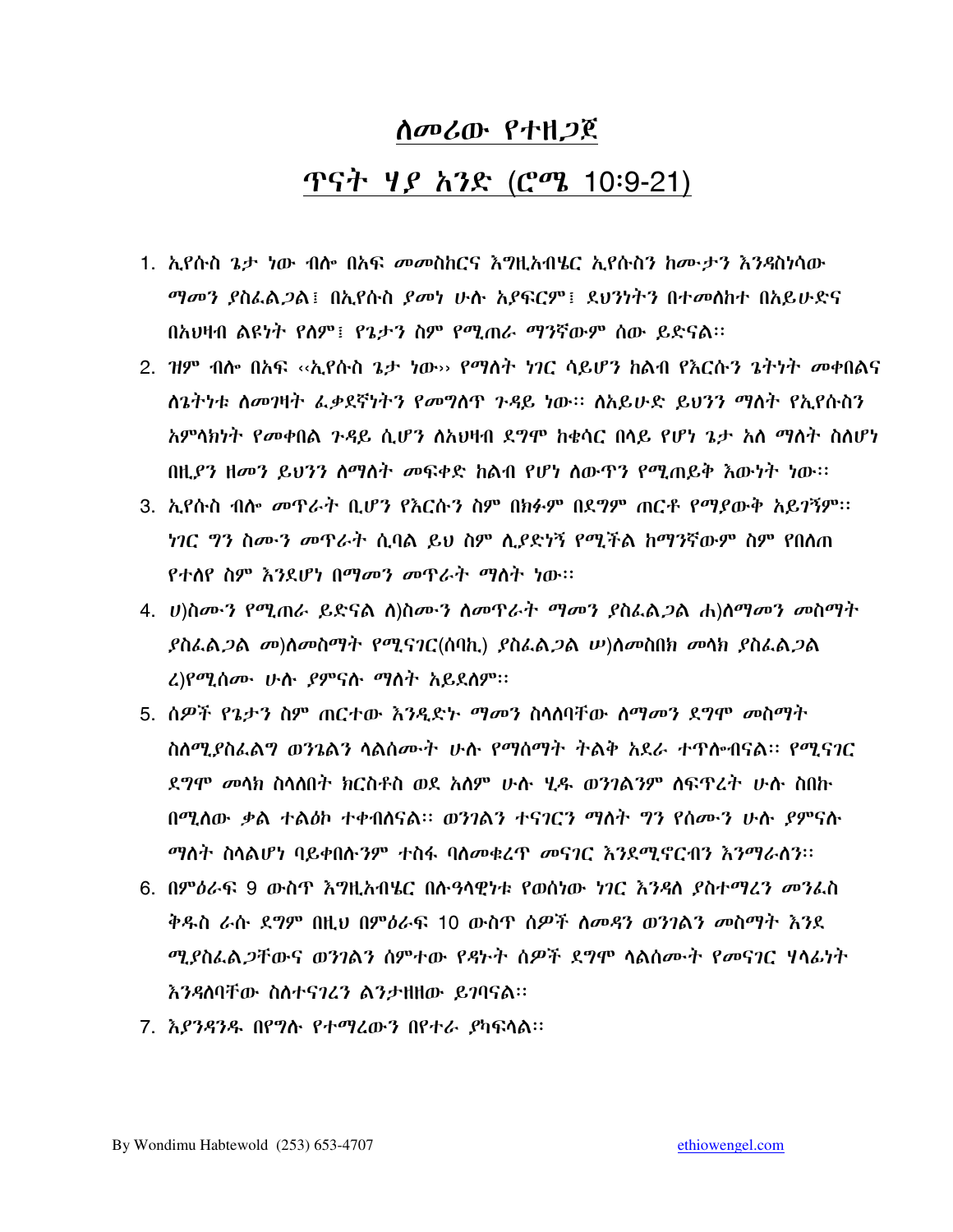#### <u>ጥናት ሃይ ሁለት (ሮሜ 11፡1-15)</u>

- 1. ጳውሎስ እርሱ ራሱ እስራኤሳዊ ስለሆነና አንድ ምስክር ሆኖ ሊጠቀስ እንደሚችል ሲናገር በሴሳ በኩል ደግሞ እግዚአብሄር ማንም የስም ተብሎ በታመነበት በኤልያስ ዘመንም የእርሱ የሆኑ ቅሬታዎች እንደነበሩት በማስገንዘብ እግዚአብሄር በማናቸውም ዘመን ቅሬታዎች እንደሚኖሩት ያስተምረናል፡፡
- 2. ኤልያስ የሚታየው ከእርሱ በስተቀር በእስራኤል እግዚአብሄርን የሚያመልክና የሚያገለግል ሰው የሰም፤ ነበር ግን እግዚአብሄር ብቻ የሚያውቃቸው ብዙዎች እንዳሉ ያሳስበዋል፡፡
- 3. በቁ1 እና በቁ11 ሳይ ባሱት ሁለት ጥያቂዎች መሃል ያሰው ልዩነት ቁ1 የሚጠይቀው ክእግዚአብሄር አንጻር እግዚአብሄር ጥሏቸዋል ወይ ሲሆን ቁ11 ግን እነርሱ ራሳቸው የተሰናከሉትና የማይመስሱት በቋሚነት ነው ወይ ማስት ነው።
- 4. እግዚአብሄር በዚህ ክፍል እስራኤልን ለመመለስ የተጠቀመበት መንገድ አህዛብን በማዳን አይሁድን ማስቀናት ነው። እነርሱ ሲለፉለት የነበረውን ደህንነት ምንም ቦታ ያልነበራቸው አህዛብ በእግዚአብሄር ዘንድ ተቀባይነት ሲያገኙ ማየት ወደ ልባቸው ይመልሳቸው ይሆናል፡፡
- 5. በእነዚህ በሁለት ቁጥሮች ውስጥ የ*ጋራ* የሆነው ሃሳብ እስራኤልን ወደ ደህንነት ለማምጣት እግዚአብሄር የተጠቀመበትን ዘዴ ሐዋርያውም እየተጠቀመ እንዳለ እናያለን፣ ይኸውም *እነ*ርሱ*ን ማ*ስቀናት የሚለው ሃሳብ ነው።
- 6. ለአህዛብ የተሰጠውን አገልግሎቱን በት,ጋት ሲሰራ ብዙ አህዛብን ለወንጌል ምርኮ ያደርጋል *ነገር ግን* በሌላ *መንገ*ድ ደግሞ ከራሱ *አነጋገር እን*ደምንረዳው ይህንን አብዝቶ ባደረገ ቁጥር <u>የእርሱ ወገኖች የሆኑት አይሁድን በማስቀናት የማዳን ዕድል ደግሞ አለው፡፡</u>
- 7. እስራኤል እግዚአብሄር ወዳስበሳቸው ሥፍራ መመሰስ በጳውስ ስ አመሰካከት ስአለም ሁስ ትልቅ በረከት እንደሆነና የሞተ ሰው ከሙታን የመነሳቱን ያህል ተአምር ሆኖ ሲታይም እንደሚችል ያስንነዝበናል።
- 8. አብርሃም ባለመታዘዝ ለአህዛብ የበረከት ምንጭ እንደሚሆን እንዳላሰበ ግልጽ ነው፡፡ ከዚህ በማስከተል የቀረበው ጥያቄ ግን እያንዳንዱ የየራሱን የተማረውን የሚያካፍልበት ጊዜ ይሰጠውና ያካፍል።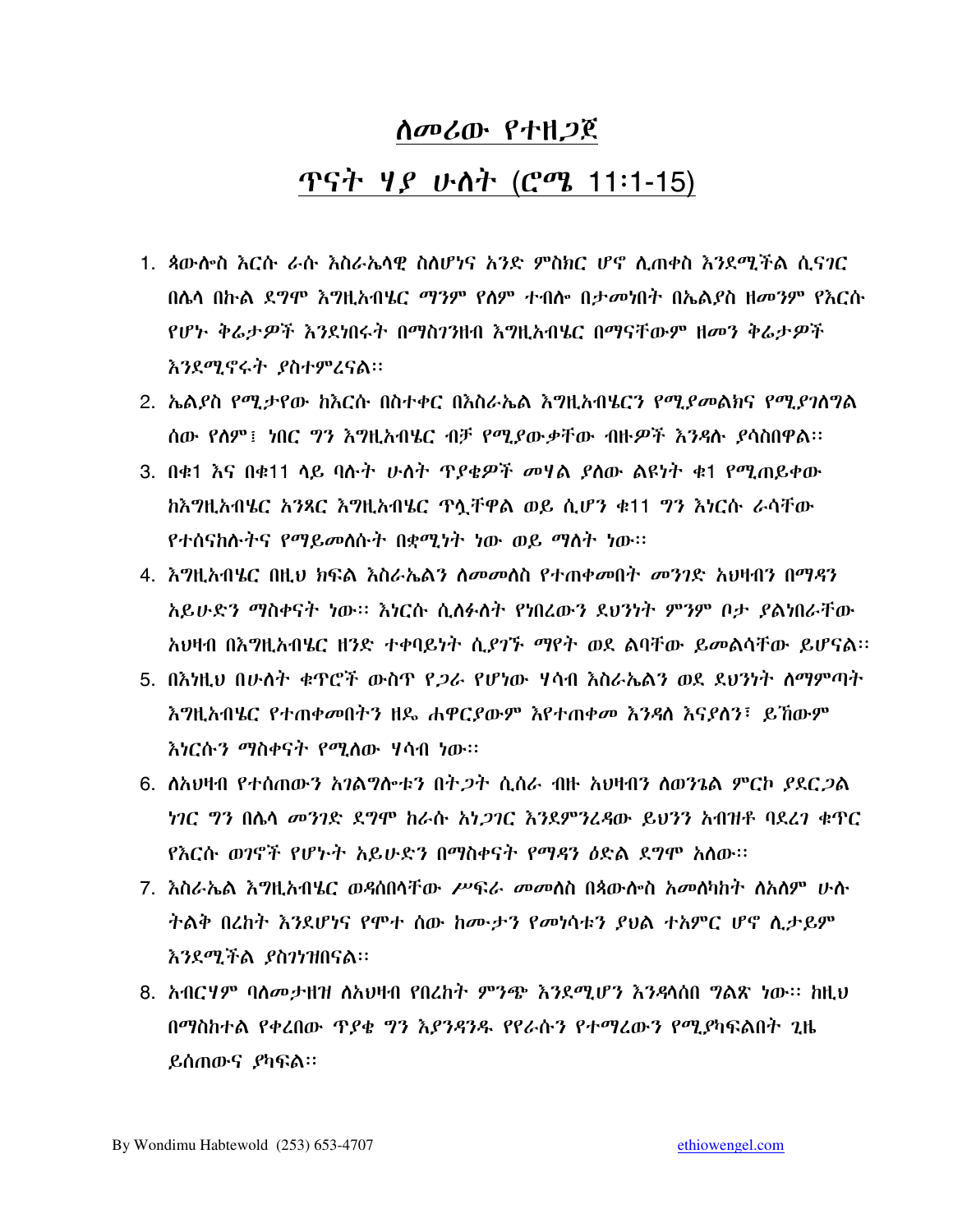## ጥናት *ዛያ ሶስት (ሮሜ 11*:16-36)

- 1. በዘ'ኦ 15፡19-21 እንደምናየው ለእግዚአብሄር የሚሆነው የእህል ቁርባን በመጀመሪያ ከወጣ በኋላ ነው የተቀረው ሁሱ የተቀደሰ የሚሆነው፤ ስስዚህም ከአጠቃሳዩ ቡኾ ውስጥ አስቀድሞ ለእግዚአብሄር የሆነው ሲሰዋ የተቀረው ቡኾ ሁሉ የተቀደሰ ይሆናል ማለት ነው።
- 2. በቀ13 ሳይ እንደምናየው ስአህዛብ ነው የሚናገረው። ይህ ቁዋር አህዛብ በመሰረቱ የበረሃ ወይራ እንጂ የተክክለኛው ወይራ ዛፍ ቅርንጫፎች እንዳለሆኑ፤ አሁን ተክክለኛው የወይን ዛፍ ውስዋ በመግባት የበረከት ተካፋይ እንደሆኑና፤ በትክክለኛዎቹ ቅርንጫፎች ላይ ሊኩራሩ እንደማይገባቸው ማስጠንቀቂያ ሲሰጣቸው እንመለከታን፡፡
- 3. በእምነቱ የተስፋ ቃል ከእግዚአብሄር የተቀበለው አብርሃም ሲሆን እኛን አህዛቦችን ይሸከማል የሚልበት መንገድ የአህዛብም መባረክ የሚገኝበት መንገድ ስእርሱ በተገባለት ቃልኪዳን የተጠቃስስ ስስሆነ ነው።
- 4. እስራኤሳውያን ከግንዱ ሳይ እንደተሰበረ ቅርንጫፍ ሆነዋል፤ ይህም የሆነው ካለማመናቸው የተነሳ ነው። አህዛብ በእምነት ከግንዱ *ጋ*ራ ተጣብቀዋል፤ ይሀም በፍርሃት እንዲኖሩ እንጂ እንዳይኩረሩ ፣ እግዚአብሄር ስአይሁድም ስአህዛብም እንደማያዳሳ እናያስን።
- 5. ‹‹የሆንክውን የሆንክው በእግዚአብሄር ቸርንት የተነሳ ስስሆነ አትኩራራ››
- 6. *ም*ስጢር የተባው የእስራኤል በድንዳኔ ውስጥ *መ*ሆን *ጌ*ዜ*ያዊ መሆኑ*ና አህዛብ ወንጌልን ከተቀበሱ በኂሳ ቃል ኪዳን ያሰው እስራአል ሁሱ እንደሚድን ነው፡፡ ይህንን ማወቅ ለአህዛብ ጠቃሚነቱ የእግዚአብሄርን አስራር እንዲረዱና በተሰይም በተዕቢተ እንዳይመሳሰሱ ይረዳል፡፡
- 7. ወንጌልን በተመለከተ የወንጌሱን መልዕክት ባለመቀበሳቸው ከእግዚአብሄር *ጋራ* ጠበኞች ሲሆኑ፤ ምርጫን በተመስከተ ግን በአብርሃም በኩል የተመረጡ ስስሆኑ የተወደዱ ናቸው። <u>ቁ29 ሳይ ያስው ቃል በልቤ የሚያመጣው ስሜት እግዚአብሄር የሰጠኝ ደህንነቴም ሆነ</u> ማናቸውም ስጦታ በድካሜ ምክንያት የማይወሰድ እንደሆነ ስለማይ በውስጤ የደስታ ስሜትን  $\mathbf{g}$ መጣል።
- 8. ጳውሎስ በዚህ ክፍል ታላቅ በሆነ የአክብሮትና የአምልኮ መንፌስ ውስጥ እነዳስ እገምታሁ፡፡ ስተቀዋያው ዋያቄ እያንዳንዱ ስራሱ የተረዳውን እንዲያካፍል ጊዜ ይሰጠው።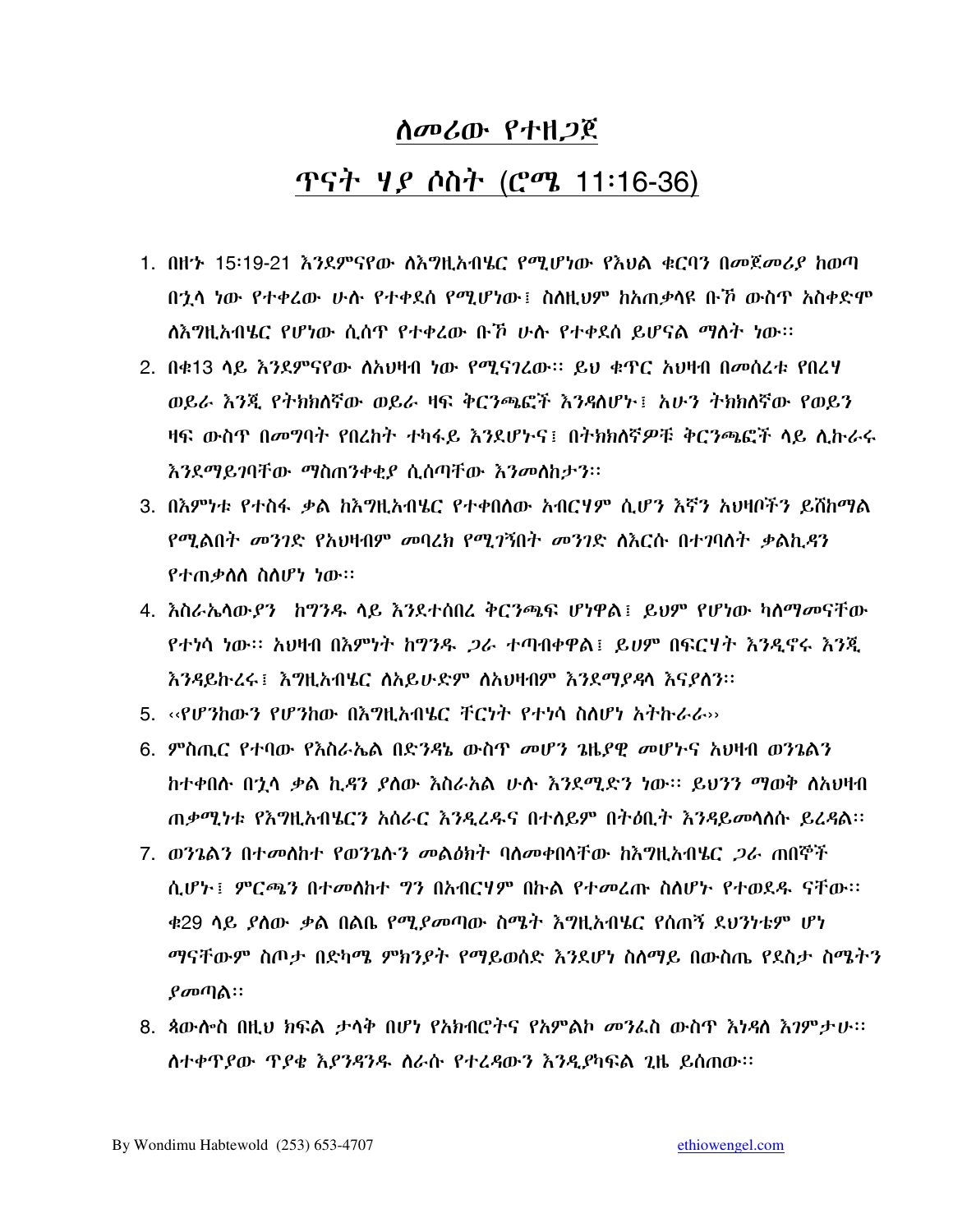#### <u>ለመሪው የተዘ*ጋ*ጀ (ማጠቃለ*ያ* ጥናት)</u>

## ጥናት *ዛያ አራት (*ሮሜ 9:1-11:36)

- 1. አህዛብን መቀበሱ ህዝቡን ጣለ ማለት እንዳልሆነ በቁ6 ያስረዳል፡፡ ይህንንም ያለበትን ምክንያት ሲያስረዳ፤ ከእስራኤል የተወሰደ ሁሉ እስራኤሳዊ ወይም ደግሞ ከአብርሃም መወሰዳቸው ልጆቹ እንደማያደር*ጋ*ቸው ነገር ግን የተስፋ ቃል የተገባለት ይስሃቅ እንደሆነ ያስረዳል። (ከእስራኤል ውስጥ የተሰየ እስራኤልን ነው እግዚአብሄር የተመሰከተው።)
- 2. ሰዎች የተሰያዩ ዋቅሶችን ሲያቀርቡ ነጻነት አሳቸው። ዋቅሱን ከነ ምክንያቱ *ጋራ እንዲ*ያስረዱ *ማ*በረታታት ያስፌል*ጋ*።
- 3. የእግዚአብሄር በሱዓሳዊነቱ የሚምረውን የመማርና ስሚራራስትም የመራራት መብት እንዳስ ሆኖ <u>የሰው ልጆች የደህንነት መንገድ አድርጎ እግዚአብሄር ያዘጋጀውን ኢየሱስን በማመን ብቻ በእርሱ</u> ዘንድ ተቀባይነት እንደሚኖራቸው ራሱ የደነገን ስለሆነ ሚስጢሩን ሙሉ ስሙሉ አሁን ባንሬዳውም *ማን ተመ*ረጠ ማን አልተመረጠም ሳይል ሰፍጥረት ሁሉ የወንጌልን የምስራች ማወጅ የእኛ ሃሳፊነት ነው።
- 4. እግዚአብሄር በዘመናት ሁሉ የሚሰራው በቅራታ እንደሆነ ያስተምረናል፡፡ ይህንንም ስማሳየት የተጠቀመው የኤልደስን፤ ጳውሎስንና በአሁኑ ዘመንም ቅሬታዎች እንዳሉት ያሳደል።
- 5. እስራኤሳውደን አሁን ደሱበት ሁኔታ እንዳደታልሰንና ልባችን የትዕቢትን ነገር እንዳደስብ ያስተምረናል። ቁ18 እግዚአብሄር እነርሱን ከጣሳቸው/ካልራራሳቸው ለእኛ የሚራራበት ምክንያት የስውም ፣ እግዚአብሄር የሰውን ፊት አይቶ አያደሳምና።
- 6. ምዕ 9 የተስፋ ቃሱን በትክክል አስመረዳታችን እንጂ የተስፋ ቃሱ ተሽሯል ማስት እንዳልሆነ ይነግረናል ምክንያቱም ከእስራኤል የተወሰደ ሁሱ እስራኤሳዊ አይደሰምና፡፡ ይህም ማስት የተስፋ ቃሉ በይስሃቅ በኩል እንደሚፌጸም እግዚአብሄር ራሱ የወሰነው ነገር ሲሆን ስምን ብሎ ስሚጠይቀው ደግሞ ‹‹የምምሬውን እምራስሁ ስምራራስትም እራራስታስሁ›› በማስት የመምረዋና ያስመምረጥ *መ*ብት እንዳለው በማስረ*ገ*ዋ ይነግረናል። ወደ ም10 ስናልፍ ደግሞ እርሱ በሱዓላዊነቱ የደህንነት *መንገ*ድ *ምን መሆን እንዳ*ለበት ወስኗል፤ ይኸውም ሰው ሁሉ ወንጌልን በመስማት ስምቶም በማመን *ከ*እርሱ *ጋራ እን*ደሚታረቅ ሲሆን ያመኮት ሳስመኮት የማስማት ሃሳፊነት እንዳሰባቸውም ይነግረናል፡፡ ም11 ሲ?ባ ደግሞ እስራኤል ይህንን መንገድ ስላልተቀበሱት ድንዛዜ ውስጥ አሉ፤ ይህ ማለት ግን አስቀሳቸው ማስት አይደስም። በዘመናት ሁሉ ቅሬታዎች እንደነበሩት አሁንም አሱት፤ እግዚአብሄር የተስፋ ቃሉ ሙሉ ስሙሉ የሚፌጸምበት ጊዜና እስራኤል ሁሉ የሚድንበት ጊዜ ቅርብ እንደሆነ በማስፈዳት ይጨርሳል።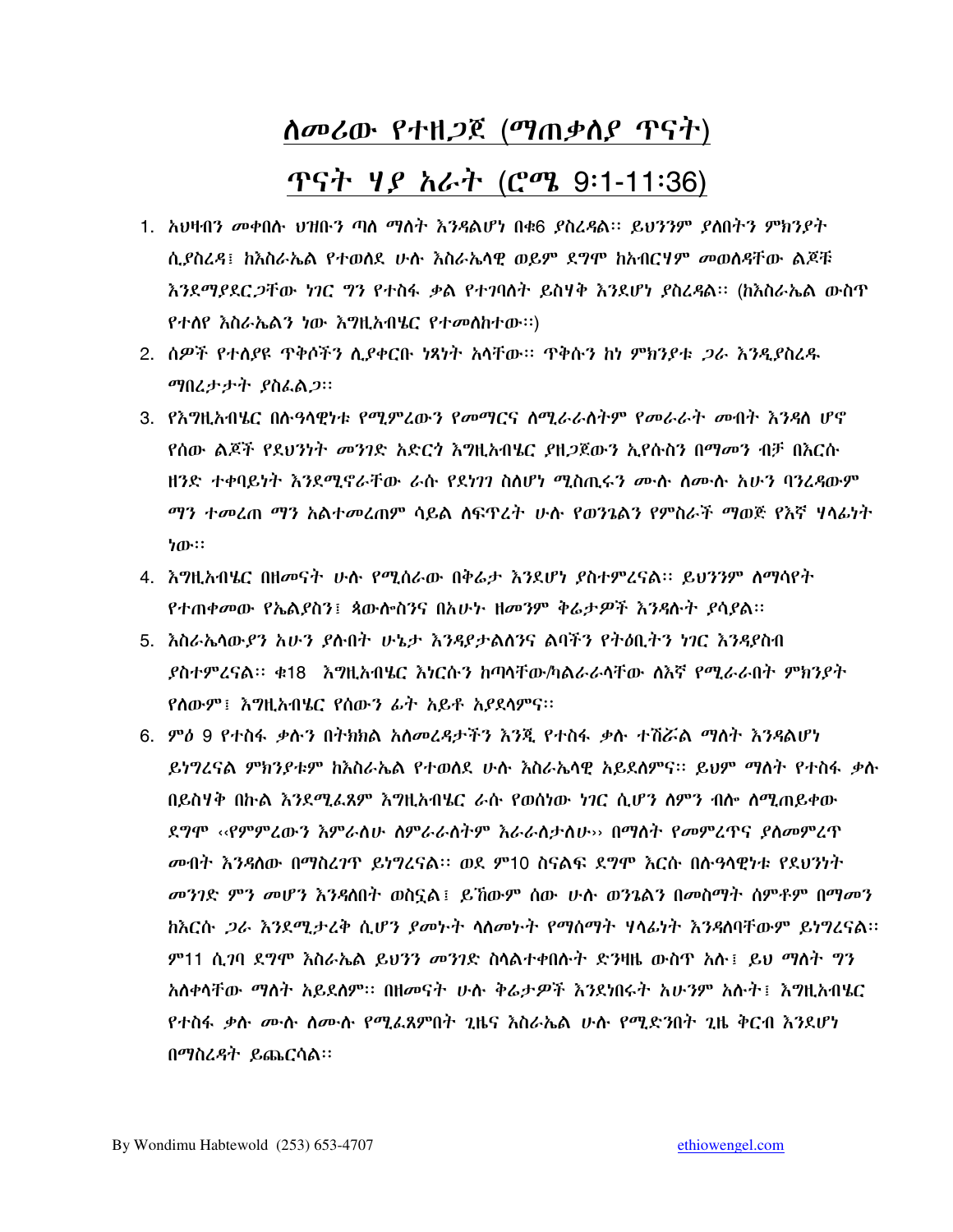### <u>ጥናት ሃይ አምስት (ሮሜ 12፡1-8)</u>

- <u>1. በዚህ ክፍል እያነ*ጋገ*ሪ ያ</u>ለው ‹‹ወንድሞች›› ስለሚል አማኞችን ነው። የሚነግራቸውም *ነገ*ር ሰውነታቸው*ን መ*ስዋ*ዕ*ት አድርገው ስእግዚአብሄር እንዲያቀርቡ ነው። ርህራሄ በማለት የሚናገረው በምዕራፍ 1፡1-11፡36 ውስጥ እግዚአብሄር አደረገልን በማለት የተናገራቸውን ነገሮች በሙሉ ነው።
- 2. መስዋዕቱ ህያው እንዲሆን፤ ቅዱስና እግዚአብሄርም ደስ የሚሰኝበት አይነት መሆን ይጠበቅበታል፡፡ ይህንን መስዋዕት የተሰየ የሚያደርገው አቅራቢው ራሱ መስዋዕት የሚሆነው መሆኑ፤ የመስዋዕቱ ዓይነት ሰው መሆኑ፤ እና መስዋዕቱ የማይሞት ህያው መሆኑ የተሰየ ያደርገዋል።
- 3. በአጭር *አነጋገ*ር የእግዚአብሄር ፌቃድ ምን እንደሆነ ለይተን እናውቅ ዘንድ ነው። ፌቃዱን ስማወቅ የእግዚአብሄርን ፊት በጸሎት ከመፈሰግ አልፎ ቃሉን መመርመርና የተገሰጠ ፌቃዱ ምን እንደሆነ ከቃሉ መመርመር የአማኝ ሃሳፊነት እንደሆነ እንማራስን።
- 4. ራስን ከፍ በማድረግ ሴሳውን አሳንሶ ማየት የዚህ ዓስም አስተሳሰብ ስለሆነ ስለራሳችን ትክክለኛ አስተሳሰብ እንዲኖረን በአዕምሮ መታደስ መለወጣችን የግድ አስፌሳጊ ነው?
- 5. አንደኛው በአንዱ አካላችን ብዙ ብልቶች እንዳሉን ሲሆን ሁለተኛው ደግሞ ብልቶቻችን በሙሉ አንድ አይነት ተግባር እንደሌላቸው ነው። የዚህ መንፈሳዊ ምሳሌነቱ ክርስትያኖች ብዙ ብንሆንም አንድ አካል አለን፤ ሁላችንም በአካሉ ውስጥ የተለያየ ስራ አስን።
- 6. ሀ) ስጦታችን የተሰያየ ነው ስ) ስጦታው በነጻ የተቀበልነው ነገር ነው ሐ) የተዘረዘሩት ሥጦታዎች በሙሉ ተግባርን የሚጠይቁ ስለሆኑ በስራ ላይ ማዋልና መጠቀም ይጠበቅብናል።
- 7. በጣም እስማማሁ፤ ምክንያቱም አገልግሎት ሆነ አኗኗራችን በአስተሳሰባችን ትክክለኛነት ላይ የተመሰረተ ስለሆነ ትክክለኛ አመለካከት ከሌለን ትክክለኛ ኑሮ ሊኖር አይችልም።
- 8. እያንዳንዱ የራሱን ሃሳብ በነጻነት እንዲያካፍል ጊዜ ይሰጠው።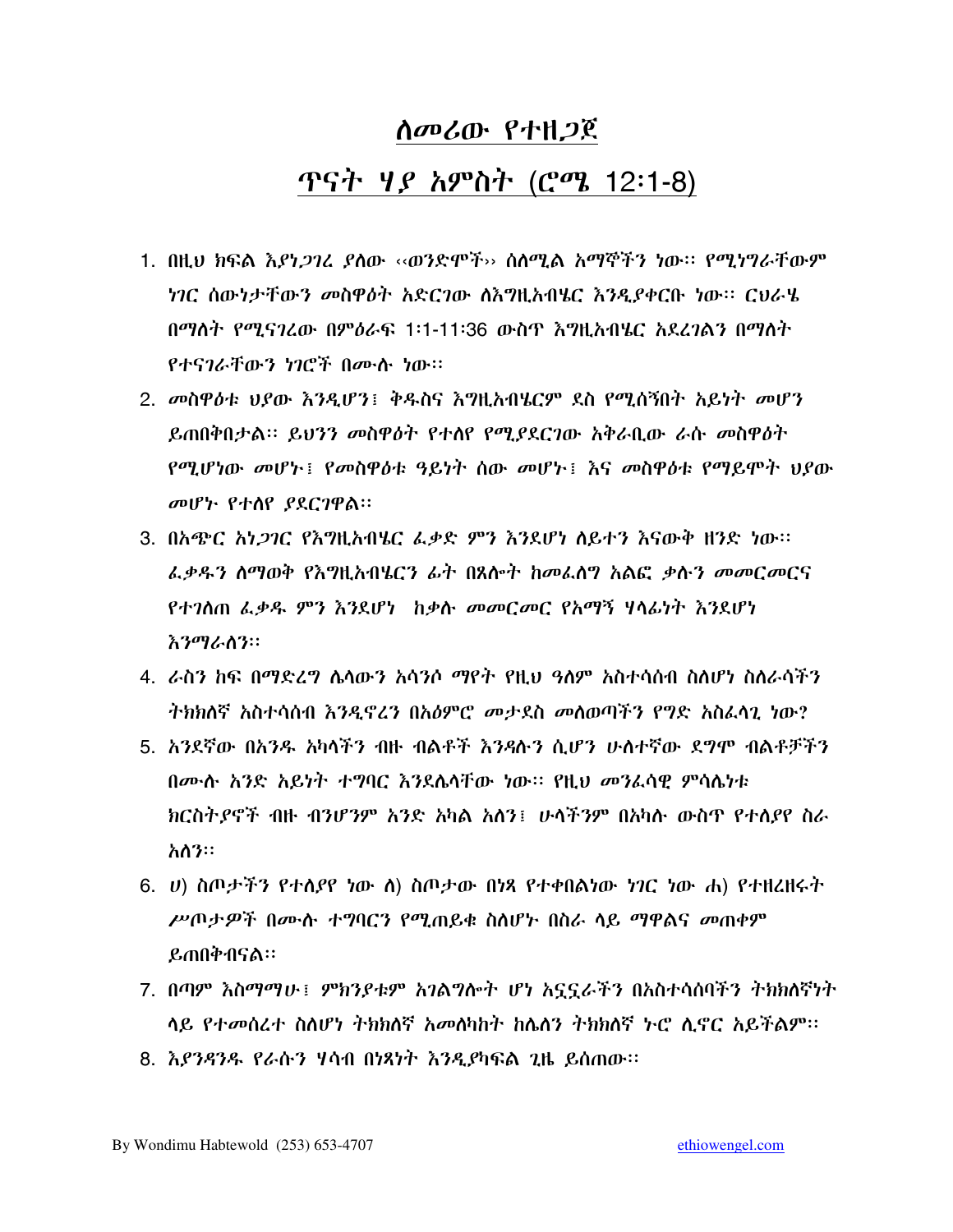#### <u>ጥናት ሃይ ስድስት (ሮሜ 12:9-21)</u>

- 1. የቆሮንቶስ ሰዎች የኢየሩሳሌምን ቅዱሳን እንረዳሰን ብለው የንቡት ቃል እነዲሁ ጳውሎስ እንዲሰሙላቸው በግብዝነት ስይስሙላ የተናገሩት መሆኑን ወይም ከፍቅር -በመነጨ ልብ መናገራቸውን ማረ*ጋገ*ጥ ነው የፌስገው።
- 2. ተዋደዱ፤ ተከባበሩና ተስማሙ የሚሱት ናቸው። እያንዳንዱ የራሱን ሃሳብ ይግለጽ።
- 3. አማኝ አንድ ብቻውን ሆኖ ይህንን ትዕዛዝ ሲፌጽም የሚችልበት መንገድ የስም፤ ስለዚህም ከአንድ በላይና የአማኞች በአንድነት መሆንን የሚጠይቅ ትዕዛዝ ነው።
- 4. ጌታን ስማገልገል በመንፌስ የ*ጋ*ሱ እንዲሆኑና ከአገልግሎት ት*ጋ*ት ወደ<u>ኂ</u>ላ እንዳይሱ **ያበረታታቸዋል።**
- 5. በተስፋ ደስ መሰኘት፤ በመከራ መታገስና በጸሎት መጽናት ሲሆኑ፤ በአገልግሎት ተስፋ በሚቆረጥበት ሰዓት ተስፋችንን እያሰብን በመደሰት የውስጥ ተስፋችንን እናድሳሰን፤ *ከመከራ ብዛት የተነ*ሳ ተስፋ ለሚቆርጥ ደግሞ በተዕግስት ማሳለፍን ሲ*መክ*ር በጸሎት መጽናት ደግሞ በማናቸውም ወቅት ለአማኝ ሃይሉን የሚያድስበት ዋነኛው መንገድ ነው።
- 6. አንዱ ለተቸንሩ ቅዱሳን ካለን ማካፌል ሲሆን ሁለተኛው ደግሞ አንግድነት መቀበል ነው፡፡ ልዩነታቸው አንዱ በውጭ ሲሆን ሴሳው ግን እቤታችን አስንብተን የምንረዳው *ነ*ው። በውጭ *መርዳ*ት ለብዙ*ዎቻችን እንደሚቀ*ስን አስባሁ።
- 7. ክፉ ሳደረንብን ሰዎች እኛ መልሰን ክፉ ብናደርግባቸው እነርሱም አስቀድመው ካደረጉን የከፋ ነገር ስማድረግ ይገደዳሉ ፣ ስክፋታቸው መልካምን በማድረግ ብንመልስ ግን ምናልባትም ወደልባቸው ይመሰሳስ ፤ ይህ ባይሆን እንኪን መልሰው ስማዋቃት *የሚኖራቸ*ው ፍላ*ጎ*ት ይከሽፋል።
- 8. እያንዳንዱ ተሳታፊ የራሱን መልስ ይስጥበት።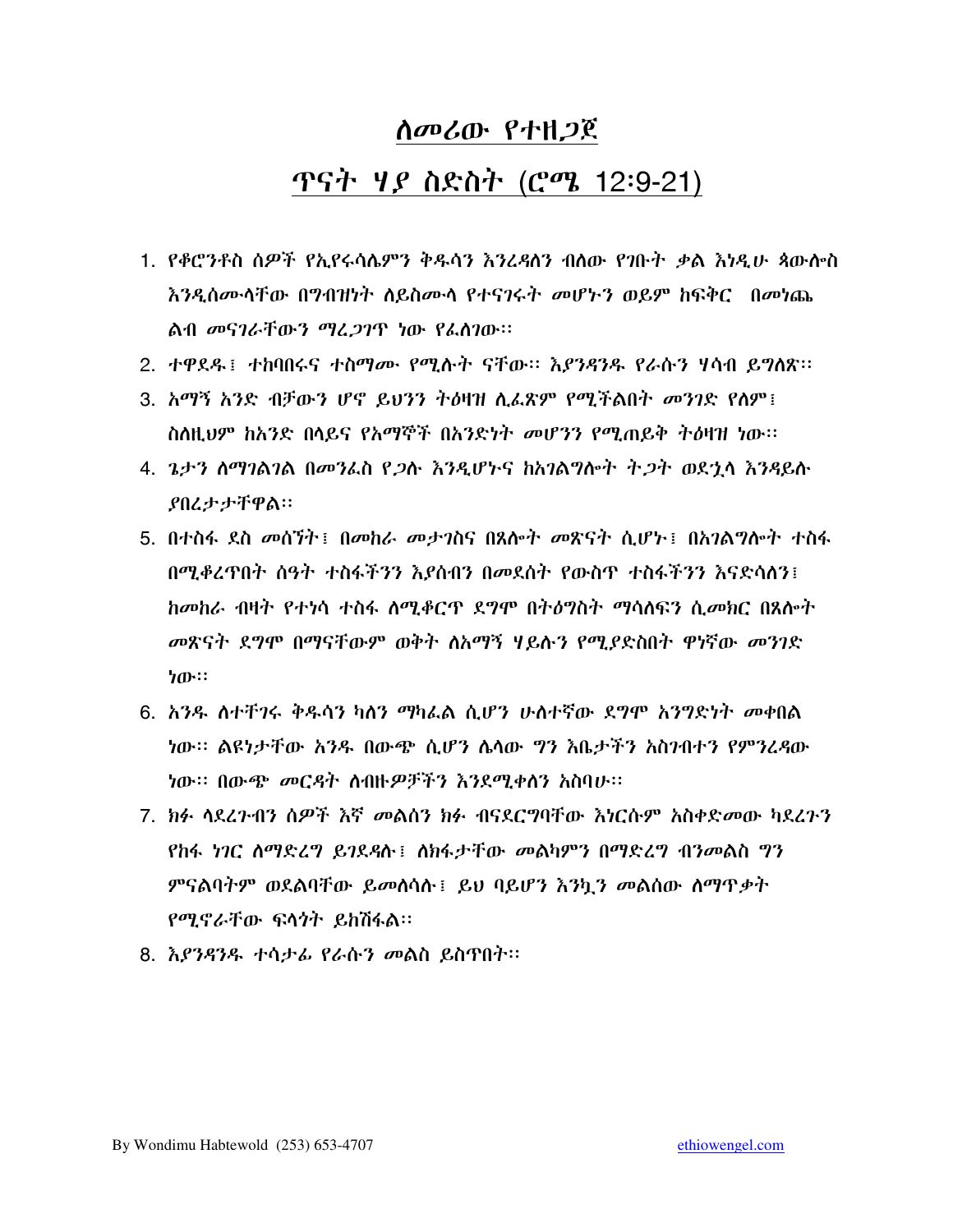#### <u>ሰመሪው የ</u>ተዘ*ጋ*ጀ

#### <u>ጥናት ሃይ ሰባት (ሮሜ 13:1-7)</u>

- 1. በቀል የእኔ ነው ያለው እግዚአብሄር ራሱ ባስቀመጣቸው ባለስልጣኖች ተጠቅሞ መልካሙ እንዲመሰገን ክፉ አድራጊው ደግሞ እንዲቀጣ ሲያደርግ የሚችልበት መንገድ እንዳለው ይጠቁመናል።
- 2. ሰው ሁሉ ሰባለሥልጣን መ**ዝት እንዳለበት፤ ስልጣን ከእ**ግዚአብሄር ብቻ ይሰጣል፤ ዛሬ *ያ*ስት ባለሥልጣናት ሁስ ከእግዚአብሄር ናቸው፤ በባለሥልጣን ላይ *ያመ*ፀ በእግዚአብሄር ሳይ እንዳመፀ ነው፤ በባለሥልጣን ሳይ ያመፀ በራሱ ሳይ ፍርድ ያመጣል።
- 3. መልካምን ማድረግ ብቻ ነው። ቁጥር 3
- 4. የመጀመሪያው መልካም የሚያደርጉትን ማመስገን ሲሆን ሁስተኛው ደግሞ ክፉ የሚያደርጉትን መቅጣት ነው።
- 5. በእነዚህ ቁጥሮች ውስጥ ሶስት ጊዜ የተሰጣቸው ስም ‹‹የእግዚአብሔር *አገል ጋ*ዮች›› ነው፡፡ የእኛንና የእነርሱን አገልግሎት የሚሰየው እኛ አውቀንና ፌቅደን የምናደርገው ሲሆን የእነርሱ *ግን* በአብዛኛው ሳ*ያ*ውቁትና *ያስፌቃዳ*ቸው ማገልገሳቸው ነው።
- 6. ሰዎች ሰባስሥልጣን ሲባዙ የሚችሉባቸው ሁስት መንገዶችን ይጠቁመናል። የመጀመሪያው የሚመጣብንን ቅጣት በመፍራት (ሰውን በመፍራት) መገዛት ሲሆን ሁስተኛው ደግሞ ከህሊና የተነሳ ማስትም እግዚአብሄርን በመፍራት መገዛት ናቸው፡፡ ከፍርሃት የተነሳ ብቻ ሳይሆን ከህሲና የተነሳ እንድንገዛ ያደፋፍረናል።
- 7. ግብር መክፌል እንዳስብን፤ ቀረዋ መክፌል እንዳስብን፤ መፌራት ስሚገባው መፌራትንና ክብር ስሚገባው ደግሞ ክብርን እንድንስጥ ይጠበቅብናል፡፡
- 8. እነዚህ ሶስቱም እግዚአብሄር የመሰረታቸው ተቋማት ናቸው፤(ዘፍ 2፡18፤ ማቴ 16፡18፤ ሮሜ 13፡1) ሶስቱም ስለመሪዎቻቸው ነው የተነገረሳቸው፤ ሶስቱም ስመሪው መዝት እግዚአብሄር የሚያዘው እንደሆነ ያፈጋግጣሉ፡፡
- 9. ሃሳቡን ስማካፌል ስሚፌልግ ሁሉ አጠር አጠር ያስ ጊዜ በመስጠት ሃሳባችሁን ተቀያየሩ።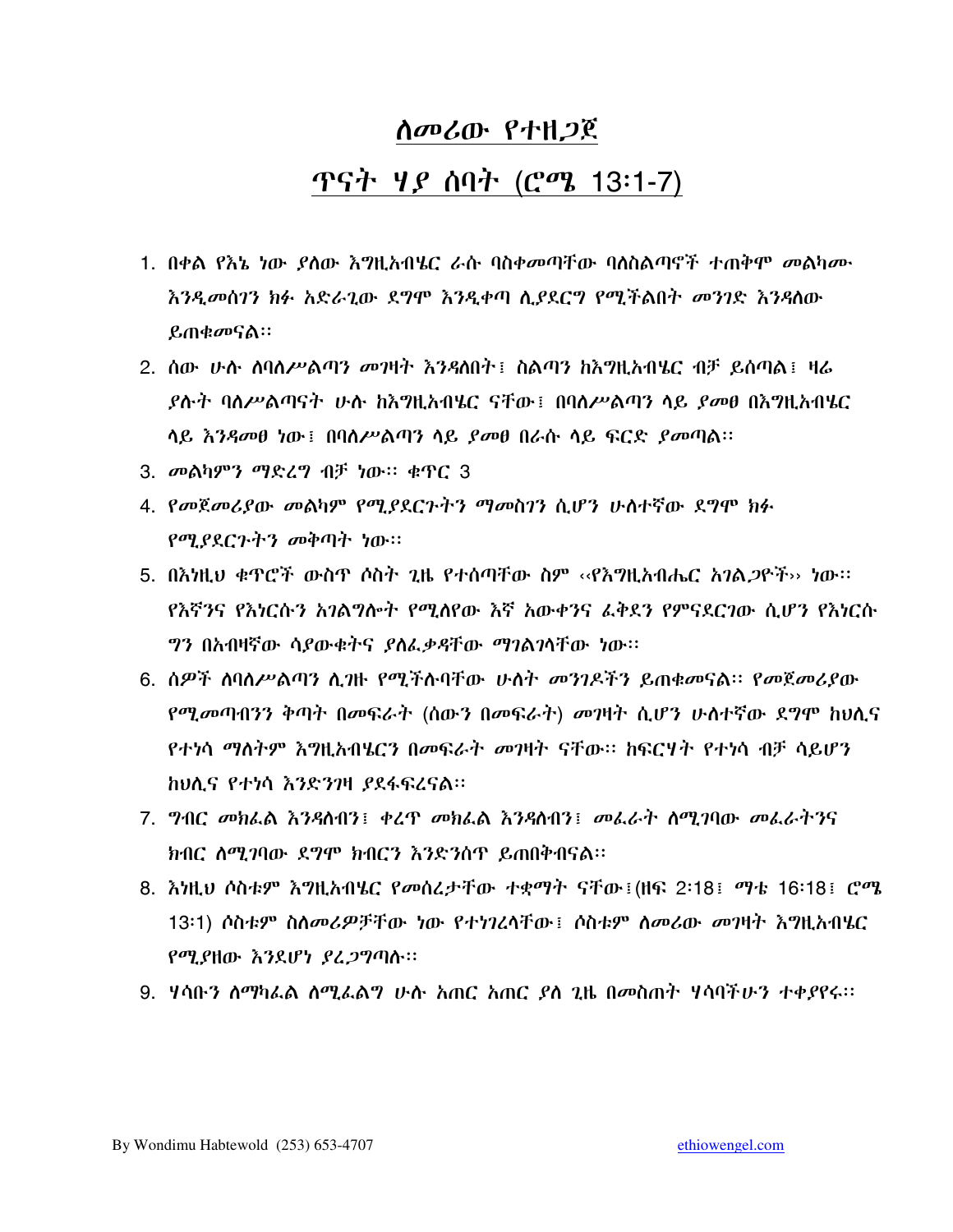#### <u>ጥናት ሃይ ስምንት (ሮሜ 13:8-14)</u>

- 1. አንደኛው የፍቅር ዕዳ ለሰው ሁሉ እንዳለብን ሲሆን ሁለተኛው ደግሞ ምንም አይነት *ዕዳ* ከፍቅር በቀር እንዳይኖርብን ያስተምረናል።
- 2. ሁል ጊዜ መከፌል ያለበት የፍቅር ዕዳ እንዳለበት ስው መመሳለስ ያለበት አማኝ ሲሆን፤ እንዲወድ የተነገረው ደግሞ ሁስንም ሰው ነው፤ ዋቅስ የሚናገረው ስስ ባልንጀራ ስስሆነ ሰውን ሁሉ *ያመነገ*ና ያሳመነን ሁሉ ይጨምራል።
- 3. ምክንያቱም ሰው ባልንጀራውን እንደራሱ አድርጎ ከወደደ በህግ ውስጥ አታድርግ የሚላቸውን ነገሮች ሁሉ ሰማድረግ ደ የፍቅር ልቡ አይፈቅድሰትም፤ ማስትም ከማድረግና ካለማድረግ ሳይሆን ከፍቅር የተነሳ ማለት ነው።
- 4. ይህ ቃል የሚጠቁመው/የሚደመስክተው ባልንጀራን መውደድ የሚሰውን ሃሳብ ነው።
- 5. *ህ*) ከእንቅልፍ የሚነቃበት ጊዜ አሁን እንደሆነ ያውቃ፤ ለ) መዳት ካመነበት ጊዜ ይልቅ ዛሬ ወደ እርሱ እንደቀረበ ያውቃል፤ ሐ) ሴሲቱ ሲያልፍና ቀኑ ሲጀምር እንደሆነ ይረዳል።
- 6. የጨለማን ሥራ መጣልና የብርሃንን ጦር እቃ መልበስ፤ በአግባብ መመሳለስ፤ ጌታ አያሱስን መልበስ፤ የሥ*ጋ*ን ምኞት ይፈጽም ዘንድ *ስሥጋ አስመገ*ዛት።
- 7. ይህ ክፍል የሚናገረው ሳልታፌቀደልን ነገር የምናሳየው መጓጓትና ፍላጎት እንጂ ምግብ፤ መጠጥና እረፍትን የመሳሰሉት ነገሮች እንዳልሆነ በቃሉ እነዚህን ነገሮች ወደ እግዚአብሄር እንድንጸልይና እንድንጠይቀው ተነግሮናል።
- 8. የፍቅርን ህይወት ስመኖር ፍቅር የሆነውን ክርስቶስን ካለበስነው የትም መድረስ አንችልም፤ በዮሐንስ ወንጌል ላይ ያለ እኔ ምንም ልታደርጉ አትችሉም እንደተባነው የምንሞክረው ሙከራችን ሁሉ ከንቱ ልፋት ይሆንብናል፡፡
- 9. እያንዳንዱ የየራሱን መልስ ይሰዋበታል፡፡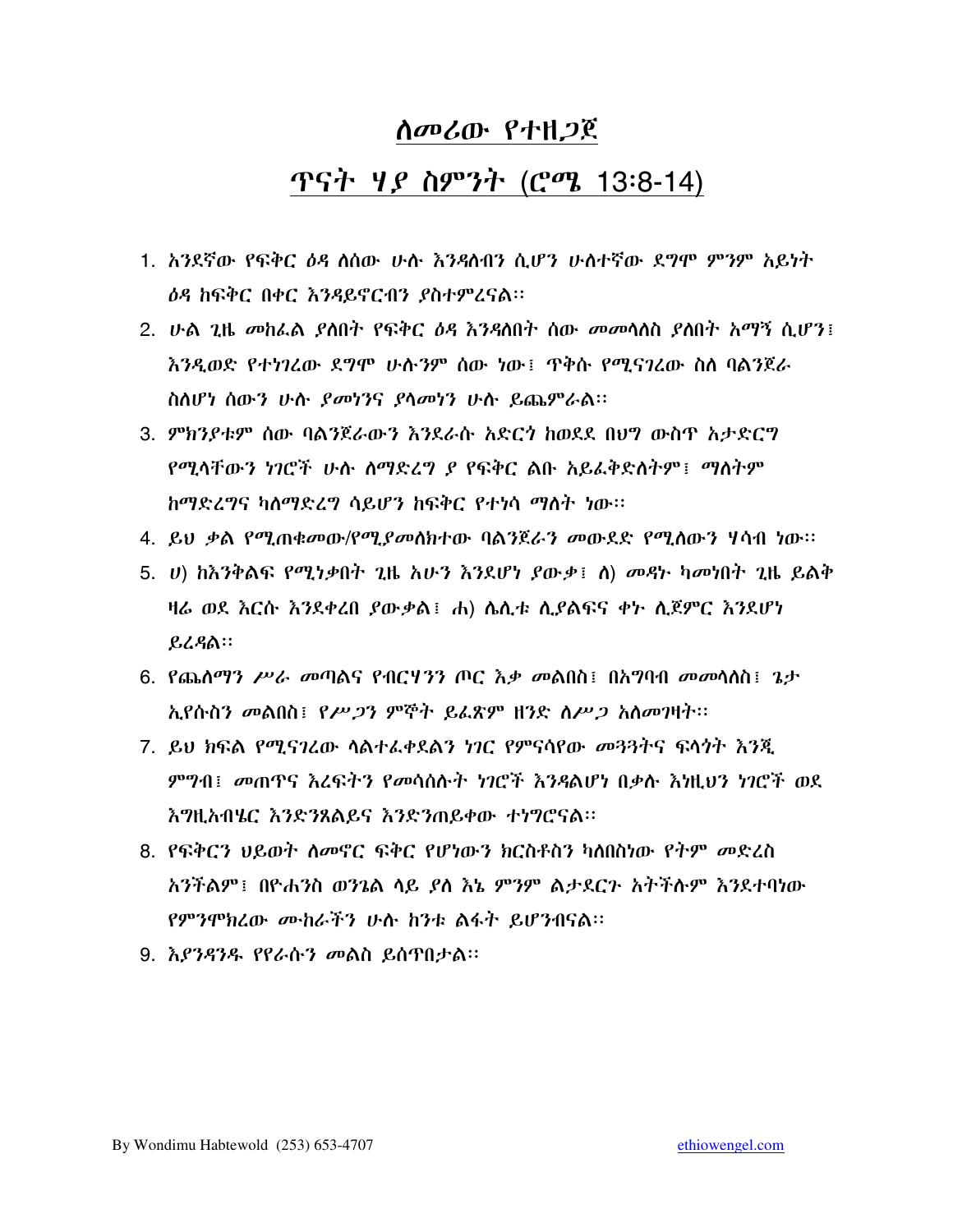#### <u>ጥናት ሃይ ዘጠኝ (ሮሜ 14፡1-12)</u>

- 1. ይህ ክፍል የሚያጠቃልሰው ከቁ1 እንደምንመስከተው አከራካሪ የሆኑትን ነገሮች ነው፡፡ እያንዳንዱ ሃሳቡን በመስጠት በደንብ ተወያዩበት።
- 2. ይህ ክፍል የሚያስተምረው ስለምግብ አበሳል ሳይሆን እርስ በእርስ ስሳለመፌራረድና <u>እርስ በእርስ ስሳሰመናናቅ ነው፡፡ ይህንንም ከቁ3 ማየት እንችሳስን፡፡</u>
- 3. U) እግዚአብሄር ተቀብሎታል ለ) የእኛ አገል*ጋ*ይ ስላልሆነ ሐ) ጌታ ሲ*ያቆመ*ው ስለሚችል
- 4. እያንዳንዱ በጌታፊት በተረዳው እውነት እንዲመሳሰስ የተፌቀደሰት በቁ1 ሳይ እንደምናነበው አከራካሪና አሻማ በሆኑ ነገሮች ላይ ብቻ ነው። ቃሉ በግልጽ በሚናገርባቸው ነገሮች (አትስሬቅ፤ አታመንዝር፤) ሁላችንም የመታዘዝ ሃላፊነት አስብን።
- 5. በእምነቱ ደካማ ሲል በክርስቶስ ያለውን ነጻነቱን ገና ያልተረዳና ምግብና ቀናትን የማክበር ነገር ለአማኝ ምንም ማለት እንዳልሆነ ያልገባው ማለቱ ነው።
- 6. እኛ ሰዎች ሁላችን እኩል እንደሆንና አንዳችን ከሴላችን እንደማንበልጥ በሁላችንም ላይ ሰመፍረድ ሥልጣንና መብት ያስው እግዚአብሄር ብቻ እንደሆነ ስማሳየት ነው ሲሆን፤ እኛ የፌረድንባቸው ካገሮች ሁሉ ያንጊዜ ቦታ እንደማይኖራቸው እናያለን፡፡
- 7. እ*ያንዳንዱ የራ*ሱ*ን መ*ልስ ይስጥበት፡፡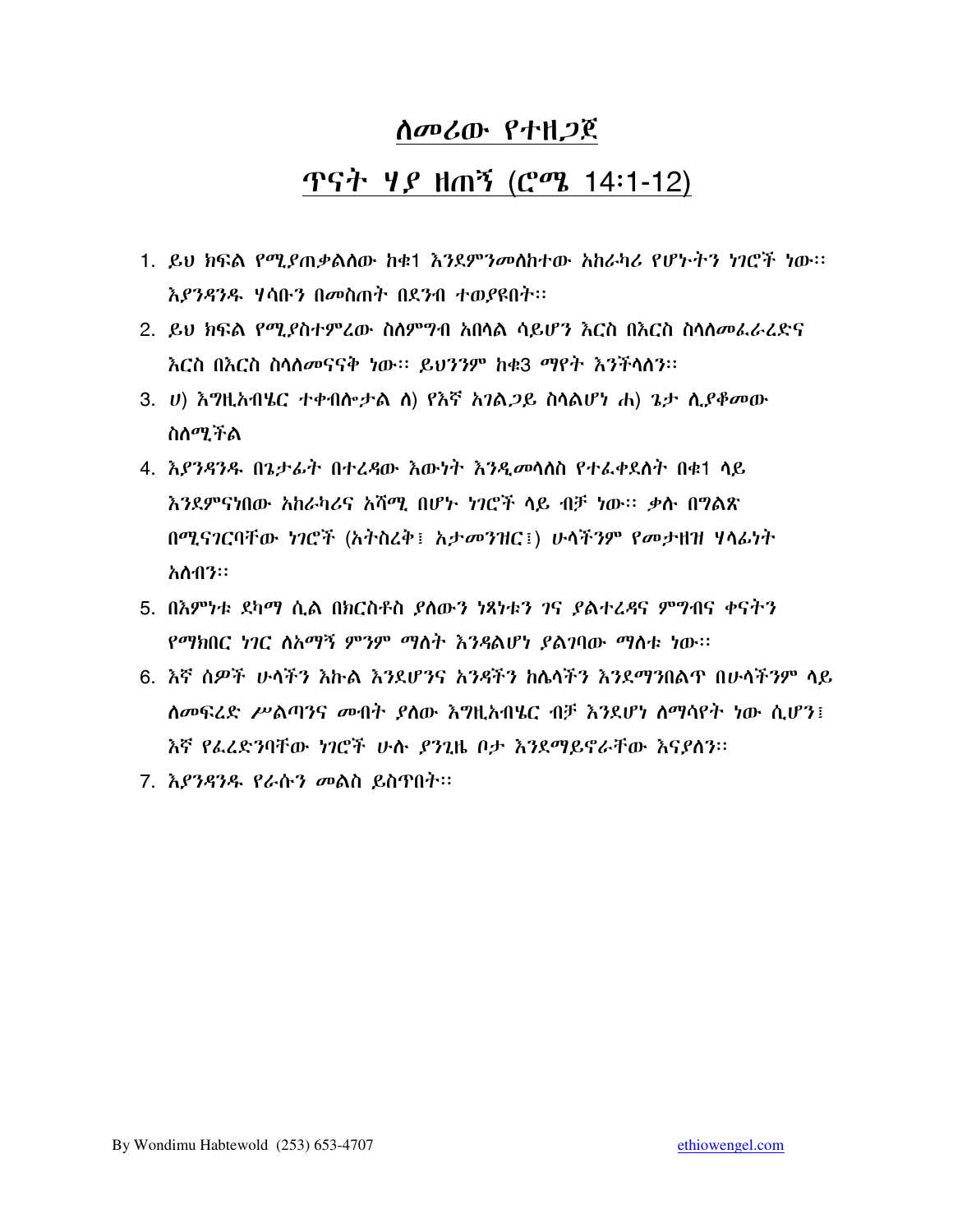# ሰመሪው የተዘጋጀ <u>ጥናት ስሳሳ (ሮሜ 14፡13-23)</u>

- 1. ስስዚህ ሲል በቁጥር 12 ሳይ የተናገረውን በሁስ ሳይ ሲፌርድ ሳሰው ሰእግዚአብሄር የፍርድን ካር እንድንተውና እርስ በእርስ እንዳንፌራረድ ስመናገር ነው።
- 2. አማኝ መፌራሬዱን ማቆም ብቻ ሳይሆን የማሰናከያ ድንጋይ ወይም ወጥመድን ሳስማስቀመጥ ስራሱ ውሳኔ ማድረግ ይኖርበታል። ይህም ማስት ወንድማችን ወይም እህታችን የሚሰናከሉበት ከሆነ ሳስማድረግ ራሳችንን *መግታት ይኖር*ብናል ማስት ነው።
- 3. ቁርጥ ሃሳብ ወይም ውሳኔ አድርግ ሲል፤ ውሳኔዎቻችን ሁኔታዎቹ ሲፌጠሩ ሳይሆን አስቀድመን ወንድሜን ወይም እህቴን የሚያሰናክል ነገር እስከሆነ ድረስ ምንም እንኳን የምወደውና የምፌልገው ነገር ቢሆን አሳደርገውም ብሎ መቁረዋ ነው። 1ቆሮ 8፡13
- 4. አዎን ስአንዱ ሃጥያት የሆን ስሌሳው ሳይሆን የሚችልበት ሁኔታ አስ። ቁ14 የሚናገረው ይህንኮ ሃሳብ በመደገፍ ነው፤ ማስተም አንድን ነገር አማኝ ከማድረጉ በፊት በሃሳቡ ትክክል መሆኑን መወሰን አለበት፤ ካልሆነ ግን ከእምነት ስላሳደረገው ሃጥያት ይሆንበታል።
- 5. በቁ14 ጳውሎስ ምንብን በተመለከተ እውነቱ ምን እንደሆነ ጠንቅቆ ያውቃል ነገር ግን በቁ15 ላይ ይህንን እርግጠኛ የሆነበተ እውነተ ለሌሎች ማሰናከደ እስከሆነ ድረስ ለፍቅር ሲል ባወቀው እውነት ከመመሳለስ ይቆጠባል ማለት ነው። የዚህ አይነቱ ተግባር <u>ፍቅርን በተጨባጭ *መንገ*ድ የማሳ*ደ ግ*ልጽ *መንገ*ድ ነው። ‹‹በፍቅር አልተመሳስስክም››</u>
- 6. እውነትን እያወቁ ሌላውን ሳስማስናከልና ወይም ስማነጽ ሲባል መብትን በመተው *መ*ኖር *ማስትም* በፍቅር *መመ*ሳሰስን ነው የሚጠቁመን። ይህ አይነቱን አናናር አገልግሎት ሆኖ ነው በዚህ ክፍል የተነገረው፤ ምክንያቱም ሰዎችን ቃሉን አስተምረን ልናንጻቸው እንችላስን ወይም ደግሞ በአኗኗራችን ምሳሴነት ማነጽ እንችላስን።
- 7. እነዚህ ሁለት ነገሮች ሰላምና እርስ በእርስ መተናነጽ ናቸው። አንዱ ስሴሳው የራሱን *መ*ብት እየተወ መመሳለስ ከጀመሬ መፌራሬድና መከራከር ስለማይኖር ሰላም ይበዛል፤ ብርቱው ደካማውን እርሱ የደረሰበት ደረጃ አንጾ ካደረሰው *ደ* የታነጸው ደግሞ ስሴሳው መታነጽ በመሆን ይህ ከአንዱ ወደ ሌሳው የሚቀጥል በረከት ይሆናል ማለት ነው።
- 8. በሮሜ 14፡1 አከራካሪ በመባል የተጠቀሱት ናቸው፡፡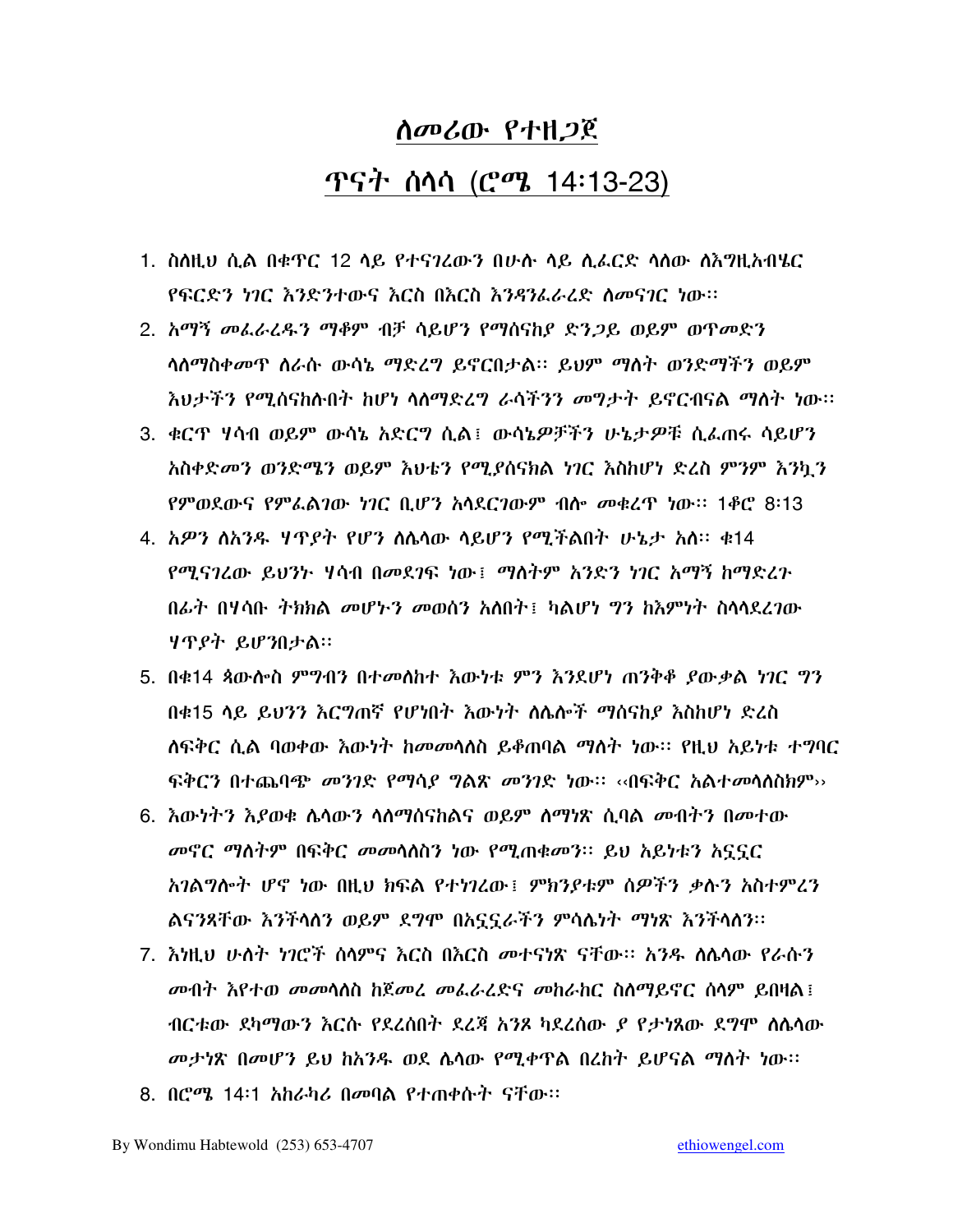#### <u>ጥናት ሰሳሳ አንድ(ሮሜ 15፡1-13)</u>

- 1. ጳውሎስ ራሱን የሚመድበው ከብርቱዎቹ ሲሆን ይህም በ15፡1 ላይ እኛ ብርቱዎች በማስቱ ያሳያል፡፡ በሮሜ14፡14 ሳይ የተናገረው በክርስቶስ የተገኘው የአስተሳሰብ ነጻነት ሳይ ያስው መረዳት ነው።
- 2. ከራስ ይልቅ ስሌሳ ማስብን ያስተምረናል። ሰባልንጀራ ማድረግ የምንችሳቸው ሶስቱ *ነገሮች*፤ ባልንጀራ*ን ማነ*ጽ፤ ባልንጀራ*ን መ*ጥቀምና ባልንጀራን ደስ ማስኘት ናቸው።
- 3. የመጽናናጽ ምንጭ ሆነው የተጠቀሱት ሁስቱ፤ ቅዱሳት መጸህፍትና እግዚአብሄር አምላክ ናቸው።
- 4. ይህ ‹‹ክርስቶስ ኢየሱስን ስትክተሉ›› የሚለው ሃስብ በቁ3 ላይ የተነገረውን ክርስቶስ ራሱን ደስ ስላሳሰኘ በእርሱ ፌስግ የመመሳለስን ሃሳብ ላይ ያተኮረ ነው።
- 5. በነዚህ ቁጥሮች መሰረት የአንድነት መንፌስ የሚገኘው ክርስቶስን ስንከተል ማለትም ራሳችንን ደስ ከማሰኘት ይልቅ ስሴሎች መታነጽ፤ ስሴሎች ጥቅምና ስሴሎች ደስታ ስንኖር ነው።
- 6. የአንድነት መንፌስ የሚያካትታቸው በቁ6 መሰረት አንድ ልብና አንድ አፍ ሲሆኑ ይህም ማስት የሚስማማው አንደበታችን ብቻ ሳይሆን የልባችንም አንድ መሆንና መስማማት ይኖርበታል ማስት ነው።
- 7. አንደኛው ከራስ ይልቅ ባልንጀራን ደስ ማስኘት ሲሆን ሁለተኛው ደግሞ ሴሎችን ባሉበት ደረጃ መቀበል ናቸው።
- 8. በካዚህ ቁጥሮች የተሰካዘረው ሃሳብ ስምናደር*ጋ*ቸው ማናቸውም *ነገ*ሮች ሁሉ ምክንያታችንና ግባችን የእግዚአብሄር ክብር ሲሆን እንደሚገባው ነው። ባልንጀራችንን ደስ ብናሰኝ፤ የመንፌስ አንድነት ቢኖረን፤ እርስ በእርስ ብንቀባበልም ሆነ ሰዎችን ብናገለግል የልባችን ፍላጎት እግዚአብሄር ይከብርበት ዘንድ ሲሆን ይገባል።
- 9. እያንዳንዱ ተካፋይ የራሱ የሆነ ሃሳብ እንዲስነዝር ማበረታታት ይቻላል፡፡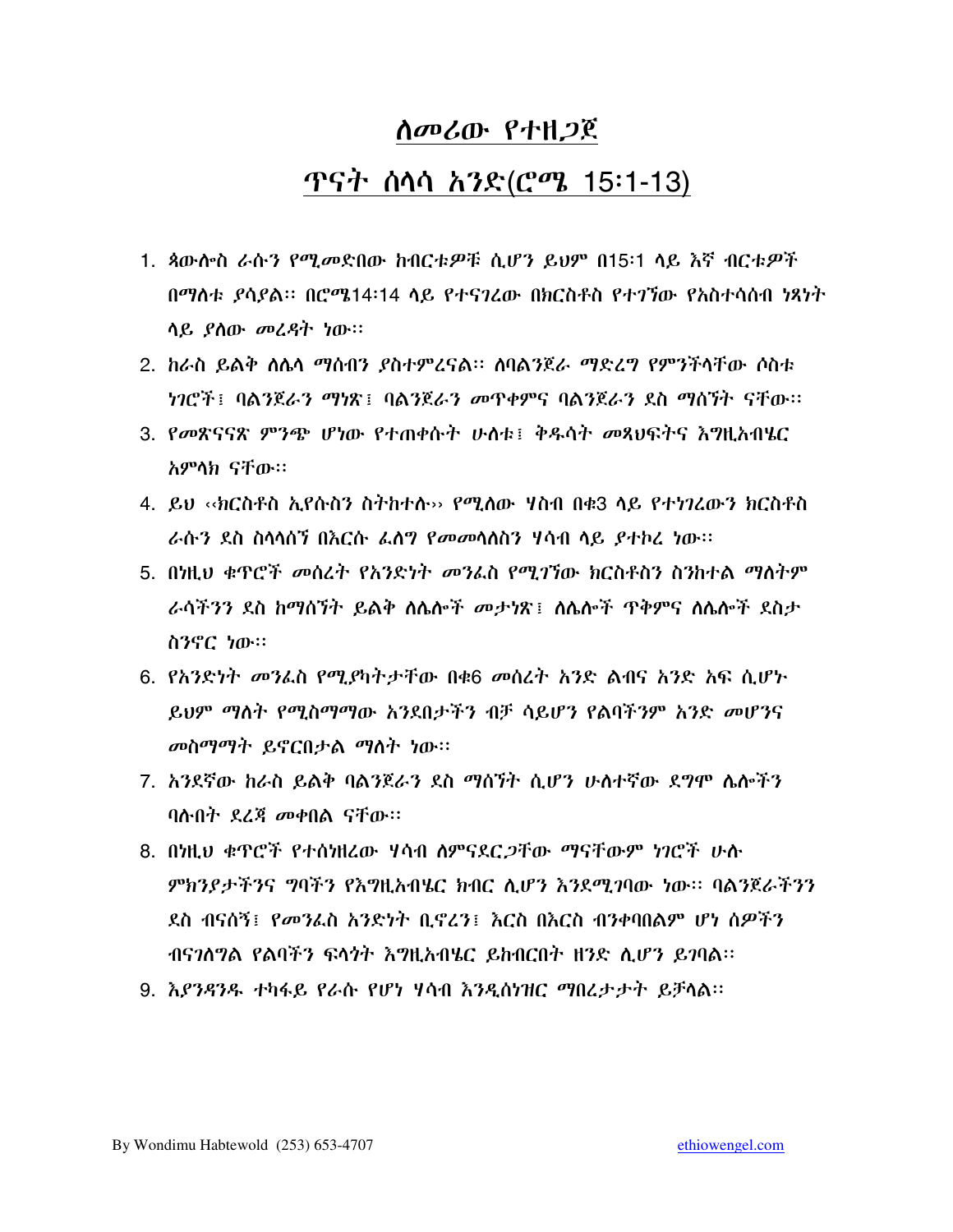## ጥናት ሰሳሳ ሁለት (ሮሜ 15:14-32)

- 1. በበንካት የተሞሉ እንደሆኑ፤ በእውቀት የተሞሉ እንደሆኑና አንዱ ለላውን ለመምከር ብቃት ያላቸው መሆኑን ይነግራቸዋል።
- 2. ደገልግሎት ትምክህት እግዚአብሄር ብቻ እንደሆነ፤ ስሳገልግሎት መናገር ካስፌስገ ክርስቶስ በኛ ስለሰራው እንጂ እኛ ስለሰራነው ነገር መሆን የለበትም፤ አገልግሎት በመንፌስ ቅዱስ ሃይል ብቻ ነው !...
- 3. ደብዳቤውን ሲጽፍ ከቆሮንቶስ ስስነበረ ቤተ ክርስትያን ተመስርቷል የወንጌልን አደራ <u>የሚቀበሱ ቅዱሳን ስሳሱ አካባቢው በእነርሱ ይደረሳል ማስቱ ነው፡፡</u>
- 4. እነዚህ ሁለት ክፍሎች አማኝ የረጅምና የአጭር ጊዜ መንፌሳዊም ሆነ ሥጋዊ ዕቅድ በማውጣት መኖር እንደሚችልና ይህ እቅድ ደግሞ ሰእግዚአብሄር ፌቃድ አልፎ መሰጠት እንደሚኖርበት እንማራሰን። ሮሜ1፡9-10! ያዕ 4፡15
- 5. መንፌሳዊ በረከት ላካፌሉን ሰዎች ሥጋዊ በረከትን ማካፌል ትልቅ ነገር ሆኖ ሲታየን አይንባም። ቁ27
- 6. ጳውሎስ የጀመረውን ነገር ሳይቋጥር ወደ ሴሳ የሚዘል ሰው አይደስም። ወንጌልን ማሰራጨት ዋና ዕቅዱ ቢሆንም የጀመረውን ስድሆች ገንዘብ ማድረስ መከናወትን ማየትም ከዚያ አሳንሶ አያየውም፡፡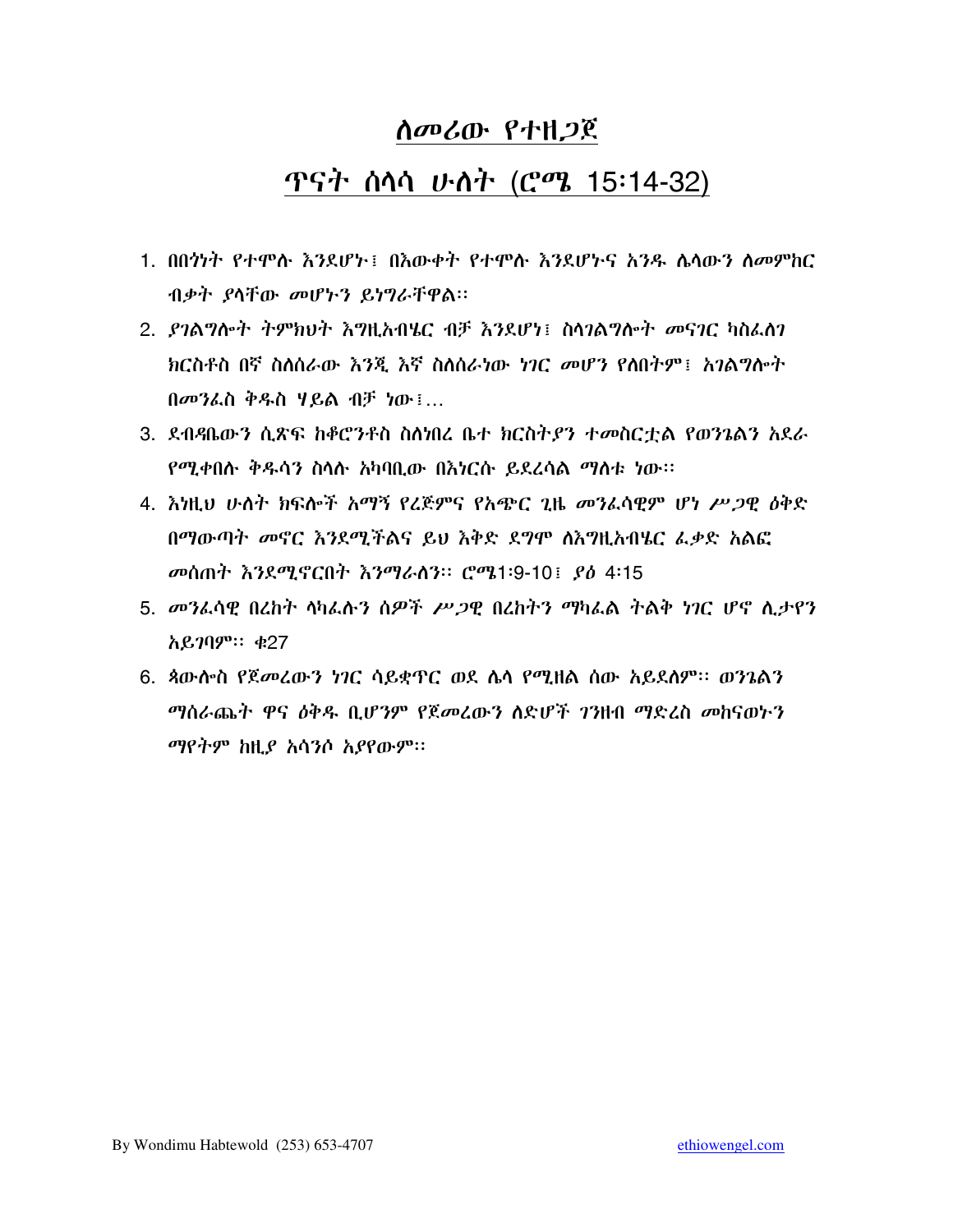#### <u>ጥናት ስላሳ ሶስት (ሮሜ 16፡1-16)</u>

- 1. ፌቤን በክንክራኦስ ቤተክርስተያን ውስጥ አገልጋይ እንደሆነች፤ ስጳውስ ስድጋፍ እንዲሁም ስሌሎችም ድ*ጋ*ፍ እንደነበረች እናያለን። ጳውሎስ በአክብሮት የሚ*መ*ስከታት የክርስቶስ አገል*ጋ*ይ እንደነበረች እንመለከታለን።
- 2. ለቅዱሳን ተገቢ የሆነ አቀባበል የሚሰው በተሰይ በኔታ ስራ ሰሚደክሙ በሙሉ ደስታና በአክብሮት የሚደረግ አቀባበል ነው፡፡ ፊሲ 2፡29-30
- 3. ከጳውሎስ *ጋራ የጌታን ሥራ የሚ*ሰሩ ናቸው፤ ለጳውሎስ ሲሉ ህይወታቸውን ለአደ*ጋ አጋ*ልጠዋል፤ የአህዛብ አብ*ያተክርስትያናት ያመ*ሰግኗቸዋል፤ በቤታቸው ቤ/ከ አስ።
- 4. ከጳውሎስ *ጋራ ታ*ስረው ነበረ፤ በሐዋር*ያት መ*ካከል ስመጥሮች ነበሩ፤ በክርስቶስ በማመን ጳውሎስን ይቀድሙታል። ይህ ማስት በኔታ መቆየታቸው እድሜ የመቁጠር *ነገ*ር ብቻ ሳይሆን ስወንጌል *ሥራ* በመ*ጋ*ደልና መልካምን ሥም በወገኖች በማትረፍ የታወቁ እንደነበሩ እንገነዘባስን።
- 5. እነዚህ የተዘረዘሩት ሰዎች አብዛኛዎቹ በጌታ ሥራ ሳይ ተሰማርተው የሚሰፉና የሚደክሙ ዓይነት ሰዎች ናቸው።
- 6. ከብዙ*ዎች መ*ዛል ሰዎችን በሥም እየጠሩ ማመስገን፡ ስመታበይ ይዳር*ጋ*ቸው ይሆናል፤ ሌላው ደ*ግሞ የሚደክሙ ነገር ግን ሥ*ማቸው ሳይጠራ ሲረሱ የሚችሉ ሲኖሩ ይችሳል።ጳውሎስ አደ*ጋ*ውን ሳይረዳ ቀርቶ ሳይሆን ከንዳቱ ጥቅ*ሙ መ*ብሰጡን ተረድቶ ነው ስማስት ይቻሳል።
- 7. የጳውሎስ አንልግሎት በአንድ ሰው ላይ ብቻ የተመሰረተ ሳይሆን የቡድንና የህብረት አገልግሎት ሳይ ያተኮረ መሆኑን መገንዘብ ይቻሳል፡፡
- 8. ኢየሱስም ሁለት ሁለት *እያረገ መ*ሳኩና ከራሱ *ጋራ* የሚሰሩ አስራ ሁለቱን ከዙሪያው አድርጎ ስአገልግሎት ማዘጋጀቱ ተመሳሳይ አመስካከት እንዳቸው ያሳየናል፡፡
- 9. እ*ያንዳንዱ የራ*ሱን ሃሳብ *ያ*ካፍል፡፡